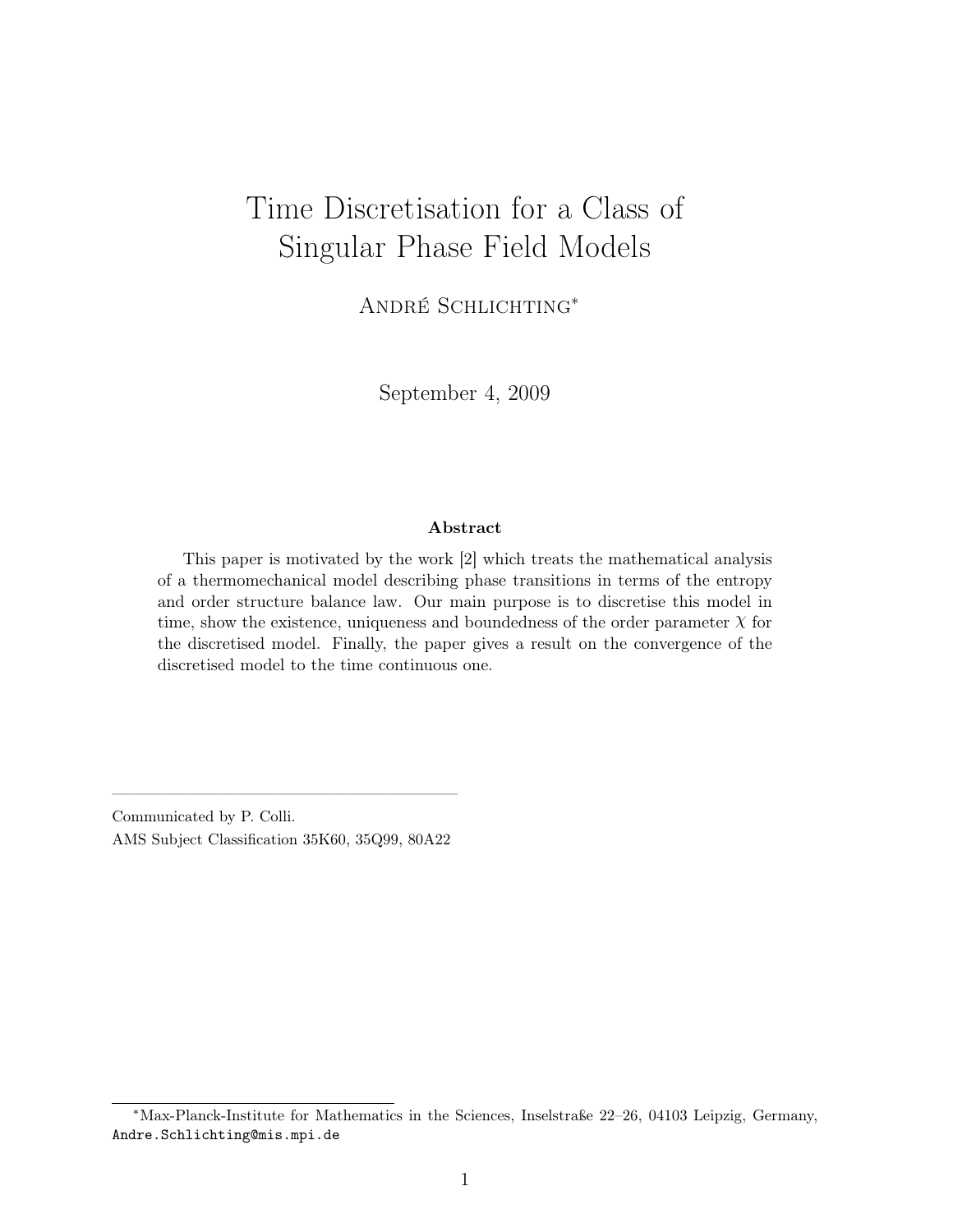# 1 Introduction

### 1.1 Overview

The topic of this paper is the phenomena of phase transition. We consider binary systems of first and second order. The mathematical background was developed by Ginzburg and Landau in the 50's and is therefore called *Ginzburg-Landau-theory* [13]. Newer literature is from Fabrizio and Morro [11] and Fabrizio [10].

In a first order phase transition phenomena, as in the solid-liquid or liquid-vapour phase change, the phase transition occurs at a critical temperature  $\vartheta_c$ . If the absolute temperature  $\vartheta$  in the body is strictly greater than the critical temperature, then the minimum of the energy potential is attained in one of the pure phases, while if  $\vartheta < \vartheta_c$  the minimum is attained in the other phase. In the case when  $\vartheta = \vartheta_c$  the energy potential has two minima attained for the two phases, that is, the phase change may occur. On the other hand, in the case of second order phase transitions, the system behaves differently provided  $\vartheta$  is greater or less than the critical temperature  $\vartheta_c$ . Indeed, for high temperatures the energy potential has only one minimum, while for  $\vartheta < \vartheta_c$  two minima are attained with the same values. This second behaviour is characteristic, for instance, of solid-solid phase transitions, ferromagnetism and superconductivity.

This paper presents a time discretisation of the model analysed in [2]. The model uses phase-field theory, which in terms of the temperature  $\vartheta$  and a phase parameter  $\chi$ includes the effects of micro-motions and micro-forces responsible for the phase transition. Frémond [12] suggested this new approach for models describing phase transitions by use of a generalisation of the principle of virtual power including the effects of micro-motions and micro-forces. For a more detailed derivation of the model itself we may confer to [5]. A similar theory was developed by Gurtin [14] for Ginzburg-Landau and Cahn-Hilliard equations, but in the isothermal case.

The main advantage of the model treated in this paper is that, once the problem is solved in a suitable sense, we can obtain directly the positivity of the absolute temperature, mainly caused by the presence of a logarithmic nonlinearity in the resulting system of partial differential equations. Therefore no maximum principle arguments have to be applied, which are difficult to set in a number of interesting situations.

### 1.2 Physical background

Our two-phase system is located in a smooth and bounded domain  $\Omega \subset \mathbb{R}^3$  and we watch its evolution during a finite time interval  $(0, T)$ . We denote by Γ the boundary  $\partial \Omega$ . The thermomechanical equilibrium of the system is described in terms of a state variable and is governed by the free energy, while the dynamics reflect the presence of a pseudo-potential of dissipation. We do not consider mechanical effects. Thus the variables of the system are just the absolute temperature  $\vartheta$  and a phase parameter  $\chi$ , related to the proportion of one phase with respect to the other. In general,  $\chi$  attains its physical admissible values in a range  $[\chi_*, \chi^*]$  (for example  $\chi \in [0, 1]$ ) representing the portion of the present phases for all time up to  $T$ . We will observe that this physical constraint is ensured by the model itself.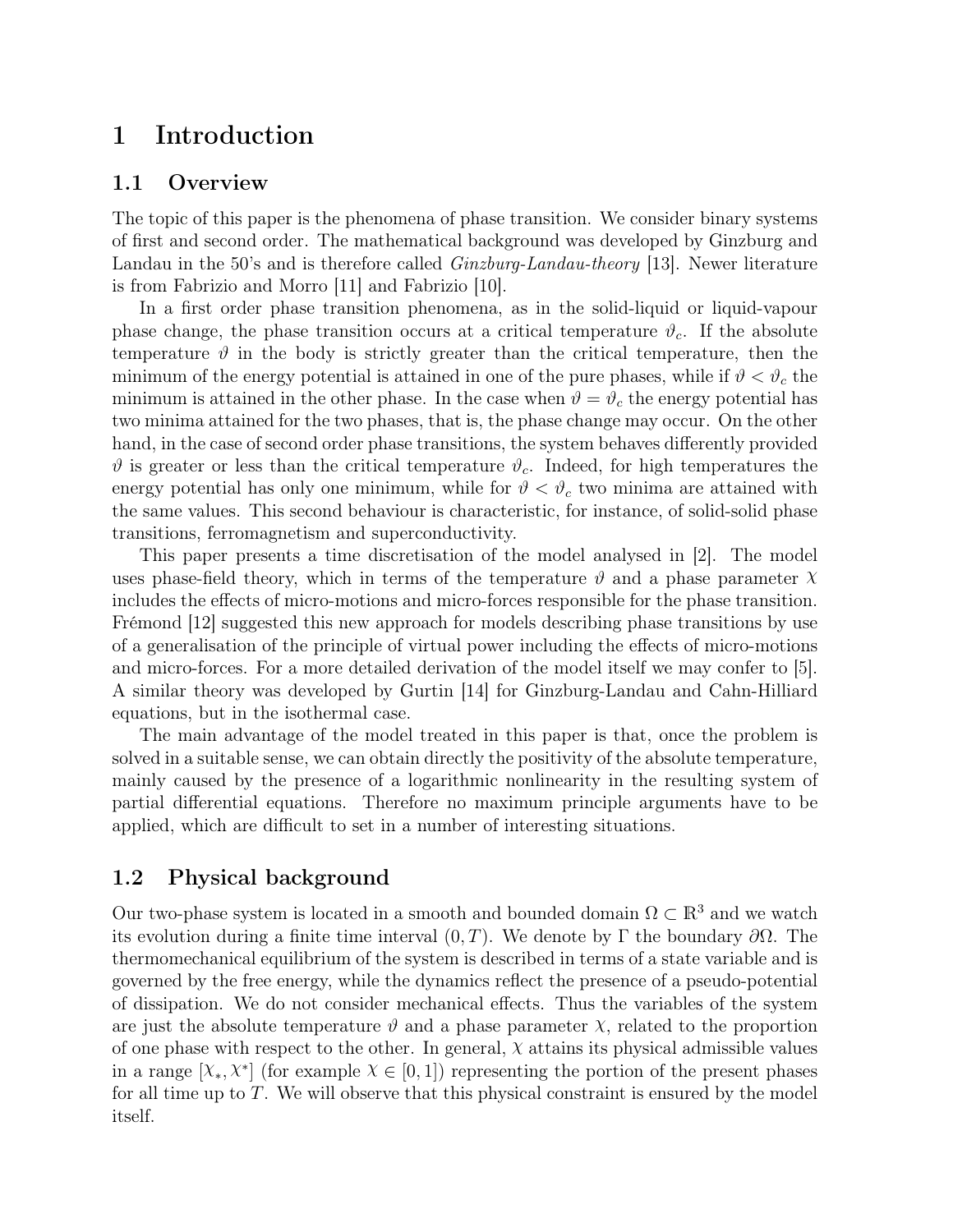#### 1.2.1 Evolution equations

The just introduced phase parameter  $\chi$  can be interpreted as an *order parameter*. Thus it describes the change in the order structure of the thermomechanical system. For many materials the order structure below a critical temperature is greater than above. For example if we are thinking of liquid-solid phase transitions, then is the system below the melting temperature in a more ordered state. The phenomena is also characteristic for ferromagnetism: Above the Curie-temperature, the magnetic moments (also called Weiss domains) of the system are in a less ordered state and so the material is nonmagnetic.

Nevertheless, the parameter  $\chi$  is a macroscopic parameter, the evolution of  $\chi$  is governed by the micro-forces and micro-movements responsible for the phase transition at a microscopic level. Thus, the evolution of the order parameter  $\chi$  can be derived from thermomechanical laws, as a balance equation for micro-forces. The balance conditions are read in the following way

$$
B - \operatorname{div} \mathbf{H} = 0 \quad \text{in } \Omega \times (0, T), \quad \mathbf{H} \cdot \mathbf{n} = 0 \quad \text{on } \Gamma \times (0, T), \tag{1.1}
$$

where **n** is the outward normal to the boundary Γ. In addition B can be interpreted as an energy density per units of concentration  $\chi$  as well as **H** represents an energy flux vector. Note that with the homogeneous Neumann boundary conditions we assume that no external work is carried out to the system.

For the evolution of the temperature  $\vartheta$  we will use the first and second principle of thermodynamics. We use a rescaled energy balance in which higher order dissipative contributions are neglected by means of the small perturbations assumption.

We obtain a balance, which could be considered as an "entropy equation", because it describes the evolution of the entropy s of the system in terms of the entropy flux Q and an external source  $R(\vartheta)$ , possibly depending on the temperature  $\vartheta$  and maybe singular. Thus the following equation holds

$$
s_t + \operatorname{div} \mathbf{Q} = R(\vartheta) \quad \text{in } \Omega \times (0, T). \tag{1.2}
$$

We may demand boundary conditions on the entropy flux. If no flux is assumed through the boundary, then holds  $\mathbf{Q} \cdot \mathbf{n} = 0$  on  $\Gamma \times (0,T)$ . Later we will ask for the value of the temperature on the boundary.

### 1.2.2 Energy functionals

We specify the involved physical quantities with the help of two energy functionals: on the one hand, the *free energy*  $\Psi$ , depending on the state variables and accounting for the thermomechanical equilibrium of the system; on the other hand, the *pseudo-potential* of dissipation  $\Phi$ , defined for the dissipative variables responsible for the evolution of the system. For details on these functionals we refer to Moreau [19].

**Free energy** Our state variables are the absolute temperature  $\vartheta$ , the order parameter  $\chi$ and its gradient  $\nabla \chi$ . The thermodynamical laws tell us that the free energy is a concave function with respect to the temperature while there are no constraints concerning the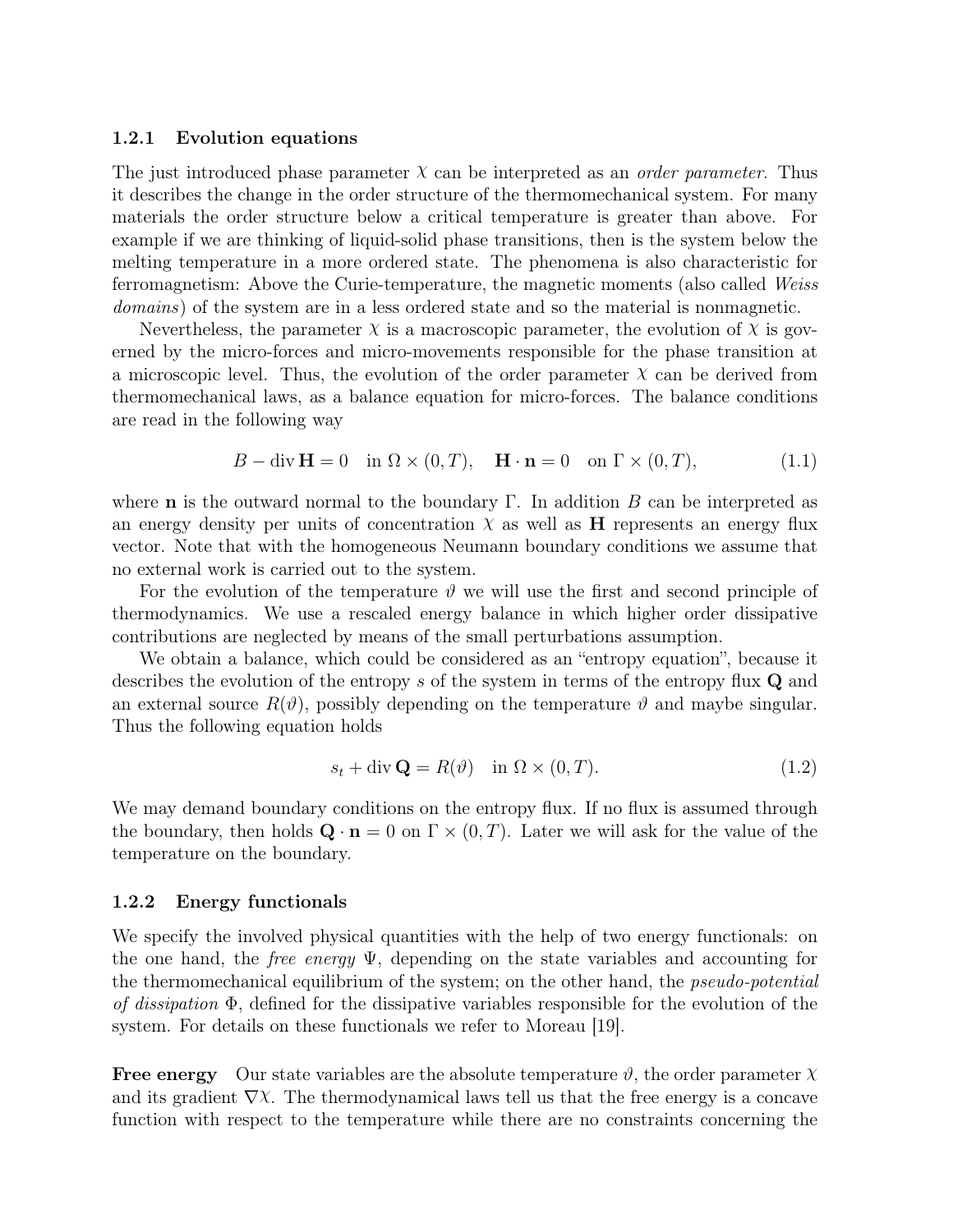dependence on the other variables. Therefore we choose the functional  $\Psi$  of the following form

$$
\Psi(\vartheta, \chi, \nabla \chi) = -\frac{c_0}{2} \vartheta^2 + F(\chi)\vartheta_c + G(\chi)\vartheta + \frac{\nu}{2} |\nabla \chi|^2, \qquad (1.3)
$$

where the constants  $c_0$ ,  $\nu$  are positive and  $\vartheta_c > 0$  represents the already introduced critical temperature for the phase transition. Indeed we note that the purely caloric part of the free energy  $-(c_0/2)\vartheta^2$  is concave.

In addition the functions  $F$  and  $G$  characterise the behaviour of the phase transition. A first order phase transition, for instance a liquid-solid or a vapour-liquid system, can be described as follows

$$
F(\chi) = \frac{\chi^4}{4} - \frac{\chi^3}{3}, \quad G(\chi) = \frac{\chi^4}{4} - \frac{2\chi^3}{3} + \frac{\chi^2}{2}.
$$
 (1.4)

We want to stress out that for low temperatures  $\vartheta < \vartheta_c$  the minimum of the free energy  $\Psi$ is attained in the pure first phase  $\chi = 0$  and for high temperatures  $\vartheta > \vartheta_c$  the minimum is attained in the pure second phase  $\chi = 1$ . The physical admissible range of  $\chi$  is in this case [0, 1]. However in the equilibrium case  $\vartheta = \vartheta_c$  there exist two minima in the two phases (cf. Figure 1).



Figure 1: Free energy for first order phase transitions  $(c_0 = 0.35, \nu = 0.5, \vartheta_c = 1)$ 

Concerning a second order phase transition, for example superconductivity or ferromagnetism,  $F$  and  $G$  can be written as

$$
F(\chi) = \frac{\chi^4}{4} - \frac{\chi^2}{2}, \quad G(\chi) = \frac{\chi^2}{2}.
$$
 (1.5)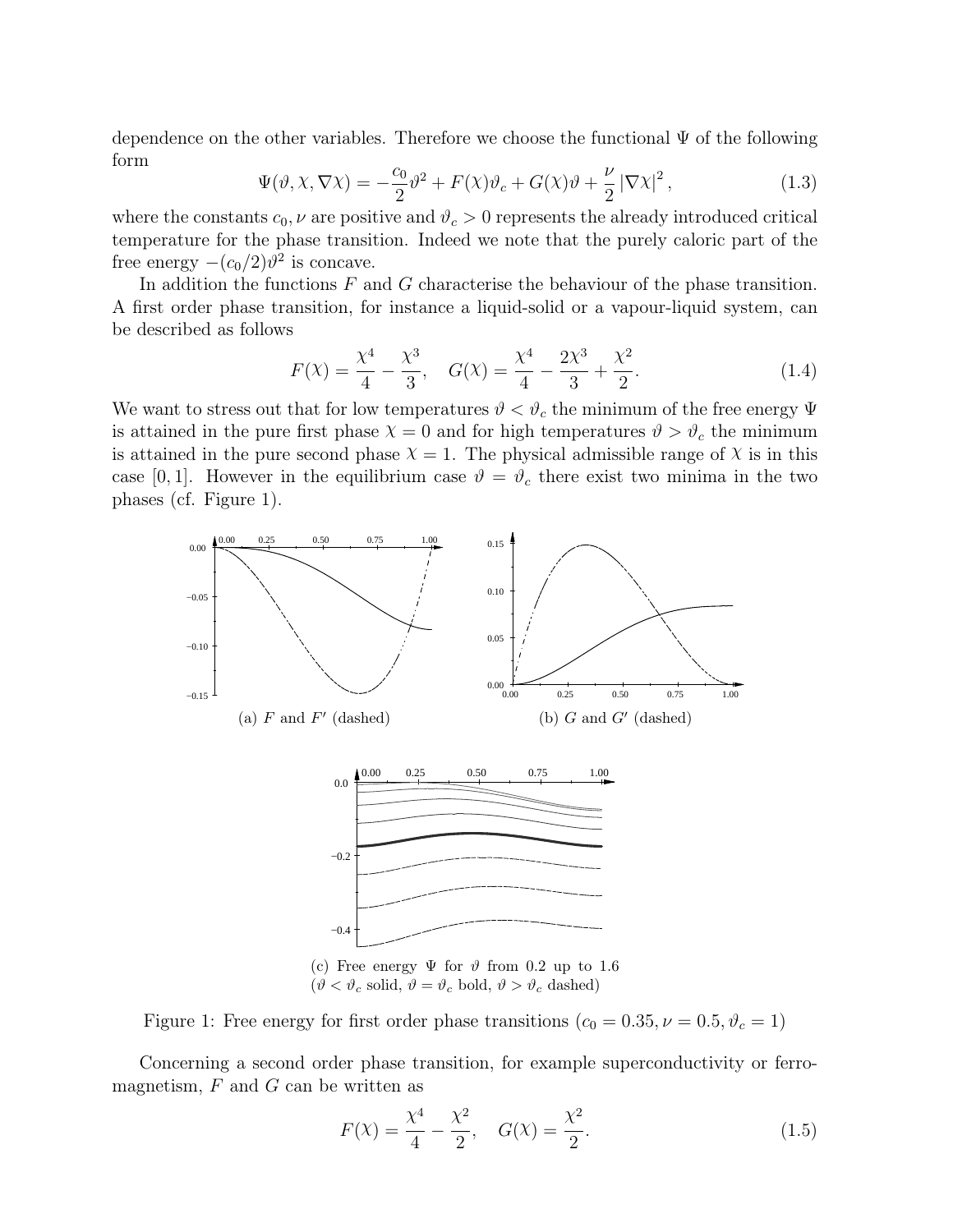Differently to the first order phase transition, the free energy  $\Psi$  attains two minima for low temperature  $\vartheta < \vartheta_c$  in the mixed phase region once for  $\chi \in (-1,0)$  and once for  $\chi \in (0,1)$ . The physical admissible values for  $\chi$  are here [−1, 1]. Although, for temperatures  $\vartheta \geq \vartheta_c$ there is again one minimum attained in  $\chi = 0$  (cf. Figure 2).



Figure 2: Free energy for second order phase transitions ( $c_0 = 0.5, \nu = 0.1, \vartheta_c = 1$ )

**Pseudo-potential of dissipation** We introduce a second functional  $\Phi$  that depends on the dissipative variables  $\chi_t$  and  $\nabla \vartheta$ . We choose  $\chi_t$ , because it is related to microscopic velocities which are responsible for the phase transition, while  $\nabla \vartheta$  is concerned with the head flux. In addition, the pseudo-potential of dissipation  $\Phi$  is nonnegative, convex with respect to the dissipative variables, and it attains its minimum 0 for a null dissipation, that is, when  $(X_t, \nabla \vartheta) = (0, 0)$ . Thus we prescribe

$$
\Phi(\chi_t, \nabla \vartheta) = \frac{\mu}{2} |\chi_t|^2 + \frac{\lambda}{2\vartheta} |\nabla \vartheta|^2
$$
\n(1.6)

with  $\mu$  and  $\lambda$  denoting positive coefficients.

### 1.2.3 System of partial differential equations

All the quantities  $B$ ,  $H$ , s and  $Q$  can be recovered by the *constitutive relations* from the free energy, for nondissipative contributions and the pseudo-potential of dissipation, for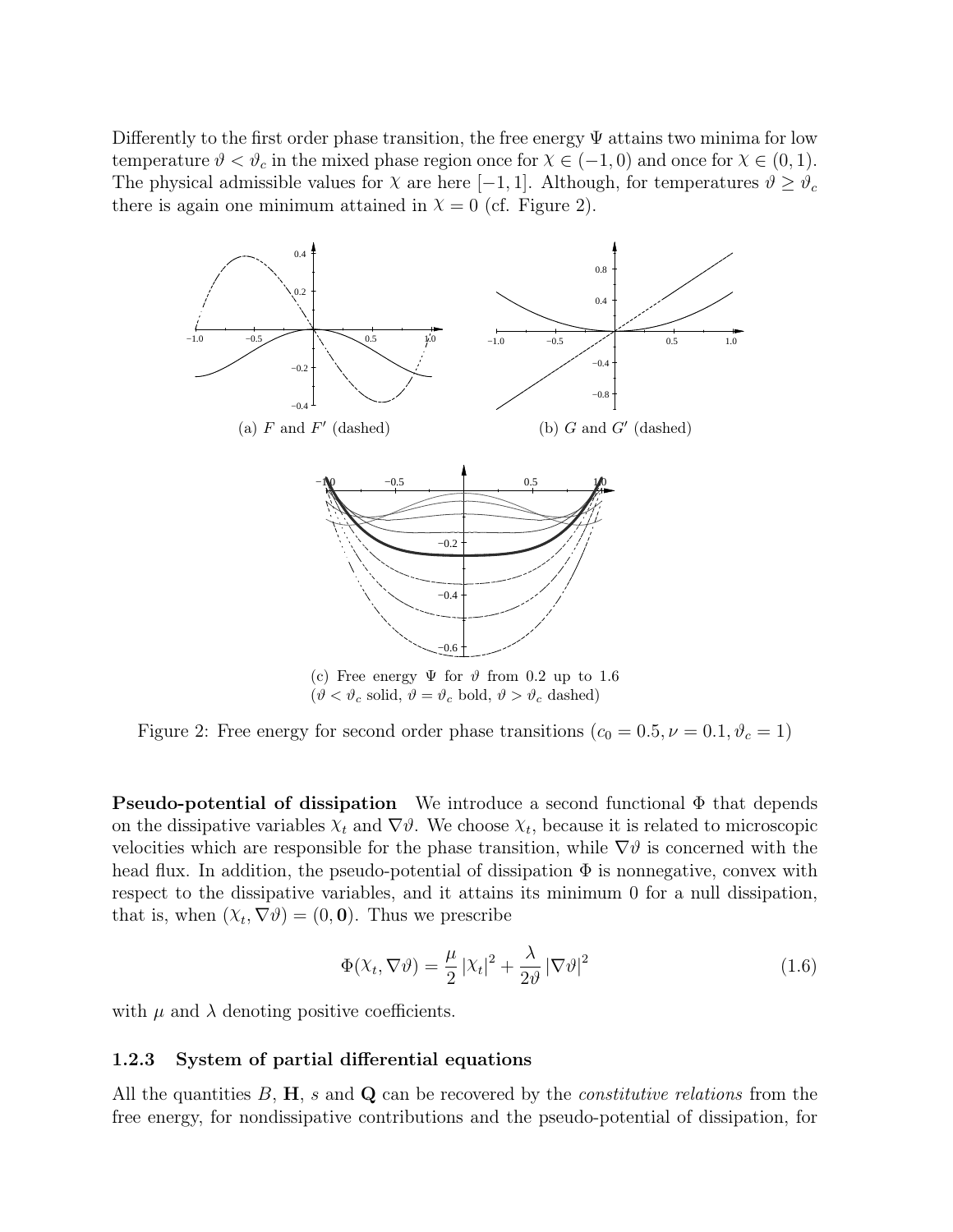the dissipative parts. We have

$$
B = \frac{\partial \Psi}{\partial X} + \frac{\partial \Phi}{\partial X_t} = \vartheta_c F'(\chi) + \vartheta G'(\chi) + \mu \chi_t \tag{1.7a}
$$

$$
\mathbf{H} = \frac{\partial \Psi}{\partial (\nabla \chi)} = \nu \nabla \chi \tag{1.7b}
$$

$$
s = -\frac{\partial \Psi}{\partial \vartheta} = c_0 \vartheta - G(\chi) \tag{1.7c}
$$

$$
\mathbf{Q} = -\frac{\partial \Phi}{\partial (\nabla \vartheta)} = -\frac{\lambda}{\vartheta} \nabla \vartheta = -\lambda \nabla \log \vartheta.
$$
 (1.7d)

We want to point out that the choice of the free energy  $(1.3)$  leads to a linear contribution for the temperature in (1.7c). This preserves sufficient regularity on the solution. In addition that the term  $-(c_0/2)\theta^2$  could be seen as a first order approximation of the following more general form of the energy potential

$$
\Psi(\vartheta,\dots) = -c_0 \vartheta \log \vartheta + \dots
$$

In this case, the entropy s would be related to the temperature  $\vartheta$  through a logarithmic nonlinearity. On the other hand, a logarithmic nonlinearity forcing  $\vartheta$  to be strictly positive is present in our expression (1.7d) for the entropy flux Q.

#### 1.2.4 Initial-boundary value problem

Now, combining the constitutive relations (1.7a)-(1.7d) with the evolution equation for the energy  $(1.1)$  and the evolution equation for the entropy  $(1.2)$  leads to the following system of partial differential equations with initial and boundary conditions

$$
c_0 \vartheta_t - G'(\chi)\chi_t - \lambda \Delta \log \vartheta = R(x, t, \vartheta)
$$
\n(1.8a)

$$
\mu X_t - \nu \Delta X + F'(\lambda)\vartheta_c + G'(\lambda)\vartheta = 0
$$
\n(1.8b)

which is addressed in  $Q := \Omega \times (0,T)$ . We fix Dirichlet boundary conditions in  $\Gamma \times (0,T)$ for the temperature  $\vartheta$  and Neumann homogeneous boundary conditions for the phase parameter  $\chi$ 

$$
\log \vartheta = \log \vartheta_{\Gamma}, \quad \partial_n \chi = 0,
$$
\n(1.9)

where  $\partial_n$  is the external normal derivative. Finally, initial conditions are

$$
\vartheta(0) = \vartheta_0, \quad \chi(0) = \chi_0 \quad \text{in } \Omega. \tag{1.10}
$$

For the sake of simplicity, in the mathematical analysis performed in subsequent sections we will take the physical constants  $c_0, \lambda, \mu, \nu, \vartheta_c$  all equal to 1.

# 2 Main results

### 2.1 The continuous problem

In the sequel,  $\Omega$  is a bounded open set in  $\mathbb{R}^3$ , whose boundary  $\Gamma$  is assumed to be of class  $C^2$ . Moreover,  $\partial_n$  is the outward normal derivative on  $\Gamma$ . Given a finite final time T, we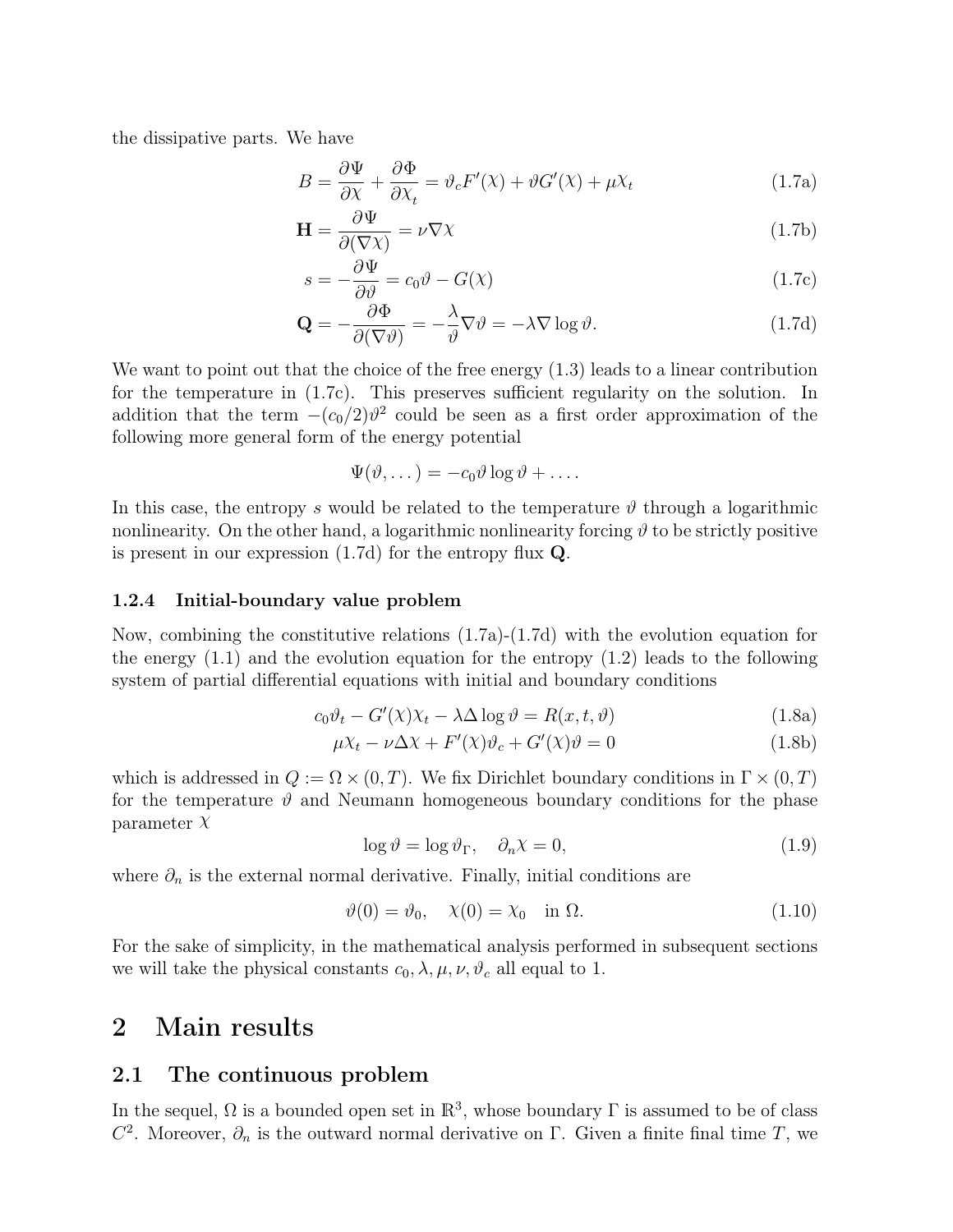set for convenience

$$
Q_t := \Omega \times (0, t) \quad \text{for every } t \in (0, T] \quad \text{and} \quad Q := Q_T. \tag{2.1}
$$

Four constants  $\vartheta_*, \vartheta^*, \chi_*, \chi^* \in \mathbb{R}$  are given such that

$$
0 < \vartheta_* \le 1 \le \vartheta^* \quad \text{and} \quad \chi_* < \chi^* \tag{2.2a}
$$

 $(2.2j)$ 

and four functions  $F, G, \beta$  and  $\pi$ 

$$
F, G : \mathbb{R} \to \mathbb{R}, \quad \beta : Q \times (0, \infty) \to \mathbb{R}, \text{ and } \pi : Q \times \mathbb{R} \to \mathbb{R}
$$

must satisfy

- $F, G \in C^2(\mathbb{R}), \quad F$  is bounded from below and G is nonnegative (2.2b)
- $F', G' < 0$  in  $(-\infty, \chi_*)$ , and  $F', G' > 0$  in  $(\chi^*)$  $(2.2c)$
- β is Lipschitz continuous in  $Q \times [δ, 1/δ]$  for every  $δ ∈ (0, 1)$  (2.2d)
- $\beta_x, \beta_t, \beta'$  and  $\pi$  are Carathéodory functions with the notation (2.2e)

$$
\beta_{,x}(x,t,r) := \nabla \beta(x,t,r), \quad \beta_{,t} := \partial_t \beta(x,t,r), \quad \beta'(x,t,r) := \partial_r \beta(x,t,r) \tag{2.2f}
$$

$$
0 \leq \beta'(x, t, r) \leq \beta_1(r) \text{ for a.e. } (x, t) \in Q, \forall r \in \mathbb{R} \text{ and some } \beta_1 \in C^0(0, \infty)
$$
  

$$
|\beta_{,x}(x, t, r)| + |\beta_{,t}(x, t, r)| \leq M_\beta(1 + |\beta(x, t, r)|)
$$
 (2.2g)

for a.a. 
$$
(x, t) \in Q
$$
,  $\forall r \in \mathbb{R}$  and some  $M_{\beta} \in [0, \infty)$  
$$
(2.2h)
$$

$$
\beta(x,t,1) = 0 \text{ for every } (x,t) \in Q \tag{2.2i}
$$

 $\pi(x, t, r)$  is uniformly Lipschitz continuous in r for a.a.  $(x, t) \in Q$  with constant  $L_{\pi}$ 

$$
\pi(\cdot,\cdot,0) = \pi_0(\cdot,\cdot) \in L^2(Q)
$$
\n
$$
(2.2k)
$$

Remark 2.1. The bound of  $\beta'$  in (2.2g) and again (2.2i) imply that

$$
|\beta(x,t,r)| \le \beta_0(r) := \left| \int_1^r \beta_1(s) \, ds \right| \quad \text{for all } (x,t,r) \in Q \times (0,\infty). \tag{2.3}
$$

Therefore, by (2.2h) follows that even  $\beta_x$  and  $\beta_t$  are satisfying an analogous bound and in fact (2.2d) follows from the other assumptions.

*Notation* 2.2. Let I be a real interval and  $\psi: Q \times I \to \mathbb{R}$  be a Carathéodory function. The same symbol  $\psi$  is used to denote the operator acting on measurable functions on  $Q$ as follows: if  $v: Q \to I \subset \mathbb{R}$  is measurable

$$
\psi(v)
$$
 denotes the function  $(x, t) \mapsto \psi(x, t, v(x, t)), (x, t) \in Q.$  (2.4a)

Note that  $\psi(v)$  is measurable due to the Carathéodory assumption on  $\psi$ . Similar definitions and symbols are used for functions depending on the space variable. Namely, if  $v : \Omega \to I \subset \mathbb{R}$  is measurable

$$
\psi(t, v)
$$
 denotes the function  $x \mapsto \psi(x, t, v(x))$ ,  $x \in \Omega$  (2.4b)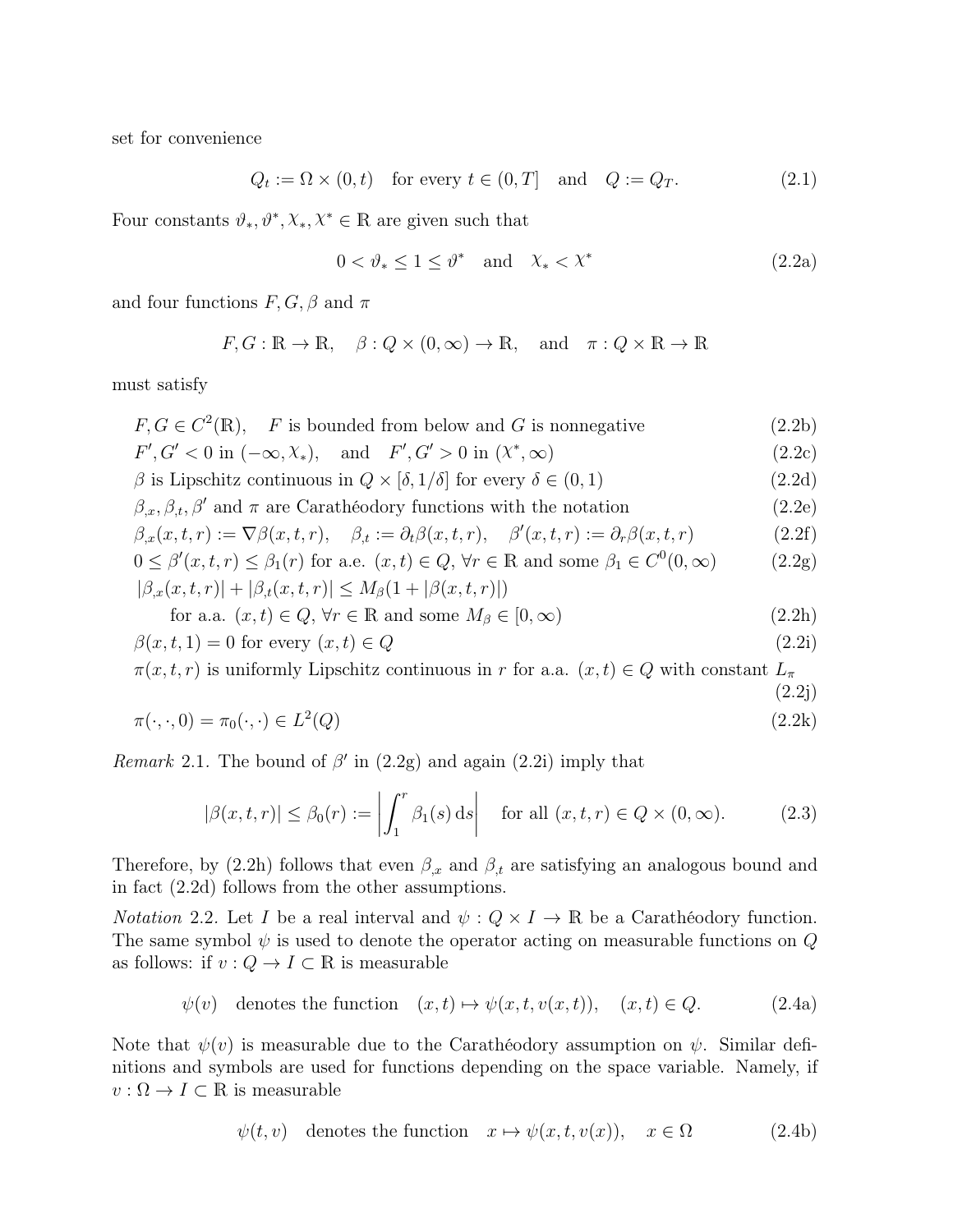for a.a.  $t \in (0, T)$ . As well as if  $\phi : \Omega \times I \to \mathbb{R}$  is a Carathéodory function

 $\phi(v)$  denotes the function  $x \mapsto \phi(x, v(x)), \quad x \in \Omega.$  (2.4c)

In addition, the abbreviation

$$
H_n^2(\Omega) := \left\{ v \in H^2(\Omega) : \partial_n v = 0 \text{ on } \Gamma \right\}
$$
 (2.5)

is used.

There are given three functions  $\vartheta_{\Gamma}$ ,  $\vartheta_0$  and  $\chi_0$  such that

$$
\vartheta_{\Gamma} \in L^{2}(0, T : H^{1/2}(\Gamma)) \cap H^{1}(0, T; H^{-1/2}(\Gamma)), \quad \vartheta_{*} \leq \vartheta_{\Gamma} \leq \vartheta^{*} \quad \text{a.e. on } \Gamma \times (0, T)
$$
\n(2.6a)

$$
\vartheta_0 \in L^2(\Omega), \quad \vartheta_* \le \vartheta_0 \le \vartheta^* \quad \text{a.e. in } \Omega
$$
  
\n
$$
\chi_0 \in H^1(\Omega), \quad \chi_* \le \chi_0 \le \chi^* \quad \text{a.e. in } \Omega
$$
  
\n(2.6c)

where  $\vartheta_*, \vartheta^*, \chi_*$  and  $\chi^*$  are introduced in (2.2a).

**Definition 2.3** (Solution of the continuous problem). The triplet  $(\vartheta, \chi, \xi)$  is called a solution of the continuous problem if it fulfils

$$
\vartheta \in L^{\infty}(0, T; L^{2}(\Omega)), \quad \vartheta > 0 \quad \text{a.e. in } Q, \quad \text{and} \quad \ln \vartheta \in L^{2}(0, T; H^{1}(\Omega)) \tag{2.7a}
$$

$$
\chi \in L^{2}(0, T; H_{n}^{2}(\Omega)) \cap H^{1}(0, T; L^{2}(\Omega))
$$
\n(2.7b)

$$
G(\mathcal{X}), F'(\mathcal{X}), G'(\mathcal{X}) \in L^2(Q)
$$
\n
$$
(2.7c)
$$

$$
\xi \in L^2(Q) \tag{2.7d}
$$

$$
\partial_t(\vartheta - G(\chi)) \in L^2(0, T; H^{-1}(\Omega))\tag{2.7e}
$$

$$
\partial_t(\vartheta - G(\chi)) - \Delta \ln \vartheta + \xi = \pi(\vartheta) \quad \text{in } L^2(0, T; H^{-1}(\Omega)) \quad \text{and} \quad \xi = \beta(\vartheta) \tag{2.7f}
$$

$$
\partial_t X - \Delta X + F'(X) + G'(X)\vartheta = 0 \quad \text{a.e. in } Q
$$
\n
$$
\ln \vartheta = \ln \vartheta_{\Gamma} \quad \text{a.e. on } \Gamma \times (0, T) \tag{2.7b}
$$

$$
\Pi v = \Pi v \Gamma \quad \text{a.e. on } \Gamma \times (0, 1) \tag{2.11}
$$
\n
$$
\Pi v = \Pi v \Gamma \quad \text{a.e. on } \Gamma \times (0, 1) \tag{2.12}
$$

$$
(\vartheta - G(\chi))(0) = \vartheta_0 - G(\chi_0) \quad \text{and} \quad \chi(0) = \chi_0 \quad \text{a.e. in } \Omega.
$$
 (2.7i)

- Remarks 2.4. (i) Even though  $\xi$  is a known function of  $\vartheta$ , we refer to the triplet  $(\vartheta, \chi, \xi)$  instead of the pair  $(\vartheta, \chi)$ , when we speak of a solution.
	- (ii) Moreover, we note that (2.7a) and (2.7c) yield  $G'(X)\theta \in L^2(0,T;L^1(\Omega))$  and by comparison to (2.7g), even  $G'(\chi)\vartheta \in L^2(Q)$ .
	- (iii) We point out that the first condition in (2.7i) reduces to  $\vartheta(0) = \vartheta_0$  whenever one knows  $G(\mathcal{X}) \in C^0([0,T]; H^{-1}(\Omega)).$
	- (iv) Actually, some additional smoothness for  $G(\chi)$  as well as for  $F'(\chi)$  and  $G'(\chi)$ surely holds if the nonlinearities satisfy some growth conditions, thanks to (2.7b) or whenever  $\chi$  is bounded and our existence result stated below ensures such a property.
	- (v) A homogeneous Neumann boundary condition for  $\chi$  is entailed by (2.7b) due to the introduced space  $H_n^2(\Omega)$ .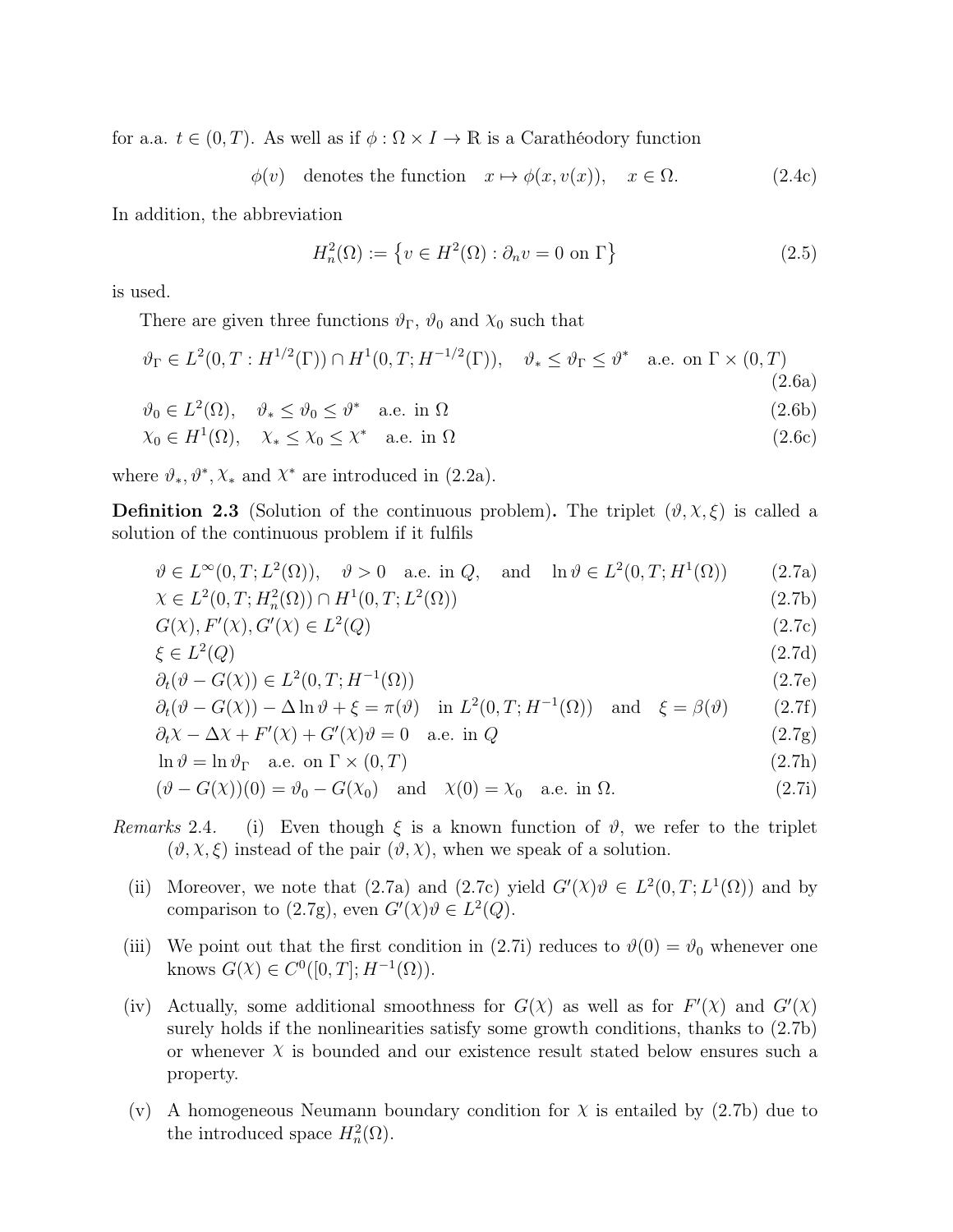In [2] we find the analysis with existence, uniqueness and boundedness results of the problem in detail. As a consequence of the maximum principle for  $\chi$  (cf. [2, Theorem 2.4]), we can replace F and G by new Lipschitz continuous functions, still termed F and  $G$ , satisfying

$$
|F'| \le L_F \quad \text{and} \quad |G'| \le L_G. \tag{2.8}
$$

Indeed we can arbitrarily modify F and G outside  $[\chi_*, \chi^*]$ .

### 2.2 Results for the discrete problem

**Definition 2.5** (Partition). A partition  $\mathcal P$  of the interval  $[0, T]$  is defined as the ordered set

$$
\mathcal{P} := \{ t_0 = 0, t_1, \dots, t_{N-1}, t_N = T \}, \text{ where } t_0 < t_1 < \dots < t_N. \tag{2.9}
$$

The size of every subinterval is denoted by  $\tau_i = t_i - t_{i-1}$  and the *diameter* of the partition is  $\tau := \max_i \tau_i$ .

The partition P is said to be *uniform*, if  $\min_i \tau_i \geq \sigma \tau$  for a fixed  $\sigma$  with  $0 < \sigma \leq 1$ .

*Notation* 2.6. Let  $\{\vartheta^i\}_{i=1}^N$  be a set of elements in a Banach space V and P a partition with N subintervals, then the vector  $\vartheta^{\mathcal{P}}$  denotes

$$
\vartheta^{\mathcal{P}} := (\vartheta^1, \dots, \vartheta^N) \in V^N. \tag{2.10}
$$

**Definition 2.7** (Step approximations). Let  $\alpha: Q \to \mathbb{R}$  be a locally integrable function and  $\mathcal P$  denotes a partition with N subintervals. Then two sets of interpolating points are defined

$$
\alpha^{i}(x) := \alpha(x, t_{i}) \quad \text{for } i = 0, \dots, N \quad \text{and} \quad \overline{\alpha}^{i}(x) := \frac{1}{\tau_{i}} \int_{t_{i-1}}^{t_{i}} \alpha(x, s) \, ds \quad \text{for } i = 1, \dots, N. \tag{2.11}
$$

In addition  $\overline{\alpha}^0(x) := 0$ .

*Remark* 2.8. This notation is used for  $\beta$ 

$$
\beta^i(x,r) := \beta(x,t_i,r).
$$

In addition the notation with the bar is used for  $\pi$  and  $\vartheta_{\Gamma}$ . In detail we define for  $1 \leq i \leq N$ 

$$
\overline{\pi}^i(\cdot,\cdot) = \frac{1}{\tau^i} \int_{\tau^{i-1}}^{\tau^i} \pi(\cdot,s,\cdot) \,ds \quad \text{on } \Omega \times \mathbb{R} \text{ and } \quad \overline{\vartheta}^i_{\Gamma}(\cdot) = \frac{1}{\tau^i} \int_{\tau^{i-1}}^{\tau^i} \vartheta_{\Gamma}(\cdot,s) \,ds \quad \text{on } \Gamma.
$$

**Definition 2.9** (Step and linear interpolations). Take a uniform partition  $P$  and vectors  $\vartheta^{\mathcal{P}}$  and  $\chi^{\mathcal{P}}$ . First, the definitions

$$
\vartheta_{\tau}(x,t) = \vartheta^{i}(x) \quad \text{and} \quad \chi_{\tau}(x,t) = \chi^{i}(x) \quad \text{for a.a. } (x,t) \in \Omega \times (t_{i-1}, t_i) \tag{2.12a}
$$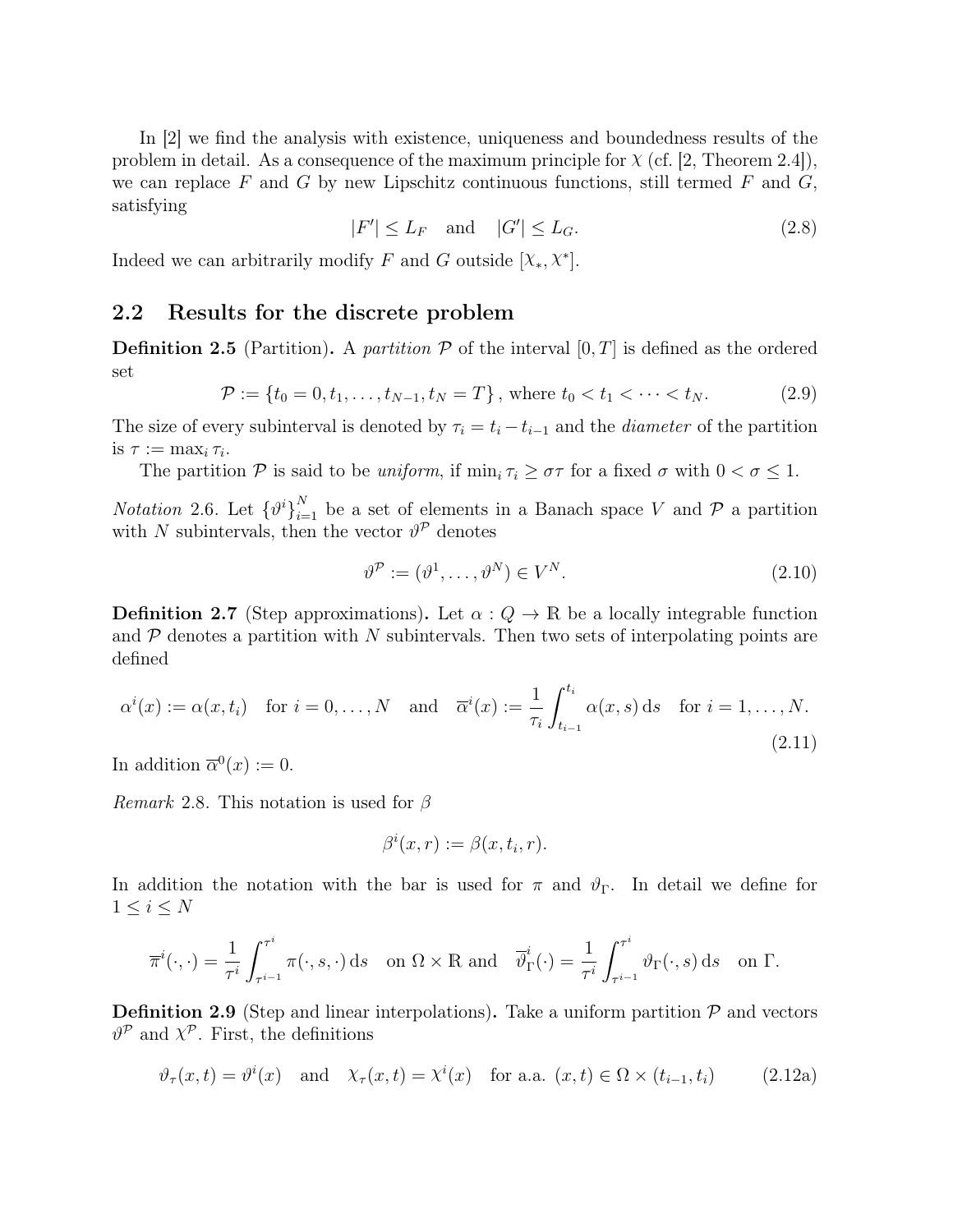denote the *step interpolations* of  $\vartheta^{\mathcal{P}}$  and  $\chi^{\mathcal{P}}$ . The *linear interpolation* of  $\vartheta^{\mathcal{P}}$  and  $\chi^{\mathcal{P}}$  are defined by

$$
\widehat{\vartheta}_{\tau}(x,t) = \frac{t - t_{i-1}}{\tau_i} \vartheta^i(x) + \frac{t_i - t}{\tau^i} \vartheta^{i-1}(x) \quad \text{for a.a. } (x,t) \in \Omega \times (t_{i-1}, t_i)
$$
\n
$$
\widehat{\chi}_{\tau}(x,t) = \frac{t - t_{i-1}}{\tau_i} \chi^i(x) + \frac{t_i - t}{\tau^i} \chi^{i-1}(x) \quad \text{for a.a. } (x,t) \in \Omega \times (t_{i-1}, t_i). \tag{2.12b}
$$

As well as for the vector  $\beta^{\mathcal{P}} = (\beta^1, \ldots, \beta^N)$  the step and linear interpolation

$$
\beta_{\tau}(x,t,r) = \beta^{i}(x,r)
$$
 and  $\hat{\beta}_{\tau}(x,t,r) = \frac{t - t_{i-1}}{\tau_i} \beta^{i}(x,r) + \frac{t_{i} - t}{\tau_i} \beta^{i-1}(x,r)$  (2.12c)

are defined for a.a.  $(x, t, r) \in \Omega \times (t_{i-1}, t_i) \times \mathbb{R}$ . Next,  $\overline{\pi}^{\mathcal{P}} = (\overline{\pi}^1, \dots, \overline{\pi}^N)$  and  $\overline{\vartheta}_{\Gamma}^{\mathcal{P}} =$  $\left(\overline{\vartheta}_{\text{L}}^1\right)$  $\frac{1}{\Gamma},\ldots,\overline{\vartheta}_\Gamma^N$  $\int_{\Gamma}^{\infty}$ ) defined by

$$
\overline{\pi}_{\tau}(x, t, r) = \overline{\pi}^{i}(x, r) \quad \text{for a.a. } (x, t, r) \in \Omega \times (t_{i-1}, t_i) \times \mathbb{R}
$$
\n
$$
\overline{\vartheta}_{\Gamma, \tau} = \overline{\vartheta}_{\Gamma}^{i}(x) \quad \text{for a.a. } (x, t) \in \Gamma \times (t_{i-1}, t_i)
$$
\n(2.12d)

are the step interpolations respecting the mean values introduced above.

*Remark* 2.10. The linear interpolations of  $\vartheta$  and  $\chi$  are useful for representing the backward approximations of their time derivative. Indeed, for  $t \in (t_{i-1}, t_i)$  we have

$$
\partial_t \widehat{\vartheta}_{\tau} = \frac{\vartheta^i - \vartheta^{i-1}}{\tau_i} \quad \text{and} \quad \partial_t \widehat{\chi}_{\tau} = \frac{\chi^i - \chi^{i-1}}{\tau_i}.
$$
 (2.13)

For defining the solution of the associated time-discrete problem, we replace the time derivatives  $\partial_t \vartheta$  and  $\partial_t \chi$  in the continuous problem (2.7f), (2.7g) by their backward approximations as well as the right hand side and boundary data by their step approximations.

**Definition 2.11** (Solution of the discrete problem). Let  $P$  denote a uniform partition of the interval [0, T]. The triplet  $(\vartheta^{\mathcal{P}}, \chi^{\mathcal{P}}, \xi^{\mathcal{P}})$  is called *solution of the discrete problem* if it satisfies for all  $1 \leq i \leq N$ 

$$
\vartheta^i \in L^2(\Omega), \quad \ln \vartheta^i \in H^1(\Omega) \qquad \vartheta^i > 0 \quad \text{a.e. in } Q \tag{2.14a}
$$

$$
\chi^i \in H_n^2(\Omega) \quad \text{and} \quad \xi^i \in L^2(\Omega) \tag{2.14b}
$$

$$
F'(\chi^i), G'(\chi^i) \in L^2(\Omega)
$$
  

$$
e^{qi} - e^{qi-1} \qquad \chi^i - \chi^{i-1}
$$
 (2.14c)

$$
\frac{\vartheta^{i} - \vartheta^{i-1}}{\tau^{i}} - G'(\chi^{i}) \frac{\chi^{i} - \chi^{i-1}}{\tau^{i}} - \Delta \ln \vartheta^{i} + \xi^{i} = \overline{\pi}^{i}(\vartheta^{i-1}) \quad \text{and} \quad \xi^{i} = \beta^{i}(\vartheta^{i}) \tag{2.14d}
$$

$$
\frac{\chi^{i} - \chi^{i-1}}{\tau^{i}} - \Delta \chi^{i} + F'(\chi^{i}) + G'(\chi^{i})\vartheta^{i-1} = 0
$$
\n(2.14e)

and the initial boundary conditions

$$
\ln \vartheta^i = \ln \overline{\vartheta}_{\Gamma}^i \quad \text{a.e. on } \Gamma \tag{2.14f}
$$

 $\vartheta^0 = \vartheta_0 \text{ and } \chi^0 = \chi_0 \text{ a.e. in } \Omega.$ (2.14g)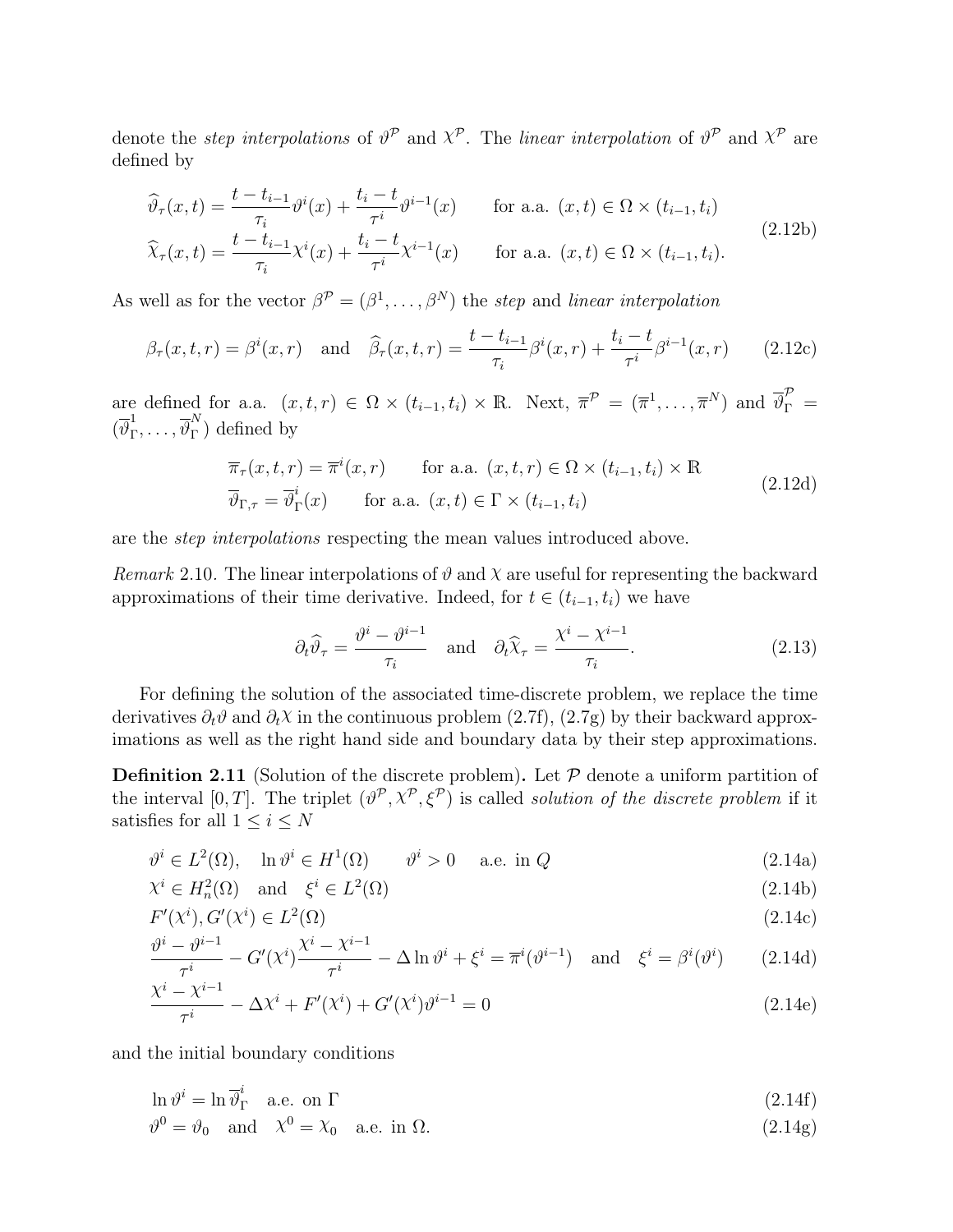**Theorem 2.12** (Existence, uniqueness and boundedness of  $\chi$ ). Let the assumptions (2.2) be fulfilled as well as the initial and boundary data satisfy the regularity conditions (2.6). Then there exists a unique triplet  $(\vartheta^{\mathcal{P}}, \chi^{\mathcal{P}}, \xi^{\mathcal{P}})$  solving the associated discrete problem (2.14) according to Definition 2.11. Moreover, the solution  $(\vartheta^{\mathcal{P}}, \chi^{\mathcal{P}}, \xi^{\mathcal{P}})$  fulfils the inequalities

$$
\chi_* \le \chi^i \le \chi^* \quad \text{for all } 1 \le i \le N \text{ and a.e. in } \Omega. \tag{2.15}
$$

In particular, each coordinate of  $X^{\mathcal{P}}$  is bounded.

The proof of this theorem is provided in Section 4.

**Theorem 2.13** (Stability result). There exists a constant c such that for every  $\tau > 0$ , sufficiently small,  $(\vartheta^{\mathcal{P}}, \chi^{\mathcal{P}}, \xi^{\mathcal{P}})$  is a discrete solution with

$$
\|\vartheta_{\tau}\|_{L^{\infty}(0,T;L^{2}(\Omega))\cap L^{2}(0,T;W^{1,4/3}(\Omega))}^{2} + \left\|\widehat{\vartheta}_{\tau}\right\|_{H^{1}(0,T;H^{-1}(\Omega))} + \tau \left\|\widehat{\vartheta}_{\tau}\right\|_{H^{1}(0,T;L^{2}(\Omega))}^{2}
$$
  
+  $\|\chi_{\tau}\|_{L^{\infty}(0,T;H^{1}(\Omega))\cap L^{2}(0,T;H^{2}(\Omega))}^{2} + \left\|\widehat{\chi}_{\tau}\right\|_{H^{1}(0,T;L^{2}(\Omega))}^{2} + \tau \left\|\widehat{\chi}_{\tau}\right\|_{H^{1}(0,T;H^{1}(\Omega))}^{2}$  (2.16)  
+  $\sup_{t\in[0,T]} \int_{\Omega} (\vartheta_{\tau}(t)(\ln \vartheta_{\tau}(t)-1)+1)+ \|\ln \vartheta_{\tau}\|_{L^{2}(0,T;H^{1}(\Omega))}^{2} + \|\xi_{\tau}\|_{L^{2}(0,T;L^{2}(\Omega))} \leq c.$ 

We want to remark that  $\xi_{\tau} = \beta_{\tau}(\vartheta_{\tau})$  in consequence of (2.14d).

Pointwise convergence can be established on the basis of the previous theorem.

**Theorem 2.14** (Convergence to continuous solution). Let initial and boundary data be given satisfying (2.6). Take a sequence of partitions  $\{\mathcal{P}_n\}_{n\in\mathbb{N}}$  with  $\tau_n \to 0$ , where  $\tau_n$  is the diameter of the partition  $\mathcal{P}_n$ . Then there exists a subsequence  ${n_k}_{k\in\mathbb{N}}$  such that

$$
(\vartheta_{\tau_{n_k}},\chi_{\tau_{n_k}},\xi_{\tau_{n_k}}) \to (\vartheta,\chi,\xi) \quad a.e. \in \mathcal{U} \quad as \quad k \to \infty. \tag{2.17a}
$$

In detail the following convergences hold

$$
\vartheta_{\tau_{n_k}} \to \vartheta \qquad \text{strongly in } L^2(0, T; L^2(\Omega)). \tag{2.17b}
$$

$$
\chi_{\tau_{n_k}} \to \chi \qquad strongly \ in \ L^2(0, T; H^1(\Omega)). \tag{2.17c}
$$

$$
\xi_{\tau_{n_k}} \to \xi \qquad a.e. \in \mathcal{U} \text{ and weakly in } L^2(Q), \tag{2.17d}
$$

where  $(\vartheta, \chi, \xi)$  is a solution of the associated continuous problem.

The previous two theorems are proved in Section 5.

Remark 2.15. 1. Theorem 2.12 and 2.14 reproduce the existence result of [2].

- 2. Moreover, in [2] uniqueness is shown under the given assumptions, especially (2.2j).
- 3. In [22] a result on the continuous dependence on the data of the continuous problem can be found.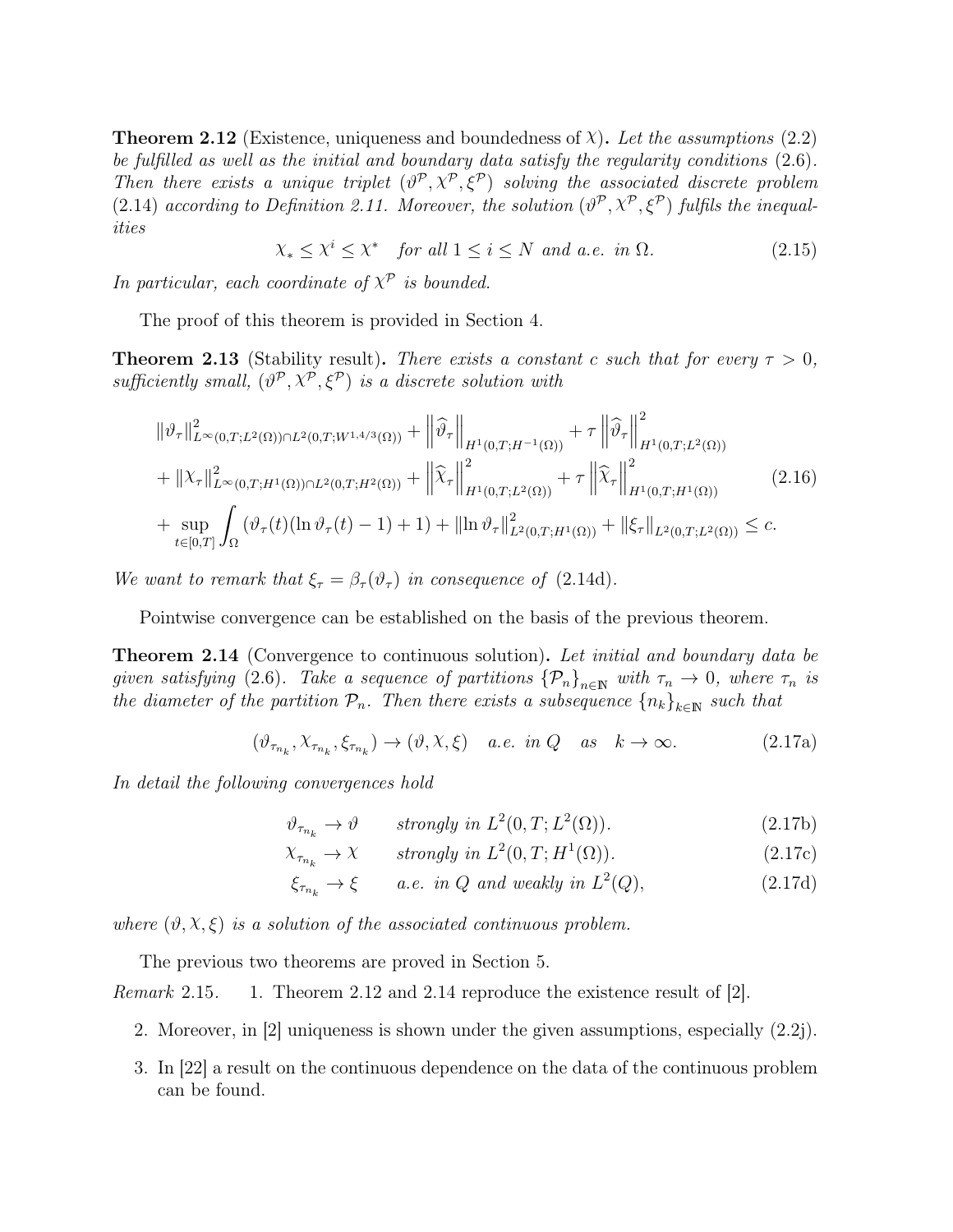# 3 Tools

### 3.1 Yosida approximation

**Definition 3.1** (Regularization of ln). The resolvent  $\rho_{\varepsilon}: \mathbb{R} \to \mathbb{R}_{+}$  of the logarithm is the solution of the transcendental equation

$$
\rho_{\varepsilon}(r) + \varepsilon \ln \rho_{\varepsilon}(r) = r. \tag{3.1a}
$$

Then, the *Yosida approximation* is given by

$$
\ln_{\varepsilon} r := \frac{r - \rho_{\varepsilon}(r)}{\varepsilon}.
$$
\n(3.1b)

Later, we use the slightly altered function  $\text{Ln}_{\varepsilon}: \mathbb{R} \to \mathbb{R}$ 

$$
\operatorname{Ln}_{\varepsilon} r := \varepsilon r + \ln_{\varepsilon} r \quad \text{and its primitive} \quad \mathcal{L}_{\varepsilon}(r) := \int_{1}^{r} \operatorname{Ln}_{\varepsilon} s \, ds = \frac{\varepsilon}{2} (r^{2} - 1) + \int_{1}^{r} \ln_{\varepsilon} s \, ds. \tag{3.1c}
$$

**Proposition 3.2** (Properties of the resolvent  $\rho_{\varepsilon}$ ). The resolvent  $\rho_{\varepsilon}$  defined in (3.1a) admits the representation

$$
\rho_{\varepsilon}(r) = \exp\left(\frac{r}{\varepsilon} - \mathcal{W}\left(\frac{1}{\varepsilon}e^{\frac{r}{\varepsilon}}\right)\right),\tag{3.2}
$$

 $\Box$ 

where W, called Lambert W function, fulfils the equation  $z = W(z)e^{W(z)}$ . In the representation we use the first real branch of W. Additionally,  $\rho_{\varepsilon}$  is for every fixed  $\varepsilon > 0$  a strictly monotone, convex and positive function.

*Proof.* We substitute  $\rho_{\varepsilon} = e^{\phi_{\varepsilon}}$  in (3.1a) and get  $e^{\phi_{\varepsilon}} + \varepsilon \phi_{\varepsilon} = r$ . Now, setting  $t = \frac{r}{\varepsilon} - \phi_{\varepsilon}$ and some transformations result in  $te^t = -\frac{1}{\varepsilon}$  $\frac{1}{\varepsilon}e^{\frac{\overline{r}}{\varepsilon}}$ . With the definition of Lambert's W function and substituting t back, we obtain  $\phi_{\varepsilon}(r) = \frac{r}{\varepsilon} - \mathbf{W}\left(\frac{1}{\varepsilon}\right)$  $(\frac{1}{\varepsilon}e^{\frac{r}{\varepsilon}})$ . This equation gives the representation by definition of  $\phi_{\varepsilon}$ .

The positivity of  $\rho_{\varepsilon}$  for fixed  $\varepsilon$  directly follows from the representation (3.2), because we choose the real branch of W. We calculate the first derivative implicitly

$$
\rho'_{\varepsilon}(r) = \frac{\rho_{\varepsilon}(r)}{\rho_{\varepsilon} + \varepsilon} = 1 - \frac{\varepsilon}{\rho_{\varepsilon}(r) + \varepsilon} > 0
$$

as  $\rho_{\varepsilon}$  is positive. We remark that obviously also  $\rho'_{\varepsilon}(r) \leq 1$ . Further differentiating leads to

$$
\rho_{\varepsilon}''(r) = \frac{\rho_{\varepsilon}'(r)}{\rho_{\varepsilon}(r) + \varepsilon} \left( 1 - \frac{\rho_{\varepsilon}^2(r)}{(\rho_{\varepsilon}(r) + \varepsilon)^2} \right) \ge 0
$$

by the same argument. Thus  $\rho_{\varepsilon}$  is also convex.

**Proposition 3.3** (Properties of the approximations  $\ln_{\varepsilon}$  and  $\ln_{\varepsilon}$ ). We have

$$
\ln_{\varepsilon}^{-1}(s) = e^s + \varepsilon s \quad \text{for every } s \in \mathbb{R} \tag{3.3a}
$$

$$
\frac{\ln r}{1+\varepsilon} \le \ln \varepsilon \quad \text{for every } r \ge 1 \tag{3.3b}
$$

$$
\operatorname{Ln}_{\varepsilon}'(r) \ge 1 \quad \text{for every } r \le 1 \quad \text{and} \quad \operatorname{Ln}_{\varepsilon}'(r) \ge \frac{1}{2r} \quad \text{for every } r > 1 \tag{3.3c}
$$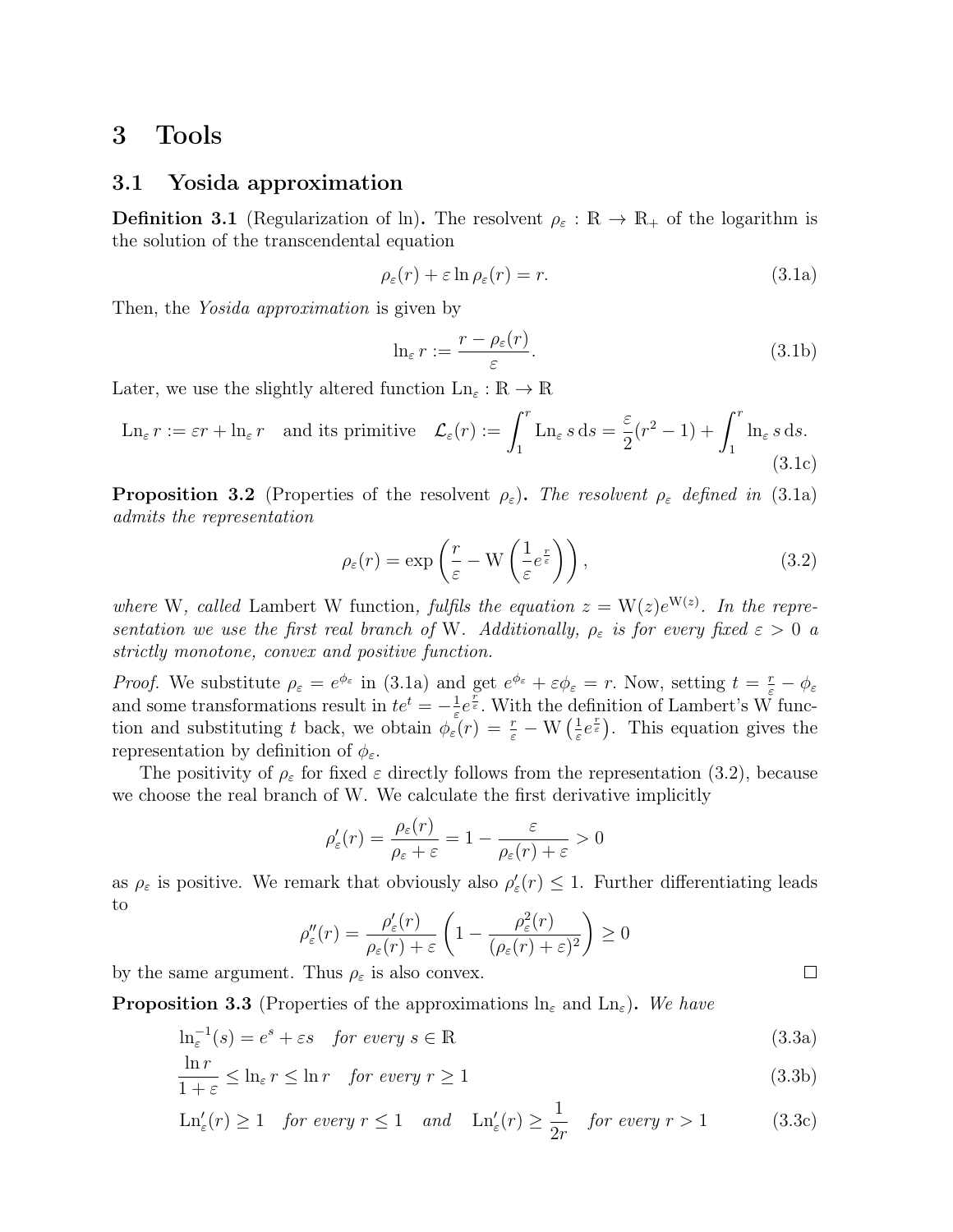We set  $l_* := \min\{0, \ln \vartheta_*\}$  and  $l^* := \max\{0, \ln \vartheta^*\},$  then we have

$$
l_* \leq \ln_{\varepsilon} r \leq l^* \quad \text{for every } r \in [\vartheta_*, \vartheta^*]. \tag{3.3d}
$$

 $\Box$ 

 $\Box$ 

*Proof.* We refer to [2, Proposition 3.2] where details of the proof are given.

Remark 3.4.  $\mathcal{L}_{\varepsilon}(r)$  is a convex function, which is bounded from below uniformly with respect to  $\varepsilon$ , since  $\ln_{\varepsilon} 1 = 0$ .

### 3.2 Time approximation

**Definition 3.5** (Translation operator). We define for  $k \in \mathbb{Z}$  the translation operator  $\mathcal{T}_k$ acting on approximations  $\alpha_{\tau}$  on a partition P. Take  $t \in (t_{i-1}, t_i)$ , then  $\mathcal{T}_k$  is defined by

$$
\mathcal{T}_{k}[\alpha_{\tau}](t) := \begin{cases} \alpha(0) & \text{for } k + i \le 0\\ \alpha\left(\left(\frac{t - t_{i-1}}{t_i}\right)\tau_{i-k} + t_{i-k-1}\right) & \text{for } 0 < k + i < N\\ \alpha(t_n) & \text{for } k + i \ge N. \end{cases} \tag{3.4}
$$

**Lemma 3.6.** Let P denote a uniform partition with diameter  $\tau$ . In addition  $\varphi : \mathbb{R} \to$  $[0, \infty)$  is a convex function and  $\alpha : Q \to \mathbb{R}$  is locally integrable, then

$$
(\varphi \circ \overline{\alpha}_{\tau})(x,t) \leq \overline{(\varphi \circ \alpha)}_{\tau}(x,t) \quad \text{for all } (x,t) \in Q,
$$
\n(3.5)

in which ∘ denotes the composition of two functions  $f \circ g := f(g)$ .

*Proof.* Fix  $x \in \Omega$  and take  $t \in (t_{i-1}, t_i)$  for some  $1 \leq i \leq N$ . Then

$$
\varphi(\overline{\alpha}^{i}(x)) = \varphi\left(\frac{1}{\tau_{i}} \int_{t_{i-1}}^{t_{i}} \alpha(x, s) \, ds\right) = \varphi\left(\int_{0}^{1} \alpha(x, \tau_{i}\widetilde{s} + t_{i-1}) \, d\widetilde{s}\right)
$$

$$
\leq \int_{0}^{1} \varphi\left(\alpha(x, \tau_{i}\widetilde{s} + t_{i-1})\right) d\widetilde{s} = \frac{1}{\tau_{i}} \int_{t_{i-1}}^{t_{i}} \varphi\left(\alpha(x, s)\right) ds = \overline{\varphi(\alpha)}^{i}(x, t),
$$

where the estimate is a consequence of Jensen's inequality.

**Proposition 3.7.** Take  $v, w : Q \to \mathbb{R}$  with  $v \in L^2(0,T;V)$  and  $w \in H^1(0,T;V)$ , where V is an arbitrary Hilbert space over  $\Omega$ . We denote by  $\overline{v}_{\tau}$  the step approximation of v and by  $\overline{\hat{w}}_{\tau}$ , respectively  $\hat{w}_{\tau}$ , the linear approximations with respect to the mean, respectively end, points of  $w$  on a uniform partition  $P$ . Then

$$
\|\overline{v}_{\tau}\|_{L^{2}(0,T;V)} \le \|v\|_{L^{2}(0,T;V)}\tag{3.6a}
$$

as well as

$$
\|\partial_t \widehat{w}_\tau\|_{L^2(0,T;V)} \le \|\partial_t w\|_{L^2(0,T;V)} \quad \text{and} \quad \left\|\widehat{\overline{w}}_\tau\right\|_{H^1(0,T;V)} \le \left(1 + \frac{1}{\sigma}\right) \|w\|_{H^1(0,T;V)}, \tag{3.6b}
$$

where  $\sigma$  is the uniformity constant of the partition  $P$  introduced in the Definition 2.5.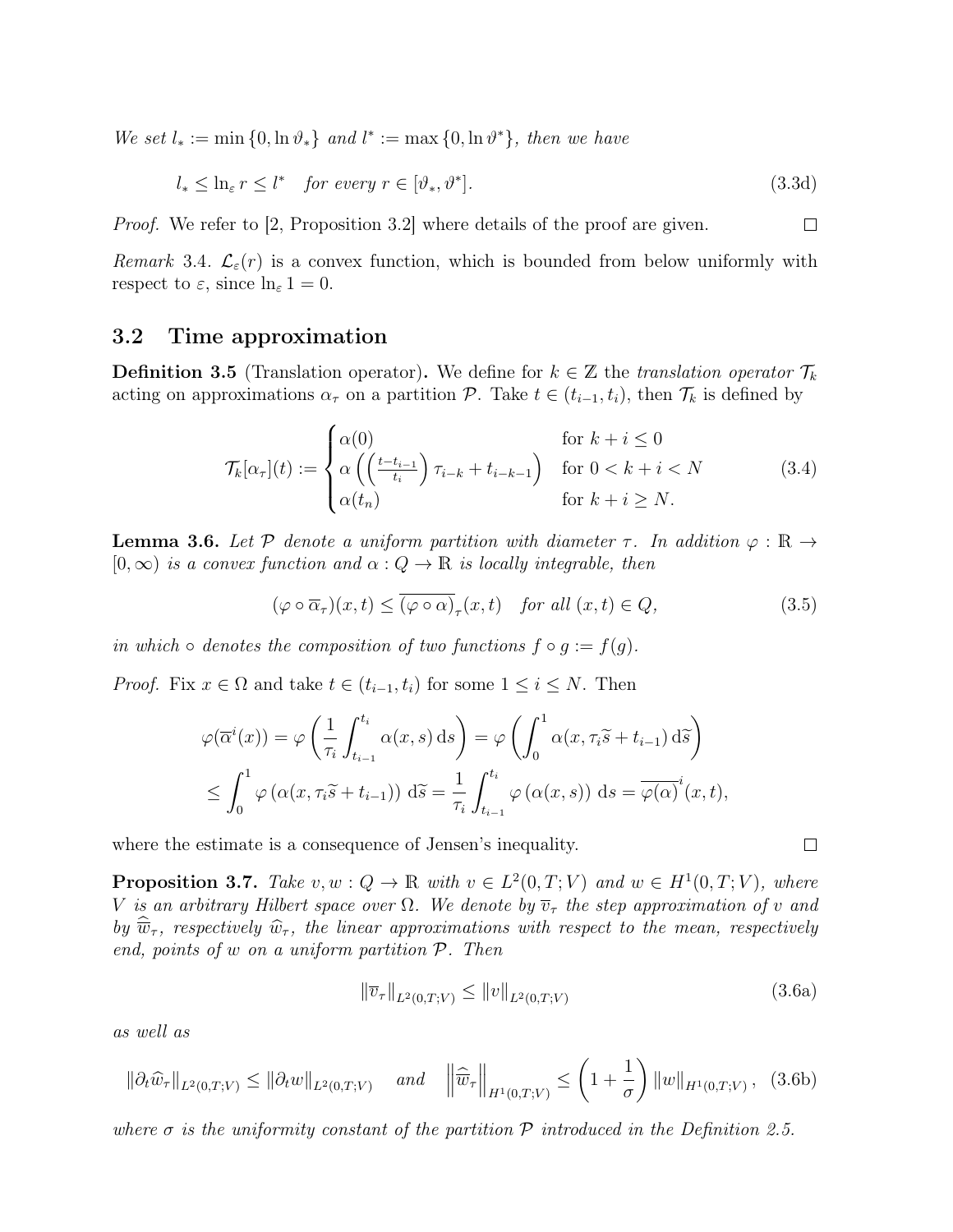Proof. For the first one we conclude

$$
\|\overline{v}_{\tau}\|_{L^{2}(0,T;V)}^{2} = \sum_{i=1}^{N} \int_{t_{i-1}}^{t_{i}} \left\|\overline{v}^{i}\right\|_{V}^{2} \leq \sum_{i=1}^{(3.5)} \sum_{\tau_{i}}^{N} \tau_{i} \frac{1}{\tau_{i}} \int_{t_{i-1}}^{t_{i}} \left\|v(\cdot,s)\right\|_{V}^{2} ds \leq \|v\|_{L^{2}(0,T;V)}^{2}.
$$

On the other hand we have

$$
\|\partial_t \widehat{w}_\tau\|_{L^2(0,T;V)}^2 = \sum_{i=1}^N \int_{t_{i-1}}^{t_i} \left\| \frac{w(\cdot, t_i) - w(\cdot, t_{i-1})}{\tau_i} \right\|_V^2 = \sum_{i=1}^N \tau_i \left\| \frac{1}{\tau_i} \int_{t_{i-1}}^{t_i} \partial_t w(\cdot, s) \, ds \right\|_V^2
$$
  

$$
\leq \sum_{i=1}^{(3.5)} \sum_{t_{i-1}}^N \int_{t_{i-1}}^{t_i} \|\partial_t w\|_V^2 = \|\partial_t w\|_{L^2(0,T;V)}^2.
$$

The last estimate we split into the terms  $\left\|\widehat{\overline{w}}_{\tau}\right\|$ 2  $\int_{L^2(0,T;V)}^2$  and  $\left\|\partial_t\widehat{\overline{w}}_{\tau}\right\|$ 2  $L^2(0,T;V)$ .

$$
\left\|\widehat{\overline{w}}_{\tau}\right\|_{L^{2}(0,T;V)}^{2} = \sum_{i=1}^{N} \int_{t_{i-1}}^{t_{i}} \left\|\frac{t - t_{i-1}}{\tau_{i}} \overline{w}^{i} + \frac{t_{i} - t}{\tau_{i}} \overline{w}^{i-1}\right\|_{V}^{2}
$$
\n
$$
\leq \sum_{i=1}^{N} \int_{t_{i-1}}^{t_{i}} \left[2\left(\frac{t - t_{i-1}}{\tau_{i}}\right)^{2} \left\|\overline{w}^{i}\right\|_{V}^{2} + 2\left(\frac{t_{i} - t}{\tau_{i}}\right)^{2} \left\|\overline{w}^{i-1}\right\|_{V}^{2}\right]
$$
\n
$$
\leq \sum_{i=1}^{N} \frac{2}{3} \tau_{i} \left(\left\|\overline{w}^{i}\right\|_{V}^{2} + \left\|\overline{w}^{i-1}\right\|_{V}^{2}\right)
$$
\n
$$
\leq \int_{t_{0}}^{t_{1}} \left\|w(\cdot, s)\right\|_{V}^{2} ds + \sum_{i=2}^{N} \left(\int_{t_{i-1}}^{t_{i}} \left\|w(\cdot, s)\right\|_{V}^{2} ds + \frac{\tau_{i}}{\tau_{i-1}} \int_{t_{i-2}}^{t_{i-1}} \left\|w(\cdot, s)\right\|_{V}^{2} ds\right)
$$
\n
$$
\leq \left(1 + \frac{1}{\sigma}\right) \left\|w\right\|_{L^{2}(0,T;V)}^{2},
$$

where we used the uniformity of the partition  $\mathcal{P}$ , since  $\frac{\tau_i}{\tau_{i-1}} \leq \frac{\tau}{\sigma \tau} = \frac{1}{\sigma}$  $\frac{1}{\sigma}$ .

Finally we conclude for the other seminorm using the mean value theorem for integration

$$
\left\|\partial_{t}\widehat{\overline{w}}_{\tau}\right\|_{L^{2}(0,T;V)}^{2} = \sum_{i=1}^{N} \int_{t_{i-1}}^{t_{i}} \left\|\frac{\overline{w}^{i} - \overline{w}^{i-1}}{\tau^{i}}\right\|_{V}^{2}
$$
\n
$$
= \sum_{i=2}^{N} \frac{1}{\tau_{i}} \left\|\frac{1}{\tau_{i}} \int_{t_{i-1}}^{t_{i}} w(s) \, ds - \frac{1}{t_{i-1}} \int_{t_{i-2}}^{t_{i-1}} w(s) \, ds\right\|_{V}^{2}
$$
\n
$$
\exists s_{i} \in (t_{i-1}, t_{i}) = \sum_{i=2}^{N} \frac{1}{\tau^{i}} \left\|\frac{w(s_{i}) - w(s_{i-1})}{\tau_{i}}\right\|_{V}^{2} = \sum_{i=2}^{N} \frac{1}{\tau_{i}} \left\|\int_{s_{i-1}}^{s_{i}} \partial_{t}w(s) \, ds\right\|_{V}^{2}
$$
\n
$$
\leq \sum_{i=2}^{N} \frac{s_{i} - s_{i-1}}{\tau_{i}} \int_{s_{i-1}}^{s_{i}} \|\partial_{t}w(s)\|_{V}^{2} \, ds \leq \left(1 + \frac{1}{\sigma}\right) \|\partial_{t}w\|_{L^{2}(0,T;V)}^{2},
$$

where we used in the last step the following estimate

$$
\frac{s_i - s_{i-1}}{\tau_i} \le \frac{t_i - t_{i-2}}{t_i - t_{i-1}} = \frac{t_i - t_{i-1} + t_{i-1} - t_{i-2}}{t_i - t_{i-1}} = 1 + \frac{\tau_{i-1}}{\tau_i} \le 1 + \frac{1}{\sigma}.
$$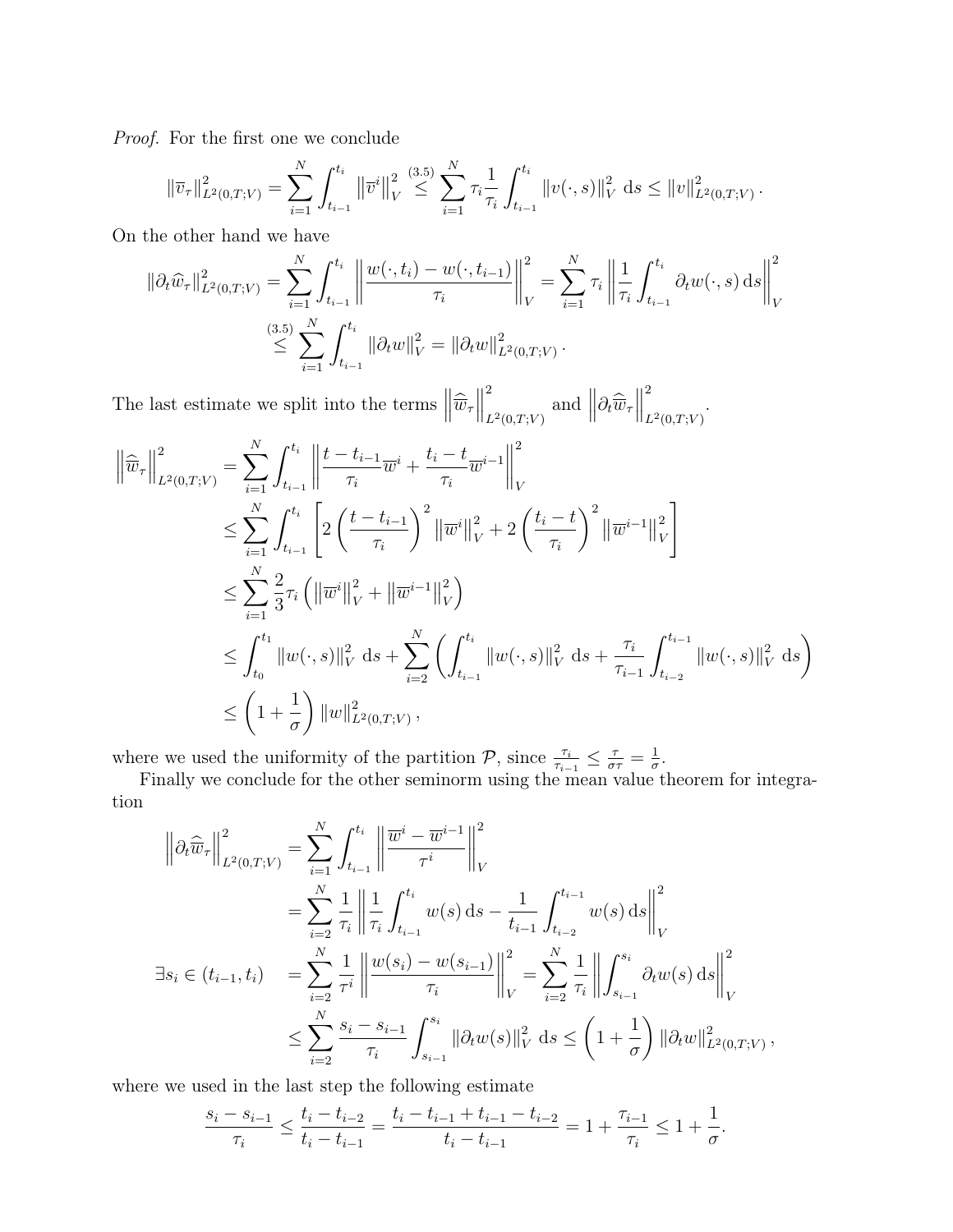**Lemma 3.8.** Take  $z \in L^2(Q)$  and let  $\pi : Q \times \mathbb{R} \to \mathbb{R}$  fulfil the assumptions (2.2e) and (2.2j). Furthermore, we denote by  $\overline{\pi}_{\tau_n}$  and  $\overline{z}_{\tau_n}$  their step approximations on a family of uniform partitions  $\{\mathcal{P}_n\}_{n\in\mathbb{N}}$  such that  $\tau_n \to 0$  as  $n \to \infty$ . Then there holds

$$
\overline{\pi}_{\tau_n}(\overline{z}_{\tau_n}) \to \pi(z) \quad in \ L^2(Q) \quad as \ n \to \infty. \tag{3.7}
$$

Proof. Firstly, by the Lebesgue-Besicovitch differentiation theorem we observe

$$
\|\overline{z}_{\tau_n}(\cdot,t) - z(\cdot,t)\|_{L^2(\Omega)} \to 0 \quad \text{for a.a. } t \in (0,T) \quad \text{as} \quad n \to \infty.
$$

Hence it also holds  $\|\overline{z}_{\tau_n}(\cdot, t) - z(\cdot, t)\|_{L^2(Q)} \to 0$  a  $n \to \infty$  with the help of Proposition 3.7 and the Lebesgue dominated convergence theorem. Now we use the triangle inequality

$$
\|\overline{\pi}_{\tau_n}(\overline{z}_{\tau_n}) - \pi(z)\|_{L^2(Q)}^2 \le \|\overline{\pi}_{\tau_n}(\overline{z}_{\tau_n}) - \pi(\overline{z}_{\tau_n})\|_{L^2(Q)}^2 + \|\pi(\overline{z}_{\tau_n}) - \pi(z)\|_{L^2(Q)}^2. \tag{3.8}
$$

For the first norm we can apply again the Lebesgue-Besicovitch Differentiation theorem and hence

$$
\frac{1}{\tau_{i_n}^n} \int_{t_{i_{n-1}}^n}^{t_{i_n}^n} \left| \pi(x, s, z^{i_n}(x)) - \pi(x, t, z^{i_n}(x)) \right|^2 ds \to 0 \quad \text{for a.a. } (x, t) \in Q \quad \text{as} \quad n \to \infty,
$$

where the sequence  $\{i_n\}$  is chosen depending on t such that  $t \in (t_{i_n-1}, t_{i_n})$ . Thus the convergence holds also in  $L^2(Q)$ . The second norm in (3.8) can be estimated with the help of the uniform Lipschitz continuity assumption on  $\pi$ 

$$
\|\pi(\overline{z}_{\tau_n}) - \pi(z)\|_{L^2(Q)}^2 \le L_\pi^2 \|\overline{z}_{\tau_n} - z\|_{L^2(Q)}.
$$

**Lemma 3.9.** Take  $z \in L^2(Q)$  and let  $\beta: Q \times \mathbb{R} \to \mathbb{R}$  fulfil the almost uniform Lipschitz continuity assumption (2.2d). In addition  $\beta_{\tau_n}$  and  $\overline{z}_{\tau_n}$  denote their step approximations in the end, respectively mean, points on a family of uniform partitions  $\{\mathcal{P}_n\}$  such that  $\tau_n \to 0$  as  $n \to \infty$ . Then there holds

$$
\beta_{\tau_n}(\overline{z}_{\tau_n}) \to \beta(z) \quad a.e. \in \mathcal{U} \text{ and weakly in } L^2(Q) \quad as \quad n \to \infty. \tag{3.9}
$$

Proof. To gain the almost everywhere convergence, it suffices to show that for every  $\delta \in (0,1)$ :

$$
\beta_{\tau_n}(\overline{z}_{\tau_n}) \to \beta(z)
$$
 almost uniformly in  $Q^{\delta} := \{(x, t) \in Q : \delta \le z(x, t) \le 1/\delta\},\$ 

whenever  $\overline{z}_{\tau} \to z$  a.e. in Q. Thus fix  $\delta \in (0,1)$  and take  $\eta > 0$ . To show is the existence of a subset  $Q_{\eta}^{\delta} \subset Q^{\delta}$  such that  $|Q^{\delta} \setminus Q_{\eta}^{\delta}| \leq \eta$  and  $\beta_{\tau_n}(\overline{z}_{\tau_n}) \to \beta(z)$  uniformly in  $Q_{\eta}^{\delta}$ , where  $|\cdot|$  denotes the Lebesgue measure in  $\mathbb{R}^4$ . With the help of the Severini-Egorov theorem a set  $Q_{\eta}^{\delta} \subset Q^{\delta}$  is found such that  $|Q^{\delta} \backslash Q_{\eta}^{\delta}| \leq \eta$  and  $\overline{z}_{\tau_n} \to z$  uniformly in  $Q_{\eta}^{\delta}$ . Now by the assumptions,  $\beta$  is uniform Lipschitz continuous on  $Q_{\eta}^{\delta}$  with  $\text{lip }\beta =: L_{\beta,\delta}$  admitting the estimate

$$
\|\beta_{\tau_n}(\overline{z}_{\tau_n})-\beta(\overline{z}_{\tau_n})\|_{L^2(Q_\eta^\delta)} \le \|\beta_{\tau_n}(\overline{z}_{\tau_n})-\beta(\overline{z}_{\tau_n})\|_{L^2(Q_\eta^\delta)} \le L_{\beta,\delta} \tau_n.
$$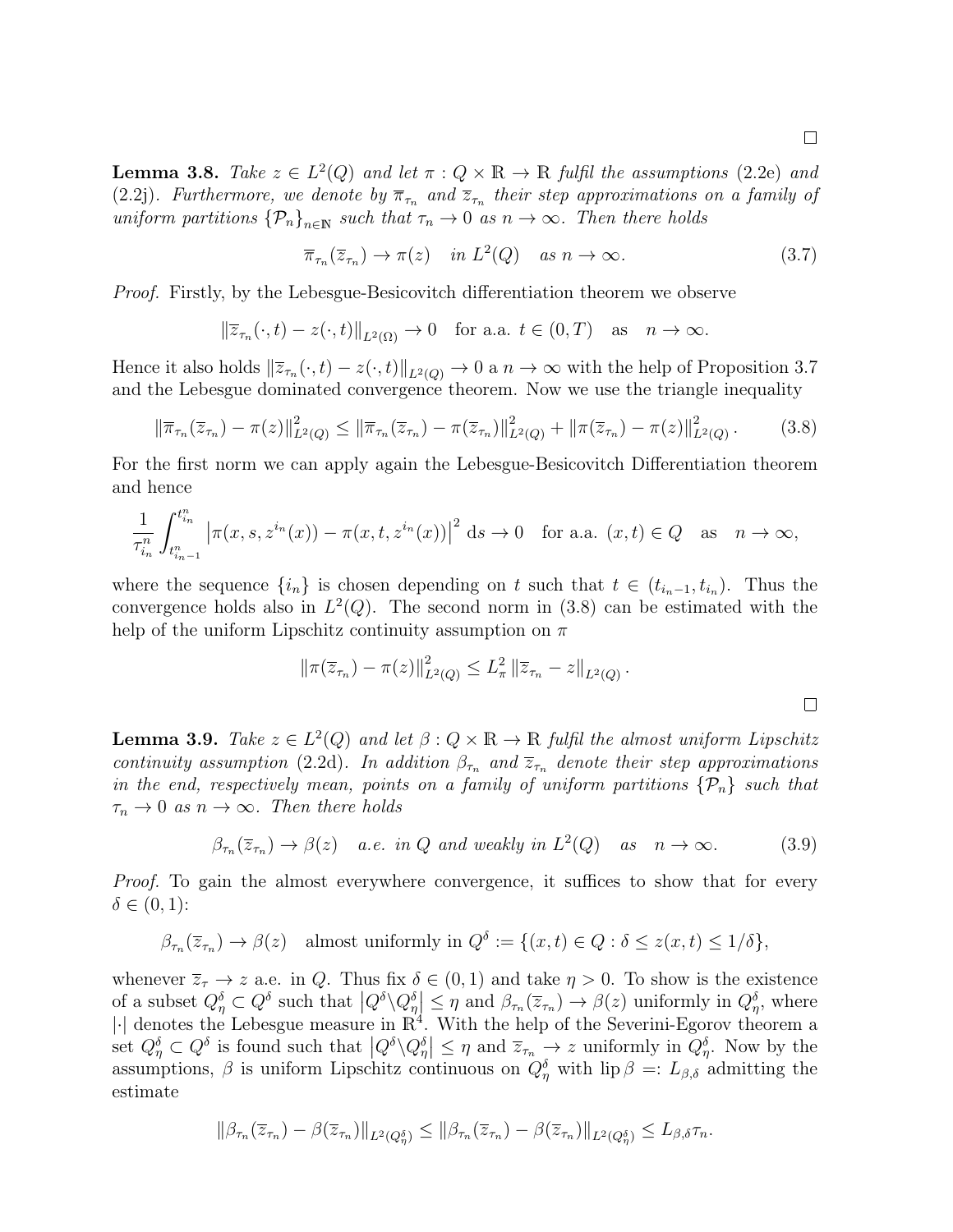With the triangle inequality we further archieve

$$
\|\beta_{\tau_n}(\overline{z}_{\tau_n}) - \beta(z)\|_{L^2(Q_{\eta}^{\delta})}^2 \le \|\beta_{\tau_n}(\overline{z}_{\tau_n}) - \beta(\overline{z}_{\tau_n})\|_{L^2(Q_{\eta}^{\delta})}^2 + \|\beta(\overline{z}_{\tau_n}) - \beta(z)\|_{L^2(Q_{\eta}^{\delta})}^2
$$
  

$$
\le L^2_{\beta,\delta}(\tau_n)^2 + L^2_{\beta,\delta} \|\overline{z}_{\tau_n} - z\|_{L^2(Q)}^2
$$

and deduce that  $\beta_{\tau_n}(\bar{z}_{\tau_n})$  converges to  $\beta(z)$  uniformly on  $Q_{\eta}^{\delta}$ . Hence the almost everywhere convergence is obtained, which is implied by the almost uniform convergence. With the help of the the last norm estimate and the just proved almost everywhere convergence the weak convergence in  $L^2(Q)$  can be concluded with the help of [17, Lemme 1.3, pp. 12-13].  $\Box$ 

### 3.3 Approximation by extension, regularization and truncation

Let  $\beta: Q \times (0, \infty) \to \mathbb{R}$  fulfil the assumptions (2.2d)-(2.2g). Then take a partition  $\mathcal{P}$  with diameter  $\tau$  and define on that the linear approximation  $\hat{\beta}_{\tau}$  for the endpoints according to Definition 2.7.

### 3.3.1 Extension

Definition 3.10 (Extension operator). Define the both domains:

$$
\Omega_{\varepsilon} := \left\{ x \in \Omega : \text{dist}(x, \Gamma) < \varepsilon \right\} \quad \text{and} \quad \Omega_{\varepsilon}' := \left\{ x \in \mathbb{R}^3 \backslash \overline{\Omega} : \text{dist}(x, \Gamma) < \varepsilon \right\}.
$$

Let  $\varepsilon_0 \in (0,1)$  be such that for every  $x \in \Omega'_{\varepsilon_0}$  exists a unique point  $\widetilde{x} \in \Omega_{\varepsilon_0}$  satisfying

$$
x' := \frac{x + \widetilde{x}}{2} \in \Gamma \quad \text{and } x - \widetilde{x} \text{ is orthogonal to } \Gamma \text{ at } x'. \tag{3.10a}
$$

The correspondence  $x \mapsto \tilde{x}$  is a bi-Lipschitz diffeomorphism of class  $C^1$  (as  $\Gamma$  is of class  $C^2$ ) from  $\Omega'$  onto  $\Omega$  $C^2$ ) from  $\Omega_{\varepsilon_0}'$  onto  $\Omega_{\varepsilon_0}$ .

Now, we set  $\Omega := \overline{\Omega} \cup \Omega'_{\varepsilon_0}$ . We define with  $v \in L^{\infty}(\Omega)$  the extension operator

$$
\mathcal{E}: L^{\infty}(\Omega) \to L^{\infty}(\widetilde{\Omega}), \qquad \mathcal{E}v(x) := \begin{cases} v(x) & \text{if } x \in \Omega \\ v(\widetilde{x}) & \text{if } x \in \Omega'_{\varepsilon_0} \end{cases}
$$
(3.10b)

**Proposition 3.11** (Properties of  $\mathcal{E}$ ). The extension operator  $\mathcal{E}$  is linear and continuous. Moreover one has

• sup  $\text{ess}_{\tilde{\Omega}} \mathcal{E}v = \text{sup} \, \text{ess}_{\Omega} v$  and inf  $\text{ess}_{\tilde{\Omega}} \mathcal{E}v = \text{inf} \, \text{ess}_{\Omega} v$  for every  $v \in L^{\infty}(\Omega)$ .

And also the following properties apply to all  $v \in L^{\infty}(\Omega)$ :

- $\mathcal{E} > 0$  a.e. in  $\tilde{\Omega}$  whenever  $v > 0$  a.e. in  $\Omega$
- $\|\nabla \mathcal{E}v\|_{L^{\infty}(\tilde{\Omega})} \leq M \|\nabla v\|_{L^{\infty}(\Omega)} \text{ if } \nabla v \in L^{\infty}(\Omega)$
- $\text{lip}(\mathcal{E}v) \leq M \text{ lip } v \text{ if } v \text{ is Lipschitz continuous,}$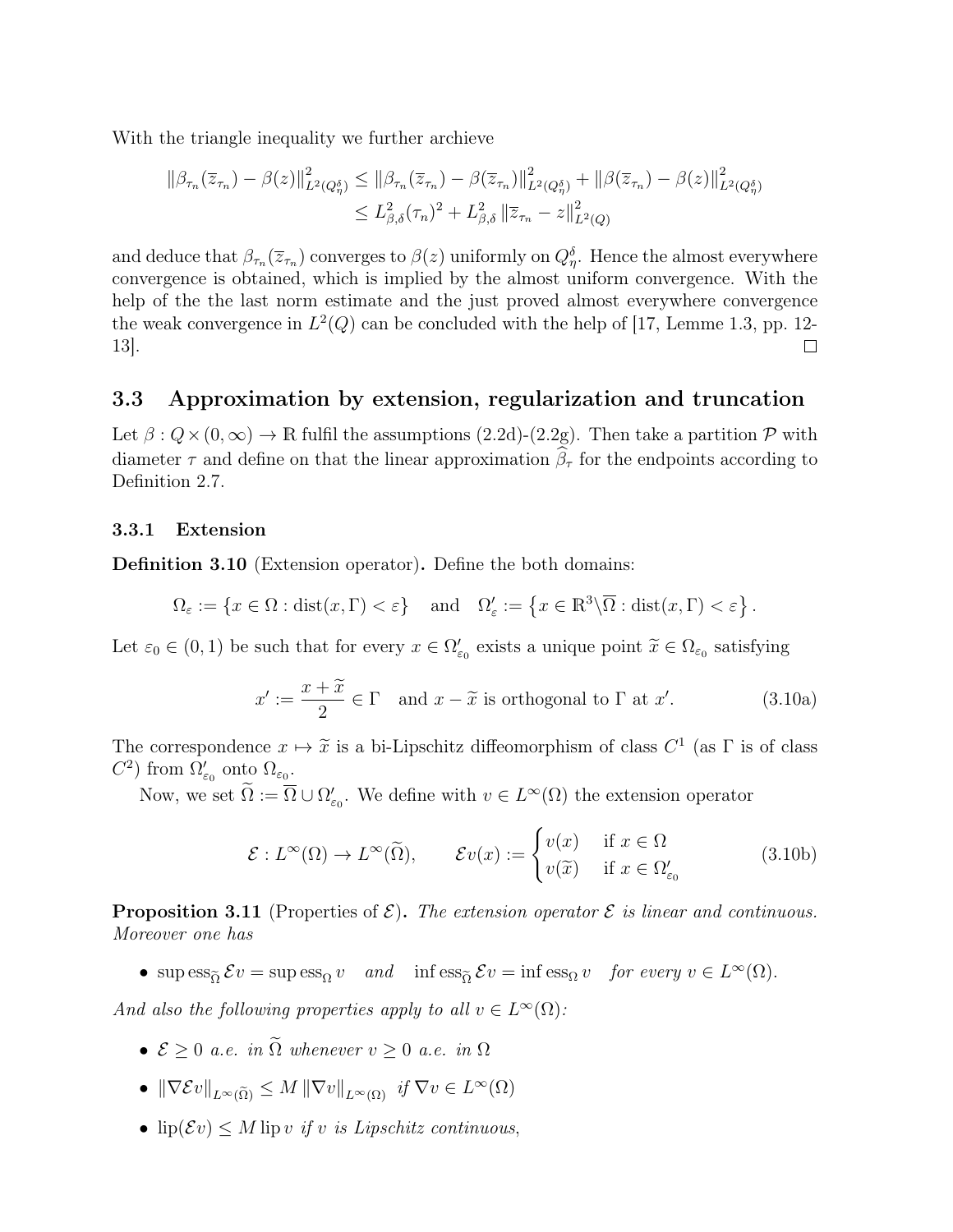for some constant M, where  $\text{lip } v$  is the Lipschitz constant of v.

At this point, we define for  $\varepsilon \in (0,1)$  the functions  $\tilde{\beta}^i$ ,  $\tilde{\beta}^i_{\varepsilon} : \tilde{\Omega} \times \mathbb{R} \to \mathbb{R}$  by using the extension operator  $\mathcal E$ 

$$
\widetilde{\beta}^i(x,r) := (\mathcal{E}\beta^i(\cdot,r))(x)
$$
\n(3.12a)

$$
\widetilde{\beta}_{\varepsilon}^{i}(x,r) := \widetilde{\beta}^{i}(x,r_{\varepsilon}) \quad \text{for } i = 1,\ldots,N, \text{ where } r_{\varepsilon} := \max\left\{\varepsilon, \min\left\{r, 1/\varepsilon\right\}\right\}. \tag{3.12b}
$$

In all of the following statements on  $\hat{\beta}^i$ ,  $\hat{\beta}^i_{\varepsilon}$  and later  $\beta^i_{\varepsilon}$  we do not stress out explicitly every time for all  $i = 1, \ldots, N$ .

We observe that  $\beta_{\varepsilon}^{i}$  is globally Lipschitz continuous. Indeed, by recalling (2.2d) as well as (3.11) and setting for convenience

$$
L_{\delta} := \text{lip}\,\beta|_{Q \times [\delta, 1/\delta]} \quad \text{for } \delta \in (0, 1)
$$
\n(3.13)

we conclude  $\lim_{\epsilon \to 0} \tilde{\beta}_{\epsilon}^{i} \leq ML_{\epsilon}$  by the Definition (3.12b). Moreover, as  $\mathcal{E}$  is linear and thanks to (3.11) we infer that both  $\widetilde{\beta}(x, t, \cdot)$  and  $\widetilde{\beta}_{\varepsilon}(x, t, \cdot)$  are nondecreasing on R for every  $x \in \widetilde{\Omega}$ . Furthermore, both  $\tilde{\beta}^i$  and  $\tilde{\beta}^i_{\varepsilon}$  vanish at  $r = 1$  due to (2.2i). In particular, their values at every  $r \in \mathbb{R}$  have the sign of  $r - 1$ .

### 3.3.2 Regularization and truncation

Let  $\zeta \in C^{\infty}(\mathbb{R}^4)$  be supported in the unit ball U of  $\mathbb{R}^4$  and normalised in  $L^1(\mathbb{R}^4)$ . Then, by assuming  $\varepsilon_0 \leq T$  and  $\varepsilon \in (0, \varepsilon_0)$  (such restrictions are not stressed in the sequel, but it is understood that they are satisfied), we recall (3.13) and set

$$
\delta_{\varepsilon} := \frac{\varepsilon}{1 + L_{\varepsilon}} \quad \text{and} \quad \zeta_{\varepsilon}(x, r) := \delta_{\varepsilon}^{-4} \zeta((x, r) / \delta_{\varepsilon}) \quad \text{for } (x, r) \in \mathbb{R}^{4} \tag{3.14a}
$$
\n
$$
\beta_{\varepsilon}^{i}(x, r) := (\widetilde{\beta}_{\varepsilon}^{i} * \zeta_{\varepsilon})(x, r) = \int_{\delta_{\varepsilon}U} \widetilde{\beta}_{\varepsilon}^{i}(x - y, r - s) \zeta_{\varepsilon}(y, s) \, dy \, ds
$$
\n
$$
= \int_{U} \widetilde{\beta}_{\varepsilon}^{i}(x - \delta_{\varepsilon}y, r - \delta_{\varepsilon}s) \zeta(y, s) \, dy \, ds \quad \text{for } (x, r) \in \Omega \times \mathbb{R}. \tag{3.14b}
$$

### 3.3.3 Properties

With the above choice of  $\delta_{\varepsilon}$  we can estimate and observe

$$
|\beta_{\varepsilon}^{i}(x,r) - \tilde{\beta}_{\varepsilon}^{i}(x,r)| = \left| \int_{U} \left( \tilde{\beta}_{\varepsilon}^{i}(x - \delta_{\varepsilon} y, r - \delta_{\varepsilon} s) - \tilde{\beta}_{\varepsilon}^{i}(x,r) \right) \zeta(y,s) dy ds \right|
$$
  
 
$$
\leq \int_{U} ML_{\varepsilon} |(\delta_{\varepsilon} y, \delta_{\varepsilon} s)| \zeta(y,s) dy ds \leq ML_{\varepsilon} \delta_{\varepsilon} \leq M \varepsilon
$$
for every  $(x,r) \in \Omega \times \mathbb{R}$  (3.15)

since  $ML_{\varepsilon}$  is a Lipschitz constant of  $\beta_{\varepsilon}^{i}$ , as just observed. Actually, (3.15) holds with the constant  $M$  that makes  $(3.11)$  true. With a similar argument, we see that

$$
\beta_{\varepsilon}^{i} \text{ is Lipschitz continuous with } \text{lip } \beta_{\varepsilon}^{i} \leq ML_{\varepsilon} \tag{3.16}
$$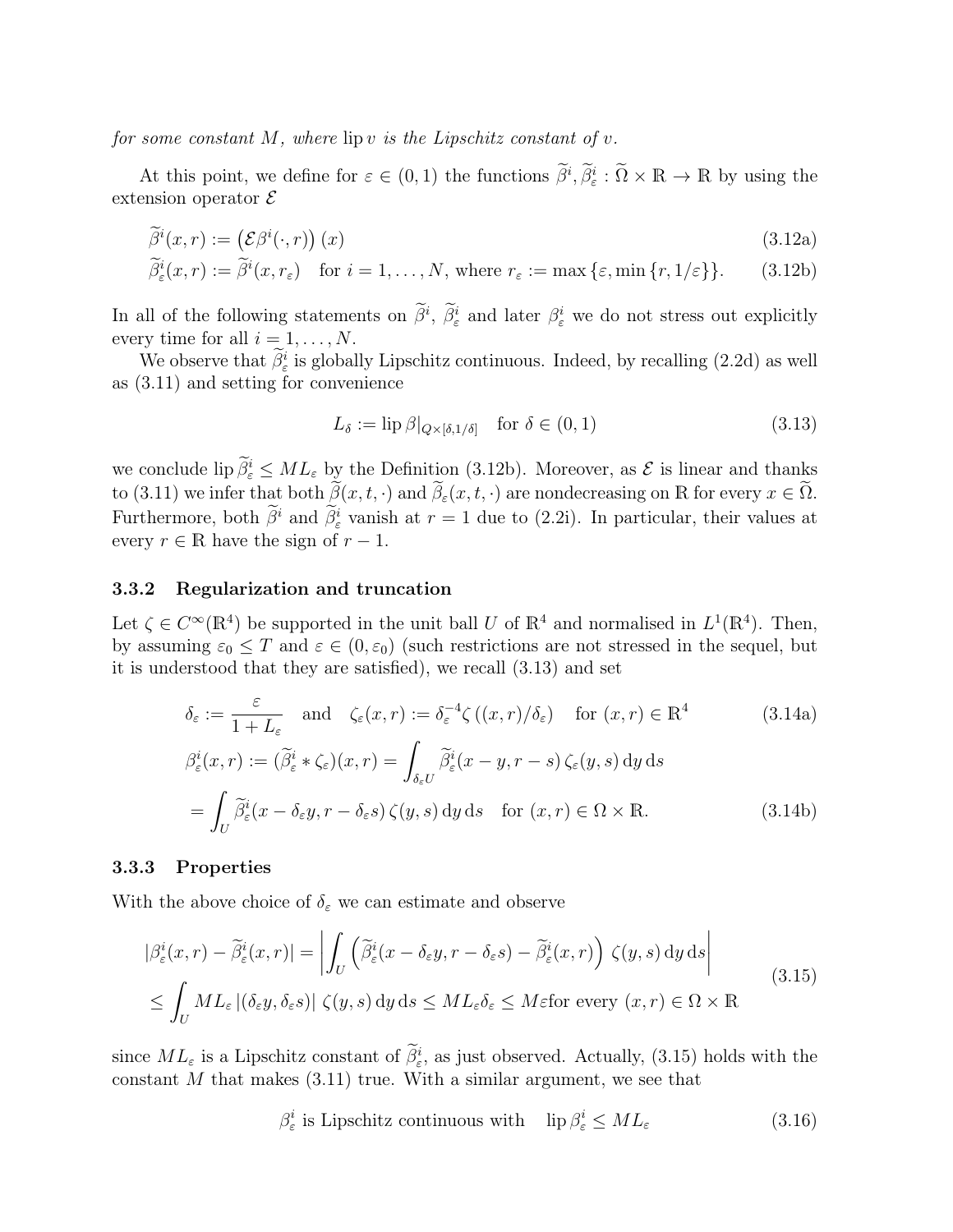since such a property holds for  $\beta_{\varepsilon}^{i}$ . In the sequel we use the following more precise facts

$$
\sup_{\Omega \times [\delta, 1/\delta]} |\beta_{\varepsilon}^i| \le \sup_{\tilde{\Omega} \times [\delta/2, 1/\delta + \delta/2]} |\tilde{\beta}^i| \le \sup_{\Omega \times [\delta/2, 1/\delta + \delta/2]} |\beta(\cdot, t_i, \cdot)| \tag{3.17a}
$$

$$
\text{lip}\,\beta_{\varepsilon}^i|_{\Omega\times[\delta,1/\delta]}\leq \text{lip}\,\widetilde{\beta}^i|_{\widetilde{\Omega}\times[\delta/2,1/\delta+\delta/2]}\leq \text{lip}\,\beta|_{\Omega\times(t_{i-1},t_i]\times[\delta/2,1/\delta+\delta/2]},\tag{3.17b}
$$

for  $\delta \in (0,1)$  and  $\varepsilon \leq \delta/2$ . Indeed, we have  $\delta_{\varepsilon} \leq \varepsilon \leq \delta/2$ . Hence, if  $(x,t) \in Q$  and  $\delta \leq r \leq 1/\delta$ , the values of  $\beta^i$  in (3.14b) actually are values of  $\beta^i$  at points of the set  $\Omega \times [\delta/2, 1/\delta + \delta/2]$ , where  $\beta^i$  is bounded and Lipschitz continuous. Therefore, both the supremum (3.17a) and the Lipschitz constant (3.17b) are preserved by the convolution since  $\zeta$  is normalised. Finally, we point out that

$$
\beta_{\varepsilon}^{i}(x,\cdot) \text{ is nondecreasing on } \mathbb{R} \text{ for every } x \in \Omega \tag{3.18}
$$

since such a property holds for  $\tilde{\beta}_{\varepsilon}^{i}$  and  $\zeta$  is nonnegative.

Proposition 3.12. We have

$$
|\beta_{\varepsilon,x}^i(x,r)| \le c(1+|\beta_{\varepsilon}^i(x,r)|)
$$
\n(3.19)

for every  $(x, r) \in \Omega \times \mathbb{R}$ , some constant c and  $\varepsilon$  small enough.

Proof. Let us refer to [2, Proposition 3.3].

**Lemma 3.13.** Assume  $z, z_n \in L^2(\Omega), z > 0$  a.e. in  $\Omega$ , and  $z_n \to z$  a.e. in  $\Omega$ . Moreover, let  $\{\varepsilon_n\}$  be a positive real sequence converging to 0. Then,  $\{\beta_{\varepsilon_n}^i(z_n)\}\)$  converges to  $\beta^i(z)$ a.e. in Ω.

*Proof.* It suffices to show that for every  $\delta \in (0,1)$  we have

$$
\beta_{\varepsilon_n}^i(z_n) \to \beta^i(z) \quad \text{almost uniformly in } \Omega^{\delta} := \{ x \in \Omega : \delta \le z(x) \le 1/\delta \}.
$$

For applying the Severini-Egorov theorem we fix  $\delta \in (0,1)$  and  $\eta > 0$ . Therewith, we find  $\Omega_{\eta}^{\delta} \subset \Omega^{\delta}$  such that  $|\Omega \backslash \Omega_{\eta}^{\delta}| \leq \eta$  and  $z_n \to z$  uniformly in  $\Omega_{\eta}^{\delta}$ . Now fix  $\overline{n}$  such that

$$
\varepsilon_n \leq \frac{\delta}{2}
$$
 and  $\frac{\delta}{2} \leq z_n \leq \frac{2}{\delta}$  in  $\Omega_{\eta}^{\delta}$  for every  $n \geq \overline{n}$ .

On the other hand, we have

$$
\left\|\beta_{\varepsilon_n}^i(z_n)-\beta^i(z)\right\|_{L^\infty(\Omega_\eta^\delta)} \leq \left\|\beta_{\varepsilon_n}^i(z_n)-\beta_{\varepsilon_n}^i(z)\right\|_{L^\infty(\Omega_\eta^\delta)} + \left\|\beta_{\varepsilon_n}^i(z)-\beta^i(z)\right\|_{L^\infty(\Omega_\eta^\delta)}.
$$

Assume now  $n \geq \overline{n}$ . Then,  $\varepsilon_n \leq \delta$ , whence  $\varepsilon_n \leq z \leq 1/\varepsilon_n$ . Thus,  $\beta^i(z) = \overline{\beta^i_{\varepsilon_n}}(z)$  by the truncation procedure (3.12). We infer that the last term is bounded by  $M\epsilon_n$  as a consequence of (3.16). On the other hand, as  $\varepsilon_n \leq \delta/2$ . Further as  $\varepsilon_n \leq \delta/2$  we can use the bound of the Lipschitz constants in (3.17b). Finally, we conclude that

$$
\left\|\beta_{\varepsilon_n}^i(z_n) - \beta^i(z)\right\|_{L^\infty(\Omega_\eta^\delta)} \le c_\delta \left\|z_n - z\right\|_{L^\infty(\Omega_\eta^\delta)} + M\varepsilon_n
$$

and deduce that  $\beta_{\varepsilon_n}^i(z_n)$  converges to  $\beta^i(z)$  uniformly in  $\Omega_{\eta}^{\delta}$ .

 $\Box$ 

 $\Box$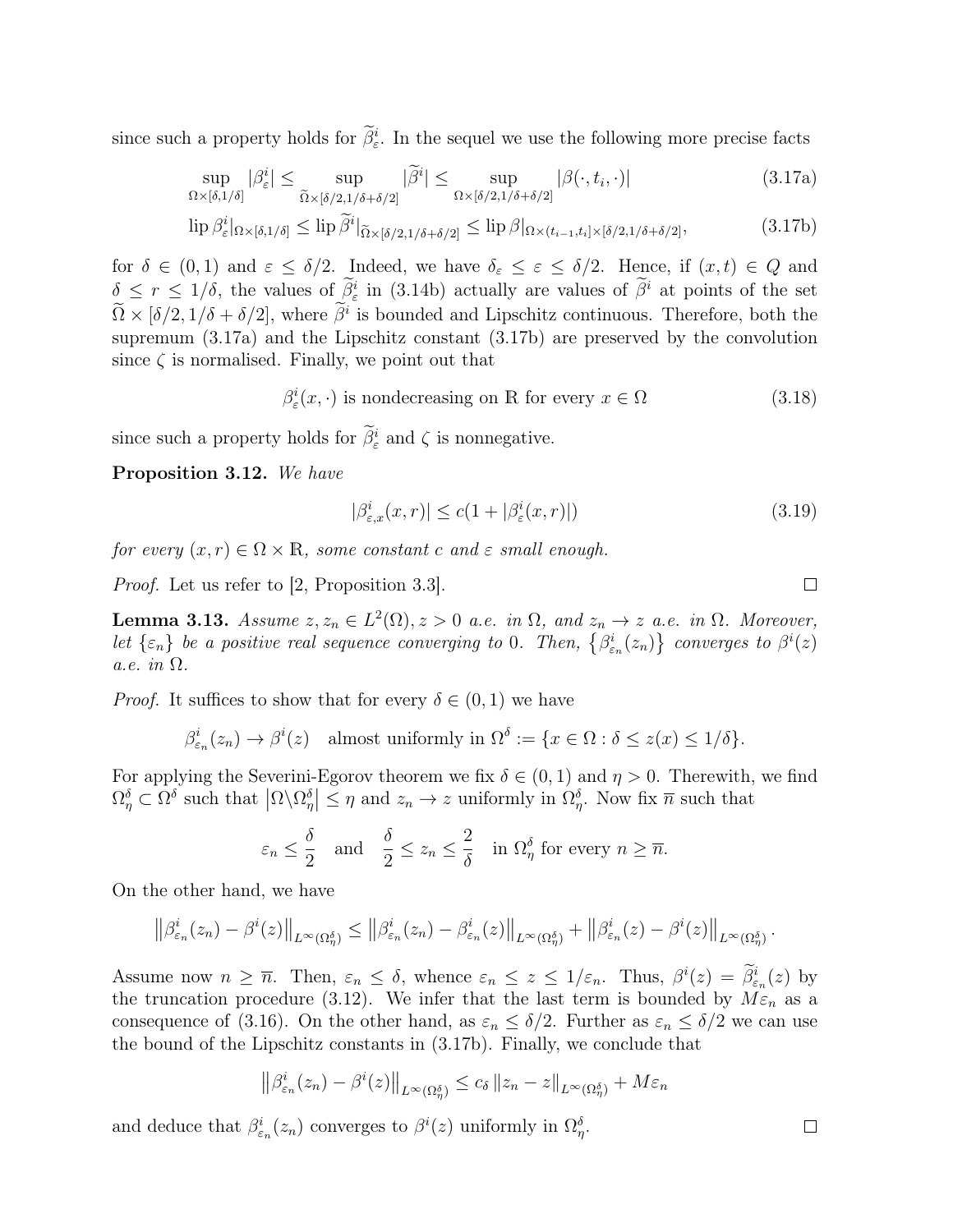### 3.4 Harmonic extension

**Definition 3.14** (Harmonic extension of  $\overline{\vartheta}_{\Gamma,\tau}$ ). Let P be a uniform partition with diameter  $\tau$ . Then the vector  $\vartheta^{\mathcal{P}} = (\vartheta^1_{\mathcal{H}}, \dots, \vartheta^N_{\mathcal{H}})$  is defined by

$$
\vartheta^i_{\mathcal{H}} \in H^1(\Omega), \quad \vartheta^i_{\mathcal{H}}|_{\Gamma} = \overline{\vartheta}^i_{\Gamma}, \quad \Delta \vartheta^i_{\mathcal{H}} = 0 \quad \text{in } \Omega, \quad \text{for } i = 1 \dots N. \tag{3.20}
$$

The step  $\vartheta_{\mathcal{H},\tau}$  respectively linear  $\widehat{\vartheta}_{\mathcal{H},\tau}$  interpolation of the vector  $\vartheta^{\mathcal{P}}$  are the harmonic extensions of the time approximated boundary values  $\vartheta_{\Gamma,\tau}$  respectively  $\vartheta_{\Gamma,\tau}$ .

**Proposition 3.15.** Let  $\vartheta_{\Gamma}$  fulfil the assumption (2.6a). Then one has for the harmonic extension  $\vartheta_{\mathcal{H},\tau} \in L^2(0,T;H^1(\Omega))$  with the estimate

$$
\|\vartheta_{\mathcal{H},\tau}\|_{L^{2}(0,T;H^{1}(\Omega))} \leq c \|\vartheta_{\Gamma}\|_{L^{2}(0,T;H^{1/2}(\Gamma))} \quad \text{and} \quad \vartheta_{*} \leq \vartheta_{\mathcal{H},\tau} \leq \vartheta^{*} \quad a.e. \infty \quad (3.21a)
$$

as well as  $\widehat{\vartheta}_{\mathcal{H},\tau} \in H^1(0,T;L^2(\Omega))$  bounded by

$$
\left\|\widehat{\vartheta}_{\mathcal{H},\tau}\right\|_{H^1(0,T;L^2(\Omega))} \le c \left\|\vartheta_{\Gamma}\right\|_{H^1(0,T;H^{-1/2}(\Gamma))} \quad \text{and} \quad \vartheta_* \le \widehat{\vartheta}_{\mathcal{H},\tau} \le \vartheta^* \quad a.e. \text{ in } Q. \tag{3.21b}
$$

*Proof.* Due to the maximum principle for elliptic equations we find that  $\vartheta_* \leq \vartheta^i_{\mathcal{H}} \leq \vartheta^*$ a.e. in  $\Omega$  for all  $i = 1, ..., N$ . Thus the same bounds are valid for  $\vartheta_{\mathcal{H},\tau}$  and  $\widehat{\vartheta}_{\mathcal{H},\tau}$ . Further it holds  $\|\vartheta^i_{\mathcal{H}}\|_{H^1(\Omega)} \leq \Big\|$  $\overline{\vartheta}^i_\text{I}$  $\Gamma^i$   $\left\| \ldots \right\|_{H^{1/2}(\Omega)}$ , due to the general theory of elliptic equations. With the definition of the harmonic extension it yields

$$
\|\vartheta_{\mathcal{H},\tau}\|_{L^2(0,T;H^1(\Omega))}^2 = \sum_{i=1}^N \int_{t_{i-1}}^{t_i} \left\|\vartheta_{\mathcal{H}}^i\right\|_{H^1(\Omega)}^2 \le \left\|\overline{\vartheta}_{\Gamma,\tau}\right\|_{L^2(0,T;H^{1/2}(\Gamma))}^2 \le \|\vartheta_{\Gamma}\|_{L^2(0,T;H^{1/2}(\Gamma))}^2,
$$

where the last estimate is a consequence of  $(3.6a)$ . Also from the theory of elliptic equations we can conclude  $||\vartheta^i_{\mathcal{H}}||_{L^2(\Omega)} \leq ||$  $\overline{\vartheta}^i_\text{I}$  $\Gamma^i$   $\left\| \ldots \right\|_{H^{-1/2}(\Omega)}$ . Now due to the linearity of the Laplace equation (3.20) we can estimate

$$
\left\|\widehat{\vartheta}_{\mathcal{H},\tau}\right\|_{L^{2}(0,T;L^{2}(\Omega))}^{2} = \sum_{i=1}^{N} \int_{t_{i-1}}^{t_{i}} \left\|\frac{t-t_{i-1}}{\tau_{i}} \vartheta_{\mathcal{H}}^{i} + \frac{t_{i}-t}{\tau_{i}} \vartheta_{\mathcal{H}}^{i-1}\right\|_{L^{2}(\Omega)}^{2}
$$
  

$$
\leq \sum_{i=1}^{N} \int_{t_{i-1}}^{t_{i}} \left\|\frac{t-t_{i-1}}{\tau_{i}} \overline{\vartheta}_{\Gamma}^{i} + \frac{t_{i}-t}{\tau_{i}} \overline{\vartheta}_{\Gamma}^{i-1}\right\|_{H^{-1/2}(\Gamma)}^{2}
$$
  

$$
\leq \left\|\widehat{\vartheta}_{\Gamma,\tau}\right\|_{L^{2}(0,T;H^{-1/2}(\Gamma))}^{2} \leq \left(1+\frac{1}{\sigma}\right) \left\|\vartheta_{\Gamma}\right\|_{L^{2}(0,T;H^{-1/2}(\Gamma))}^{2},
$$

where we have used Propoistion 3.7 in the last inequality.

Finally we show the bound in the  $H^1$ -seminorm of  $\hat{\theta}_{\mathcal{H},\tau}$ 

$$
\left\|\partial_t \widehat{\vartheta}_{\mathcal{H},\tau}\right\|_{L^2(0,T;L^2(\Omega))}^2 = \sum_{i=1}^N \int_{t_{i-1}}^{t_i} \left\|\frac{\vartheta_{\mathcal{H}}^i - \vartheta_{\mathcal{H}}^{i-1}}{\tau_i}\right\|_{L^2(\Omega)}^2 \le \sum_{i=1}^N \int_{t_{i-1}}^{t_i} \left\|\frac{\overline{\vartheta}_{\Gamma}^i - \overline{\vartheta}_{\Gamma}^{i-1}}{\tau_i}\right\|_{H^{-1/2}(\Gamma)}^2
$$

$$
= \left\|\partial_t \widehat{\overline{\vartheta}}_{\Gamma,\tau}\right\|_{L^2(0,T;H^{-1/2}(\Gamma))}^2 \le \left(1 + \frac{1}{\sigma}\right) \|\partial_t \vartheta_{\Gamma}\|_{L^2(0,T;H^{-1/2}(\Gamma))}^2.
$$

where again the last estimate is a conclusion from Proposition 3.7.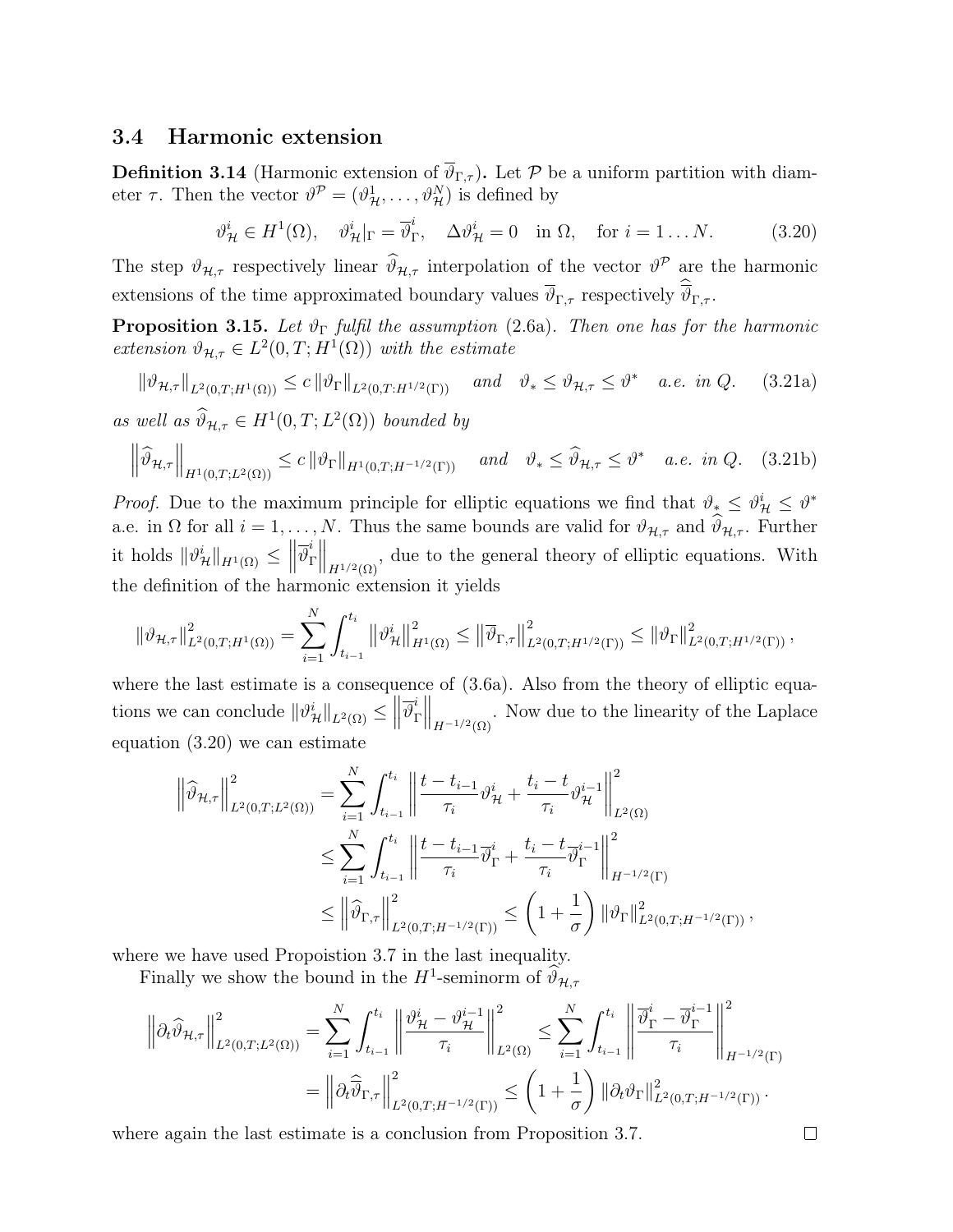**Proposition 3.16.** We have for a constant  $c > 0$ 

$$
\left\|\operatorname{Ln}_{\varepsilon} \vartheta_{\mathcal{H}}^{i}\right\|_{L^{\infty}(\Omega)\cap H^{1}(\Omega)} \leq c \quad \text{and} \quad \left\|\beta_{\varepsilon}^{i}(\vartheta_{\mathcal{H}}^{i})\right\|_{L^{\infty}(\Omega)\cap H^{1}(\Omega)} \leq c,
$$
 (3.22a)

for all  $1 \leq i \leq N$  and  $\varepsilon$  small enough as well as for a partition  $P$  with  $\tau > 0$ 

$$
\|\beta_{\tau}(\vartheta_{\mathcal{H},\tau})\|_{L^{\infty}(Q)} \le c \quad \text{and} \quad \left\|\partial_t\widehat{\beta}_{\tau}(\vartheta_{\mathcal{H},\tau})\right\|_{L^2(Q)} \le c. \tag{3.22b}
$$

*Proof.* The estimates (3.21a) and (3.3d) of Proposition 3.3 imply that  $\ell_* \leq \ln_{\varepsilon} \vartheta^i_{\mathcal{H}} \leq \ell^*$ a.e. in  $\Omega$ . Thus also  $\text{Ln}_{\varepsilon} \vartheta^i_{\mathcal{H}}$  is bounded. For the  $H^1$ -norm we argue in the same way, but now using the estimates  $(3.21a)$  and  $(3.3d)$ .

The  $L^{\infty}$  bound of  $\beta_{\varepsilon}^{i}$  is again just a consequence of (3.21a), (2.3) and (3.17a). For the estimate regarding the space derivative we have

$$
\|\nabla \beta_{\varepsilon}^{i}(\vartheta_{\mathcal{H}}^{i})\|_{L^{2}(\Omega)} \leq \|\beta_{\varepsilon,x}^{i}(\vartheta_{\mathcal{H}}^{i})\|_{L^{2}(\Omega)} + \|(\beta_{\varepsilon}^{i})'(\vartheta_{\mathcal{H}}^{i})\nabla \vartheta_{\mathcal{H}}^{i}\|_{L^{2}(\Omega)}
$$
  

$$
\leq c\|\beta_{\varepsilon,x}^{i}(\vartheta_{\mathcal{H}}^{i})\|_{L^{\infty}(\Omega)} + c \sup_{\Omega \times [\vartheta_{\ast},\vartheta^{\ast}]} |(\beta_{\varepsilon}^{i})'|\|\vartheta_{\mathcal{H}}^{i}\|_{H^{1}(\Omega)} \leq c,
$$

where we used the boundedness of  $\|\beta^i_{\varepsilon,t}(\vartheta_{\mathcal{H}})\|_{L^{\infty}(\Omega)}$ , provided  $\varepsilon$  is small enough due to Proposition 3.12 and the  $L^{\infty}$ -estimate just proved as well as the supremum estimate (3.17a) and finally (3.21a).

The next estimate is just again a consequence of (3.21a), and (2.3)

$$
\left\| \partial_t \widehat{\beta}_{\tau} (\vartheta_{\mathcal{H},\tau}) \right\|_{L^2(Q)}^2 \leq \sum_{i=1}^N \tau_i \left\| \frac{\beta^i (\vartheta_{\mathcal{H}}^i) - \beta^i (\vartheta_{\mathcal{H}}^{i-1})}{\tau^i} \right\|_{L^2(\Omega)}^2
$$
  

$$
\leq \sum_{i=1}^N \frac{1}{\tau_i} \left( \left\| \beta^i (\vartheta_{\mathcal{H}}^i) - \beta^{i-1} (\vartheta_{\mathcal{H}}^i) \right\|_{L^2(\Omega)}^2 + \left\| \beta^{i-1} (\vartheta_{\mathcal{H}}^i) - \beta^i (\vartheta_{\mathcal{H}}^{i-1}) \right\|_{L^2(\Omega)}^2 \right)
$$
  

$$
\leq \sum_{i=1}^N \frac{1}{\tau_i} \left( L_{\beta, \vartheta_*} \tau_i^2 + L_{\beta, \vartheta_*}^2 \left\| \vartheta_{\mathcal{H}}^i - \vartheta_{\mathcal{H}}^{i-1} \right\|_{L^2(Q)} \right) \leq c + c \left\| \partial_t \widehat{\vartheta}_{\mathcal{H}} \right\|_{L^2(Q)} \leq c,
$$

where  $L_{\beta,\vartheta_*}$  is the Lipschitz constant of  $\beta$  on the interval  $[\vartheta_*,\vartheta^*]$ , due to the boundedness of  $\left\|\partial_t \widehat{\vartheta}_H\right\|_{L^2(Q)}$  pointed out in (3.21b).  $\Box$ 

# 4 Time-step discretisation

In this section we prove the existence and uniqueness result as well as the maximum principle for  $\chi$ . The discrete system consists of the following equations

$$
\frac{\vartheta^{i} - \vartheta^{i-1}}{\tau_i} - G'(\chi^{i}) \frac{\chi^{i} - \chi^{i-1}}{\tau_i} - \Delta \ln \vartheta^{i} + \xi^{i} = \overline{\pi}^{i}(\vartheta^{i-1}), \quad \xi^{i} = \beta^{i}(\vartheta^{i})
$$
(4.1a)

$$
\frac{\chi^{i} - \chi^{i-1}}{\tau_i} - \Delta \chi^{i} + F'(\chi^{i}) + G'(\chi^{i})\vartheta^{i-1} = 0
$$
\n(4.1b)

$$
\ln \vartheta^i = \ln \overline{\vartheta}_\Gamma^i \quad \text{and} \quad \partial_n \chi^i = 0 \quad \text{on } \Gamma, \quad \text{for } i = 1, \dots, N \tag{4.1c}
$$

$$
\vartheta^0 = \vartheta_0 \quad \text{and} \quad \chi^0 = \chi_0 \quad \text{in } \Omega \tag{4.1d}
$$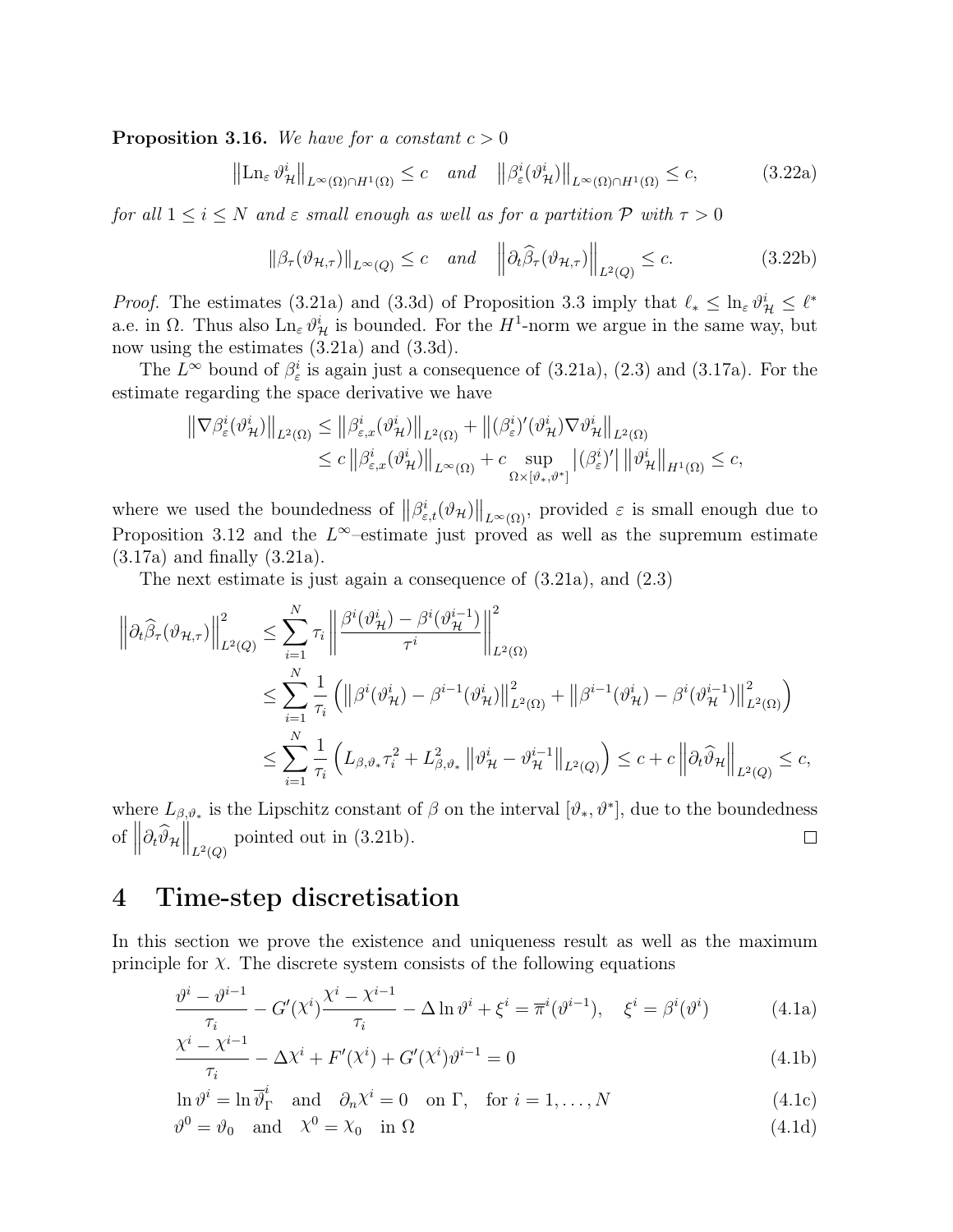where the initial and boundary values are bounded due to the assumptions (2.6)

$$
\vartheta_* \le \overline{\vartheta}_{\Gamma}^i \le \vartheta^* \quad \text{on } \Gamma,\tag{4.1e}
$$

$$
\vartheta_* \le \vartheta_0 \le \vartheta^* \quad \text{and} \quad \chi_* \le \chi_0 \le \chi^* \quad \text{in } \Omega \quad \text{for } i = 1, \dots, N. \tag{4.1f}
$$

- Remark 4.1. (i) We point out that the equation for  $\vartheta^i$  (4.1a) is in semi-implicit form and the equation for  $\chi^{i}$  (4.1b) is separated from the first equation (4.1a) on level *i*.
- (ii) We observe: if there exists a solution of (4.1a) then this solution satisfies  $\vartheta^i > 0$  a.e. in Ω.

At this point we assume that we have solved the discrete problem up to the time  $t_{i-1}$ . In addition  $\chi^{i-1}$  is bounded:  $\chi^* \leq \chi^{i-1} \leq \chi^*$ . Then, for getting to time  $t_i$ , three steps are needed.

- 1) We obtain  $\chi^i$  by solving (4.1b).
- 2) We solve a regularised version of (4.1a) resulting in some  $\vartheta_{\varepsilon}^{i}$ .
- 3) We perform the limit  $\varepsilon \to 0$  in the approximation to get the exact solution  $\vartheta^i$  of (4.1a).

# 4.1 Solving for  $\chi^i$

### 4.1.1 Maximum principle

Let us fix a Lipschitz continuous function  $H : \mathbb{R} \to \mathbb{R}$  of class  $C^1$  such that

$$
H(r) = 0
$$
 if  $r \in [X_*, X^*]$  and  $H'(r) > 0$  if  $r \notin [X_*, X^*]$ . (4.2a)

Now, we use  $H(\chi)$  as a test function for (4.1b) and integrate over  $\Omega$ . After integrating by parts, we obtain

$$
\int_{\Omega} \frac{\chi^i - \chi^{i-1}}{\tau_i} H(\chi^i) + \int_{\Omega} \left| \nabla \chi^i \right|^2 H'(\chi^i) + \int_{\Omega} F'(\chi^i) H(\chi^i) + \int_{\Omega} G'(\chi') \vartheta^{i-1} H(\chi^i) = 0 \tag{4.2b}
$$

The second integral is obviously nonnegative. Also the third and the fourth are nonnegative because F' respectively G' and H have the same sign due to  $(2.2c)$  and  $(4.2a)$  as well as  $\vartheta^{i-1}$  is nonnegative. For the first integral we have  $\chi^{i-1} \in [\chi_*, \chi^*]$  by assumption. Adding the zero  $-\frac{\chi^i-\chi^{i-1}}{\tau}$  $\frac{X^{i-1}}{\tau_i}H(\chi^{i-1})$  leads to

$$
\int_{\Omega} \frac{\chi^{i} - \chi^{i-1}}{\tau_i} H(\chi^{i}) = \int_{\Omega} \frac{\chi^{i} - \chi^{i-1}}{\tau_i} (H(\chi^{i}) - H(\chi^{i-1})) \ge 0,
$$

because H is monotone. We have deduced that also the first integral is nonnegative. Finally, all integrals are identically zero and by Definition (4.2a) of H we obtain

$$
\chi_* \le \chi^i \le \chi^* \quad \text{a.e. in } \Omega. \tag{4.2c}
$$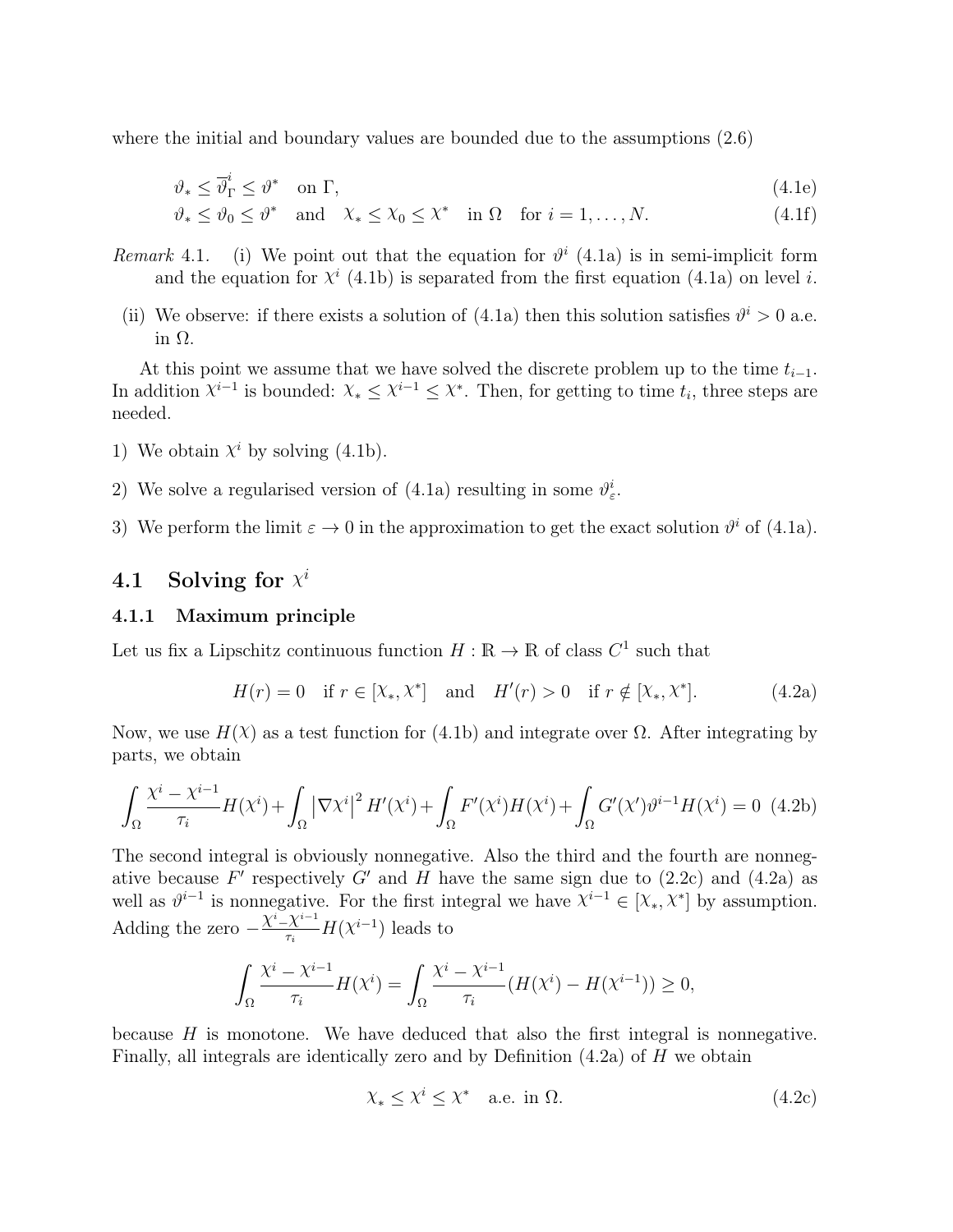### 4.1.2 Existence

Let  $\Phi: L^2(\Omega) \to L^2(\Omega)$  be the map which solves for a given function  $\tilde{\chi}^i \in L^2(\Omega)$  the system

$$
\frac{\Phi(\widetilde{\chi}^i)}{\tau_i} - \Delta \Phi(\widetilde{\chi}^i) = \frac{\chi^{i-1}}{\tau_i} - F'(\widetilde{\chi}^i) - G'(\widetilde{\chi}^i)\vartheta^{i-1} \quad \text{in } \Omega \tag{4.3a}
$$

$$
\partial_n \chi^i = 0 \quad \text{on } \Gamma. \tag{4.3b}
$$

Then, from the theory of elliptic equations we have a unique solution satisfying

$$
\left\|\Phi(\widetilde{\chi}^i)\right\|_{H_n^2(\Omega)} \le C\left(\frac{1}{\tau_i} \left\|\chi^{i-1}\right\|_{L^2(\Omega)} + L_F + L_G \left\|\vartheta^{i-1}\right\|_{L^2(\Omega)}\right) \le C,\tag{4.3c}
$$

due to the regularity of  $\Gamma$  and the boundedness of  $F'$  and  $G'$  remarked in (2.8). In addition, C is independent of  $\tilde{\chi}^i$ . Thus, the range of  $\Phi$  is a compact convex subset of  $L^2(\Omega)$ .

Let  $\left\{ \widetilde{\chi}_{r}^{i}\right\}$  $\begin{matrix} i \\ n \end{matrix}$ be a sequence such that  $\tilde{\chi}_n^i \to \tilde{\chi}^i$  in  $L^2(\Omega)$ . Then also  $\Phi(\tilde{\chi}_n^i)$  $n \choose n$   $\in H_n^2(\Omega)$ and at least there exists a subsequence  ${n_k}_{k\in\mathbb{N}}$  with  $\widetilde{\chi}_{n_k}^i \to \widetilde{\chi}_{n_k}^i$  a.e. in  $\Omega$ . As a consequence for this subsequence  ${n_k}$ , we also get the convergence of the right-hand side a.e. in  $\Omega$ and also in  $L^2(\Omega)$  by Lebesgue dominated convergence theorem. From this it follows that  $\Phi(\widetilde{\chi}_{i}^{i})$  $\begin{bmatrix} i \ n_k \end{bmatrix} \rightarrow \Phi(\widetilde{\chi}^i)$  in  $H^2(\Omega)$ . The difference between this limit and another subsequence with different limit would solve a homogeneous Poisson equation and hence would coincide. Thus we obtain

$$
\Phi(\widetilde{\chi}_n^i) \to \Phi(\widetilde{\chi}^i) \quad \text{in } H^2(\Omega). \tag{4.3d}
$$

Therefore,  $\Phi$  is also a continuous operator. The Schauder fixed point theorem gives the existence of at least one  $\chi^i \in H_n^2(\Omega)$  with  $\chi^i = \Phi(\chi^i)$ , hence a solution of (4.1b).

### 4.1.3 Uniqueness

Let  $\chi_1^i$  and  $\chi_2^i$  be two fixed points of the above defined map  $\Phi$ . Testing the difference of the fixed point equations (4.3a) for  $\chi_1^i$  and  $\chi_2^i$  by  $\chi_1^i - \chi_2^i$  yields

$$
\frac{1}{\tau_i} \left\| \chi_1^i - \chi_2^i \right\|_{L^2(\Omega)}^2 + \left\| \nabla \left( \chi_1^i - \chi_2^i \right) \right\|_{L^2(\Omega)}^2 \le L_F \left\| \chi_1^i - \chi_2^i \right\|_{L^2(\Omega)}^2 + L_G \int_{\Omega} \left| \vartheta^{i-1} \right| \left| \chi_1^i - \chi_2^i \right|^2,
$$

where we have integrated by parts and used the Lipschitz continuity of  $F$  and  $G$ . The generalised Hölder inequality with exponents  $p_1 = 2$  and  $p_2 = p_3 = 4$  admits the estimate for the last integral

$$
\int_{\omega} \left| \vartheta^{i-1} \right| \left| \chi_1^i - \chi_2^i \right|^2 \leq \left\| \vartheta^{i-1} \right\|_{L^2(\Omega)} \left\| \chi_1^i - \chi_2^i \right\|_{L^4(\Omega)}^2.
$$

Remind that  $H^1(\Omega) \subset L^4(\Omega) \subset L^2(\Omega)$ , where the first embedding is compact due to the Sobolev embedding theorem. Then, the norm in  $L^4(\Omega)$  can be controlled with [17, Lemme 5.1, p. 58]: for all  $\eta > 0$  exists a constant  $c_{\eta}$  such that

$$
\left\| \chi_1^i - \chi_2^i \right\|_{L^4(\Omega)}^2 \le \eta \left\| \nabla \left( \chi_1^i - \chi_2^i \right) \right\|_{L^2(\Omega)}^2 + c_\eta \left\| \chi_1^i - \chi_2^i \right\|_{L^2(\Omega)}^2, \tag{4.4a}
$$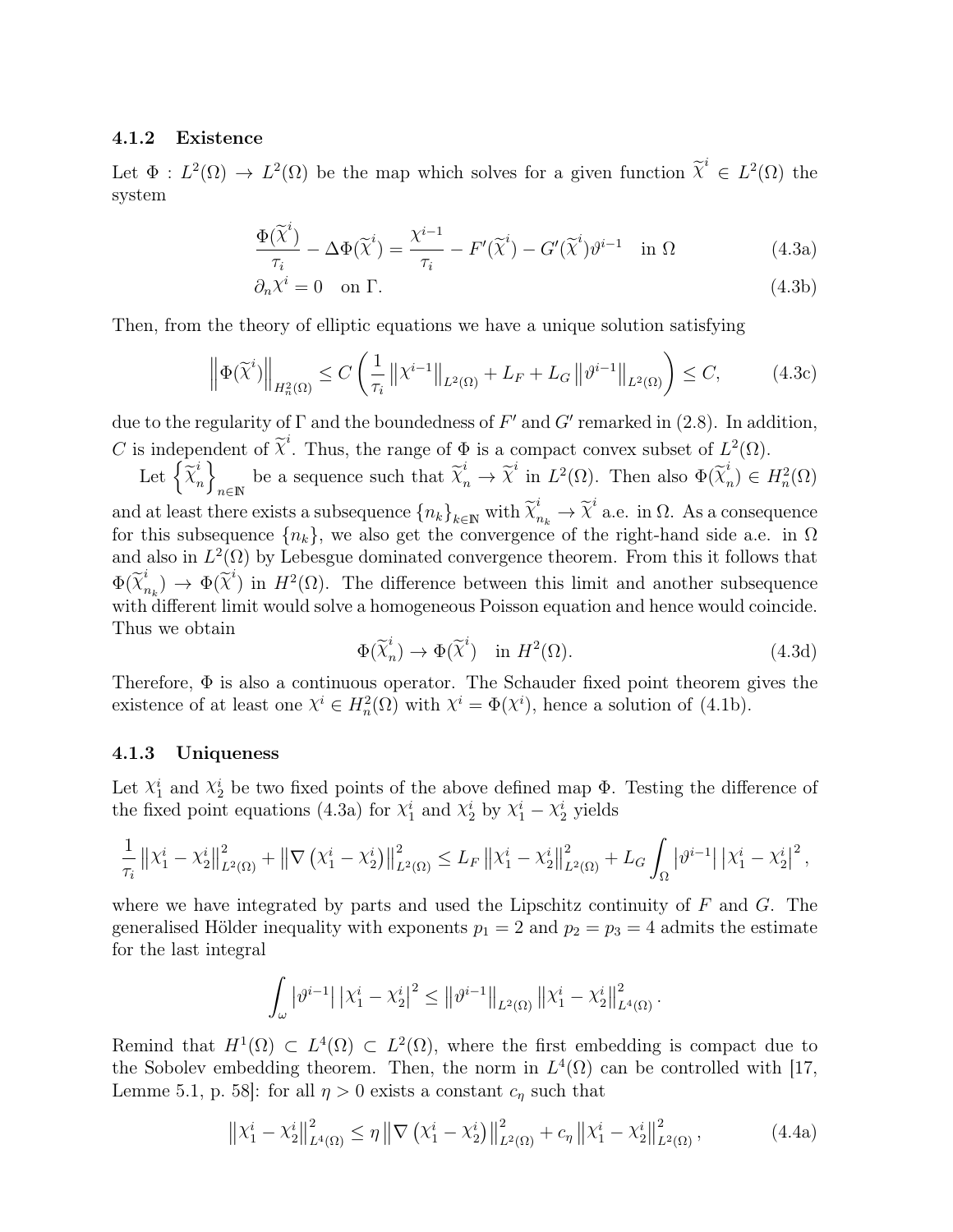where we have used the seminorm with a factor  $\eta$  instead of the norm in  $H^1(\Omega)$ . Setting  $C := L_G ||\vartheta^{i-1}||_{L^2(\Omega)}$  and combining these estimates hold

$$
\left(\frac{1}{\tau_i} - L_F - c_{\eta} C\right) \left\| \chi_1^i - \chi_2^i \right\|_{L^2(\Omega)}^2 + (1 - \eta C) \left\| \nabla \left( \chi_1^i - \chi_2^i \right) \right\|_{L^2(\Omega)}^2 \le 0 \tag{4.4b}
$$

Now, by choosing  $\eta < \frac{1}{C}$  and  $\tau_i < \frac{1}{L_F + 1}$  $\frac{1}{L_F + c_\eta C}$  uniqueness is proven.

# $4.2$  Solving for  $\vartheta^i$

#### 4.2.1 Uniqueness

We test the difference of the equations (4.1a) for two solutions  $\vartheta_1^i$  and  $\vartheta_2^i$  by  $\ln \vartheta_1^i - \ln \vartheta_2^i$ and obtain by partial integration

$$
\int_{\Omega} \frac{\vartheta_1^i - \vartheta_2^i}{\tau_i} \left( \ln \vartheta_1^i - \ln \vartheta_2^i \right) + \int_{\Omega} \left| \nabla \left( \ln \vartheta_1^i - \ln \vartheta_2^i \right) \right|^2 + \int_{\Omega} \left( \beta^i (\vartheta_1^i) - \beta^i (\vartheta_2^i) \left( \ln \vartheta_1^i - \ln \vartheta_2^i \right) \right) = 0.
$$

Obviously, the second integral is nonnegative and also the the third one by monotonicity, hence  $\vartheta_1^i = \vartheta_2^i$  a.e. as the logarithm is strictly monotone.

#### 4.2.2 Regularised problem

We substitute  $\beta^i$  with the approximation  $\beta^i_{\varepsilon}$  introduced in (3.14b) and the ln by the regularisation  $\text{Ln}_{\varepsilon}$  introduced in Definition 3.1.

$$
\frac{\partial_{\varepsilon}^{i}}{\tau_{i}} - \Delta \operatorname{Ln}_{\varepsilon} \vartheta_{\varepsilon}^{i} + \beta_{\varepsilon}^{i} (\vartheta_{\varepsilon}^{i}) = h^{i}
$$
\n(4.5a)

$$
\vartheta_{\varepsilon}^{i} = \overline{\vartheta}_{\Gamma}^{i} \quad \text{on } \Gamma, \quad \text{for } i = 1, \dots, N \tag{4.5b}
$$

$$
\vartheta^0 = \vartheta_0 \quad \text{in } \Omega,\tag{4.5c}
$$

where  $h^i$  is defined by

$$
h^{i} := \frac{\vartheta^{i-1}}{\tau_i} + G'(\chi^{i}) \frac{\chi^{i} - \chi^{i-1}}{\tau_i} + \overline{\pi}^{i}(\vartheta^{i-1}).
$$
\n(4.5d)

By assumptions on G,  $\pi$  and the already stated solution  $\chi^i$  we infer that  $h^i \in L^2(\Omega)$ .

#### 4.2.3 Existence and uniqueness for  $\varepsilon > 0$

We set  $u_{\varepsilon}^i := \text{Ln}_{\varepsilon} \vartheta_{\varepsilon}^i - u_{\mathcal{H}}^i$ , where  $u_{\mathcal{H}}^i$  is the harmonic extension of  $\text{Ln}_{\varepsilon} \vartheta_{\Gamma}^i$  into  $\Omega$ . By the maximum principle for harmonic functions and the assumptions (2.6a) on  $\vartheta_{\Gamma}$  follows

$$
\operatorname{Ln}_{\varepsilon} \vartheta_* \le u^i_{\mathcal{H}} \le \operatorname{Ln}_{\varepsilon} \vartheta^* \quad \text{a.e. in } \Omega. \tag{4.6}
$$

Then the associated problem for  $u_{\varepsilon}^{i}$  is

$$
\frac{\text{Ln}_{\varepsilon}^{-1} \left( u_{\varepsilon}^{i} + u_{\mathcal{H}}^{i} \right)}{\tau_{i}} - \Delta u_{\varepsilon}^{i} + \beta_{\varepsilon}^{i} \left( \text{Ln}_{\varepsilon}^{-1} \left( u_{\varepsilon}^{i} + u_{\mathcal{H}}^{i} \right) \right) = h^{i} \qquad \text{in } \Omega \tag{4.7a}
$$

$$
u_{\varepsilon}^{i} = 0 \qquad \text{on } \Gamma \tag{4.7b}
$$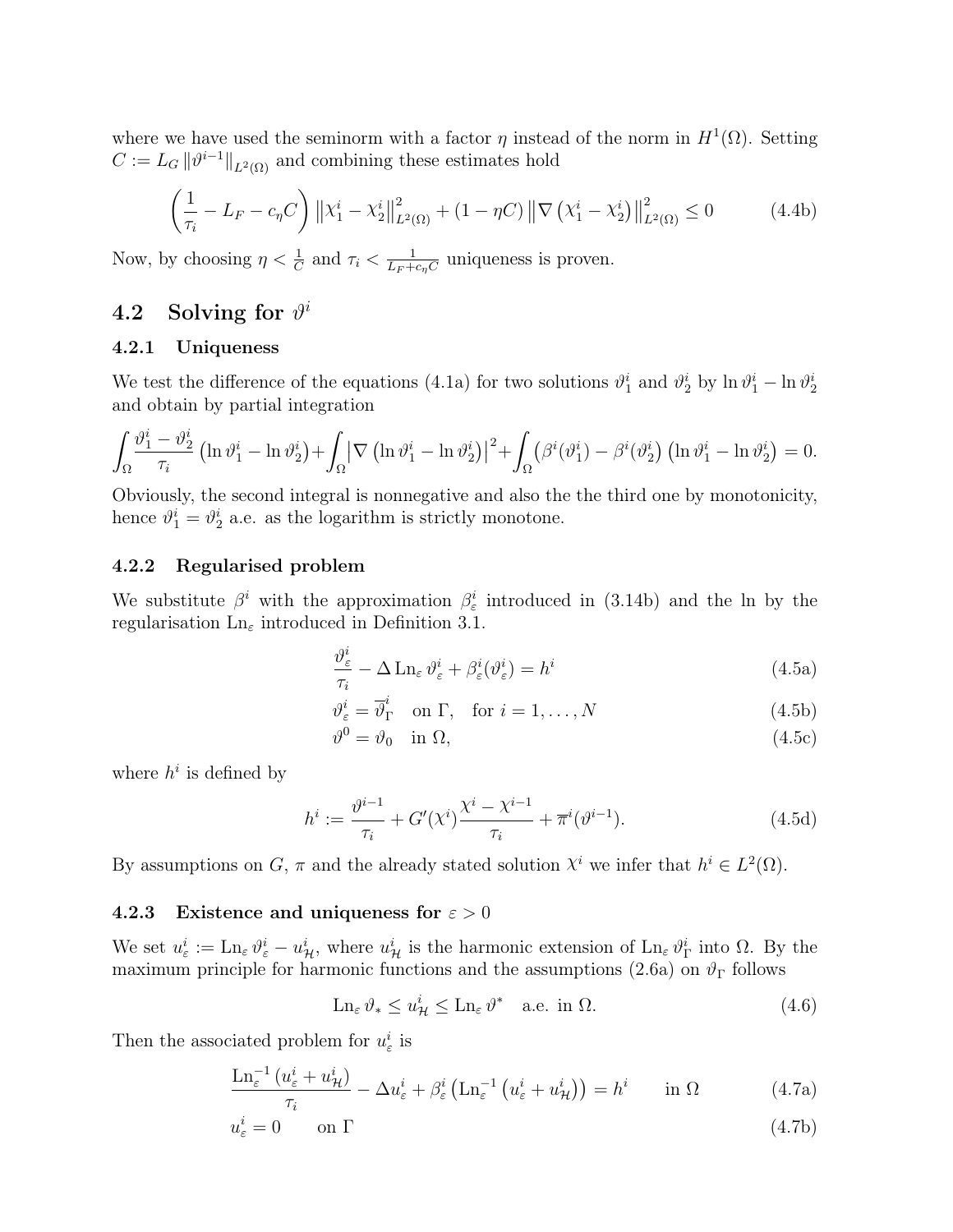Let  $M: L^2(\Omega) \to L^2(\Omega)$  be the operator defined by

$$
M(\cdot) := \frac{1}{\tau_i} \operatorname{Ln}_{\varepsilon}^{-1} \left( \cdot + u_{\mathcal{H}}^{i} \right) + \beta_{\varepsilon}^{i} \left( \operatorname{Ln}_{\varepsilon}^{-1} \left( \cdot + u_{\mathcal{H}}^{i} \right) \right).
$$

First, M is monotone because  $\text{Ln}_{\varepsilon}^{-1}$  and  $\beta_{\varepsilon}$  are also monotone. In addition, M is hemicontinuous since  $\text{Ln}_{\varepsilon}^{-1}$  and  $\beta_{\varepsilon}^{i}$  are continuous.

Further, let  $L : L^2(\Omega) \to L^2(\Omega)$  be the negative Laplacian  $L = -\Delta$ . Then, L is a maximal monotone operator with domain  $\mathcal{D}(L) = H_0^1(\Omega) \cap H^2(\Omega) \subset L^2(\Omega)$ .

Because of the monotonicity of M it follows that  $(M(u) - M(0), u) \geq 0$ . Now, take  $u \in \mathcal{D}(L)$ , then

$$
(Lu, u) + (M(u), u) = (\nabla u, \nabla u) + (M(u) - M(0), u) + (M(0), u) \ge ||\nabla u||_{L^{2}(\Omega)}^{2} - C ||u||_{L^{2}(\Omega)},
$$

where  $\mathbf{0} \in L^2(\Omega)$  is the map identical 0 and C is a bound for

$$
||M(\mathbf{0})||_{L^2(\Omega)} \leq \frac{1}{\tau_i} ||\mathrm{Ln}_{\varepsilon}^{-1}(u_{\mathcal{H}}^i)||_{L^2(\Omega)} + ||\beta_{\varepsilon}^i(\mathrm{Ln}_{\varepsilon}^{-1}(u_{\mathcal{H}}^i))||_{L^2(\Omega)} =: C.
$$

Note that C is bounded due to  $(4.6)$ , property  $(3.3d)$  and Proposition 3.16. We conclude with the Poincaré inequality, where we take a series  ${u_n}_{n\in\mathbb{N}} \subset \mathcal{D}(L)$  diverging  $\lim_{n\to\infty}||u_n||_{L^2(\Omega)}=\infty$ , then

$$
\lim_{n \to \infty} \frac{(Lu_n, u_n) + (M(u_n), u_n)}{\|u_n\|_{L^2(\Omega)}} \ge \lim_{n \to \infty} \frac{\|\nabla u_n\|_{L^2(\Omega)}^2}{M_{\Omega} \|\nabla u_n\|_{L^2(\Omega)}} - C \ge \lim_{n \to \infty} \frac{\|u_n\|_{L^2(\Omega)}}{M_{\Omega}^2} - C = +\infty,
$$

hence  $L + M$  is coercive.

Now, by applying [1, Corollary 1.3, p. 48] we conclude that  $L + M$  is a maximal monotone operator with

$$
\mathcal{R}(L+M) = L^2(\Omega).
$$

Consequently, there exists a solution  $u_{\varepsilon}^i \in H_0^1(\Omega)$  for (4.7a). But this leads to a solution  $\vartheta_{\varepsilon}^{i} \in H^{1}(\Omega)$ , as  $u_{\mathcal{H}}^{i} \in H^{2}(\Omega)$  and  $\text{Ln}_{\varepsilon}^{-1}(u_{\varepsilon}^{i}) \in H_{0}^{1}(\Omega)$  for fixed  $\varepsilon > 0$ .

Uniqueness follows in the same way as already shown in Section 4.2.1 because  $\text{Ln}_{\varepsilon}$  is a strict monotone function by property (3.3c).

#### 4.2.4 A priori estimates

In the following calculations, c is a general constant depending on  $\tau^i$  and on several norms of  $\vartheta^i_{\mathcal{H}}$  listed in Definition 3.14 and Proposition 3.16 respectively.

**First a priori estimate** We test the equation  $(4.5a)$  by  $\vartheta_{\varepsilon}^{i} - \vartheta_{\mathcal{H}}^{i} + (\text{Ln}_{\varepsilon} \vartheta_{\varepsilon}^{i} - \text{Ln}_{\varepsilon} \vartheta_{\mathcal{H}}^{i}).$ The harmonic extension  $\vartheta^i_{\mathcal{H}}$  allows us to integrate by parts without a boundary integral,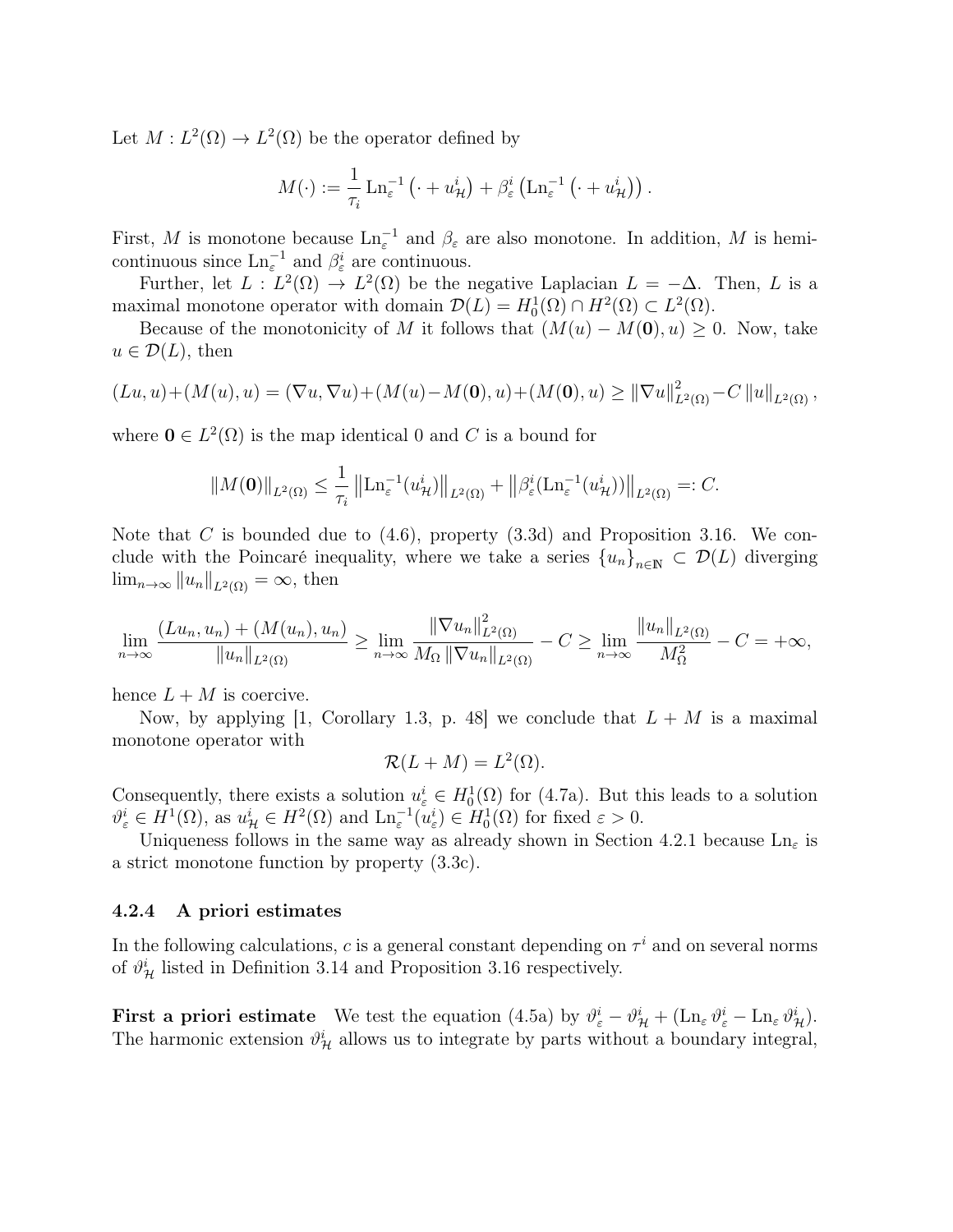because  $\vartheta_{\varepsilon}^{i} - \vartheta_{\mathcal{H}}^{i}$  fulfils homogeneous Dirichlet boundary conditions.

$$
\frac{1}{\tau_{i}} \int_{\Omega} \left( \vartheta_{\varepsilon}^{i} - \vartheta_{\mathcal{H}}^{i} \right)^{2} + \frac{1}{\tau_{i}} \int_{\Omega} \left( \vartheta_{\varepsilon}^{i} - \vartheta_{\mathcal{H}}^{i} \right) \left( \mathrm{Ln}_{\varepsilon} \vartheta_{\varepsilon}^{i} - \mathrm{Ln}_{\varepsilon} \vartheta_{\mathcal{H}}^{i} \right) + \int_{\Omega} \nabla \left( \mathrm{Ln}_{\varepsilon} \vartheta_{\varepsilon}^{i} \right) \cdot \nabla \vartheta_{\varepsilon}^{i} \n+ \int_{\Omega} \left| \nabla \left( \mathrm{Ln}_{\varepsilon} \vartheta_{\varepsilon}^{i} - \mathrm{Ln}_{\varepsilon} \vartheta_{\mathcal{H}}^{i} \right) \right|^{2} + \int_{\Omega} \left( \beta_{\varepsilon}^{i} (\vartheta_{\varepsilon}^{i}) - \beta_{\varepsilon}^{i} (\vartheta_{\mathcal{H}}^{i}) \right) \left( \left( \vartheta_{\varepsilon}^{i} - \vartheta_{\mathcal{H}}^{i} \right) + \left( \mathrm{Ln}_{\varepsilon} \vartheta_{\varepsilon}^{i} - \mathrm{Ln}_{\varepsilon} \vartheta_{\mathcal{H}}^{i} \right) \right) \n= -\frac{1}{\tau_{i}} \int_{\Omega} \vartheta_{\mathcal{H}}^{i} \left( \vartheta_{\varepsilon}^{i} - \vartheta_{\mathcal{H}}^{i} \right) - \frac{1}{\tau_{i}} \int_{\Omega} \vartheta_{\mathcal{H}}^{i} \left( \mathrm{Ln}_{\varepsilon} \vartheta_{\varepsilon}^{i} - \mathrm{Ln}_{\varepsilon} \vartheta_{\mathcal{H}}^{i} \right) + \int_{\Omega} \nabla \left( \mathrm{Ln}_{\varepsilon} \vartheta_{\varepsilon}^{i} \right) \cdot \nabla \vartheta_{\mathcal{H}}^{i} \qquad (4.8)
$$
\n
$$
- \int_{\Omega} \nabla \left( \mathrm{Ln}_{\varepsilon} \vartheta_{\mathcal{H}}^{i} \right) \cdot \nabla \left( \mathrm{Ln}_{\varepsilon} \vartheta_{\varepsilon}^{i} - \mathrm{Ln}_{\varepsilon} \vartheta_{\mathcal{H}}^{i} \right) \
$$

All integrals on the left-hand side are nonnegative due to monotonicity of Ln<sub>ε</sub> and  $\beta_{\varepsilon}$ . Now, let us estimate the right-hand side. With the help of Young's inequality the first integral becomes

$$
-\frac{1}{\tau_i} \int_{\Omega} \vartheta_{\mathcal{H}}^i \left( \vartheta_{\varepsilon}^i - \vartheta_{\mathcal{H}}^i \right) \leq \frac{1}{\tau_i} \int_{\Omega} \left| \vartheta_{\mathcal{H}}^i \right|^2 + \frac{1}{4\tau_i} \int_{\Omega} \left( \vartheta_{\varepsilon}^i - \vartheta_{\mathcal{H}}^i \right)^2.
$$

For the second one we additionally use Poincaré's inequality

$$
-\frac{1}{\tau_i} \int_{\Omega} \vartheta_{\mathcal{H}}^i \left( \mathrm{Ln}_{\varepsilon} \vartheta_{\varepsilon}^i - \mathrm{Ln}_{\varepsilon} \vartheta_{\mathcal{H}}^i \right) \leq \frac{2M_{\Omega}^2}{(\tau_i)^2} \int_{\Omega} |\vartheta_{\mathcal{H}}^i|^2 + \frac{1}{8M_{\Omega}^2} \int_{\Omega} \left( \mathrm{Ln}_{\varepsilon} \vartheta_{\varepsilon}^i - \mathrm{Ln}_{\varepsilon} \vartheta_{\mathcal{H}}^i \right)^2
$$
  

$$
\leq c \int_{\Omega} |\vartheta_{\mathcal{H}}^i|^2 + \frac{1}{8} \int_{\Omega} |\nabla \left( \mathrm{Ln}_{\varepsilon} \vartheta_{\varepsilon}^i - \mathrm{Ln}_{\varepsilon} \vartheta_{\mathcal{H}}^i \right)|^2.
$$

For the third and fourth we insert proper constants

$$
\int_{\Omega} \nabla \left( \mathrm{Ln}_{\varepsilon} \,\vartheta_{\varepsilon}^{i} \right) \cdot \nabla \vartheta_{\mathcal{H}}^{i} = \int_{\Omega} \nabla \left( \mathrm{Ln}_{\varepsilon} \,\vartheta_{\varepsilon}^{i} - \mathrm{Ln}_{\varepsilon} \,\vartheta_{\mathcal{H}}^{i} \right) \cdot \nabla \vartheta_{\mathcal{H}}^{i} + \int_{\Omega} \nabla \left( \mathrm{Ln}_{\varepsilon} \,\vartheta_{\mathcal{H}}^{i} \right) \cdot \nabla \vartheta_{\mathcal{H}}^{i}
$$

$$
\leq \frac{1}{8} \int_{\Omega} \left| \nabla \left( \mathrm{Ln}_{\varepsilon} \,\vartheta_{\varepsilon}^{i} - \mathrm{Ln}_{\varepsilon} \,\vartheta_{\mathcal{H}}^{i} \right) \right|^{2} + c \int_{\Omega} \left| \nabla \vartheta_{\mathcal{H}}^{i} \right|^{2} + c \int_{\Omega} \left| \nabla \mathrm{Ln}_{\varepsilon} \,\vartheta_{\mathcal{H}}^{i} \right|^{2}.
$$

Similarly, it holds

$$
-\int_{\Omega} \nabla \operatorname{Ln}_{\varepsilon} \vartheta_{\mathcal{H}}^i \cdot \nabla \left( \operatorname{Ln}_{\varepsilon} \vartheta_{\varepsilon}^i - \operatorname{Ln}_{\varepsilon} \vartheta_{\mathcal{H}}^i \right) \leq \frac{1}{8} \int_{\Omega} \left| \nabla \left( \operatorname{Ln}_{\varepsilon} \vartheta_{\varepsilon}^i - \operatorname{Ln}_{\varepsilon} \vartheta_{\mathcal{H}}^i \right) \right|^2 + c \int \left| \nabla \operatorname{Ln}_{\varepsilon} \vartheta_{\mathcal{H}}^i \right|^2.
$$
  
Finally, we can check with the last integral, again using Riemann's inequality, in equality.

Finally, we conclude with the last integral, again using Poincaré's inequality

$$
\int_{\Omega} (h^{i} - \beta_{\varepsilon}^{i}(\vartheta_{\mathcal{H}}^{i})) \left( (\vartheta_{\varepsilon}^{i} - \vartheta_{\mathcal{H}}^{i}) + (\mathrm{Ln}_{\varepsilon} \vartheta_{\varepsilon}^{i} - \mathrm{Ln}_{\varepsilon} \vartheta_{\mathcal{H}}^{i}) \right) \n\leq (\tau_{i} + 2M_{\Omega}^{2}) \int_{\Omega} (h^{i} - \beta_{\varepsilon}^{i}(\vartheta_{\mathcal{H}}^{i}))^{2} + \frac{1}{4\tau_{i}} \int_{\Omega} (\vartheta_{\varepsilon}^{i} - \vartheta_{\mathcal{H}}^{i})^{2} + \frac{1}{8M_{\Omega}^{2}} \int_{\Omega} (\mathrm{Ln}_{\varepsilon} \vartheta_{\varepsilon}^{i} - \mathrm{Ln}_{\varepsilon} \vartheta_{\mathcal{H}}^{i})^{2} \n\leq c \int_{\Omega} (h^{i} - \beta_{\varepsilon}^{i}(\vartheta_{\mathcal{H}}^{i}))^{2} + \frac{1}{4\tau_{i}} \int_{\Omega} (\vartheta_{\varepsilon}^{i} - \vartheta_{\mathcal{H}}^{i})^{2} + \frac{1}{8} \int_{\Omega} |\nabla (\mathrm{Ln}_{\varepsilon} \vartheta_{\varepsilon}^{i} - \mathrm{Ln}_{\varepsilon} \vartheta_{\mathcal{H}}^{i})|^{2}
$$

Combining all these inequalities and taking Definition 3.14 of  $\vartheta^i_{\mathcal{H}}$  as well as the first two inequalities of Proposition 3.16 into account, we obtain

$$
\left\|\vartheta_{\varepsilon}^{i}\right\|_{L^{2}(\Omega)} + \left\|\operatorname{Ln}_{\varepsilon} \vartheta_{\varepsilon}^{i}\right\|_{H^{1}(\Omega)} + \left\|\left(\operatorname{Ln}_{\varepsilon}' \vartheta_{\varepsilon}^{i}\right)^{1/2} \nabla \vartheta_{\varepsilon}^{i}\right\|_{L^{2}(\Omega)} \leq c \tag{4.10}
$$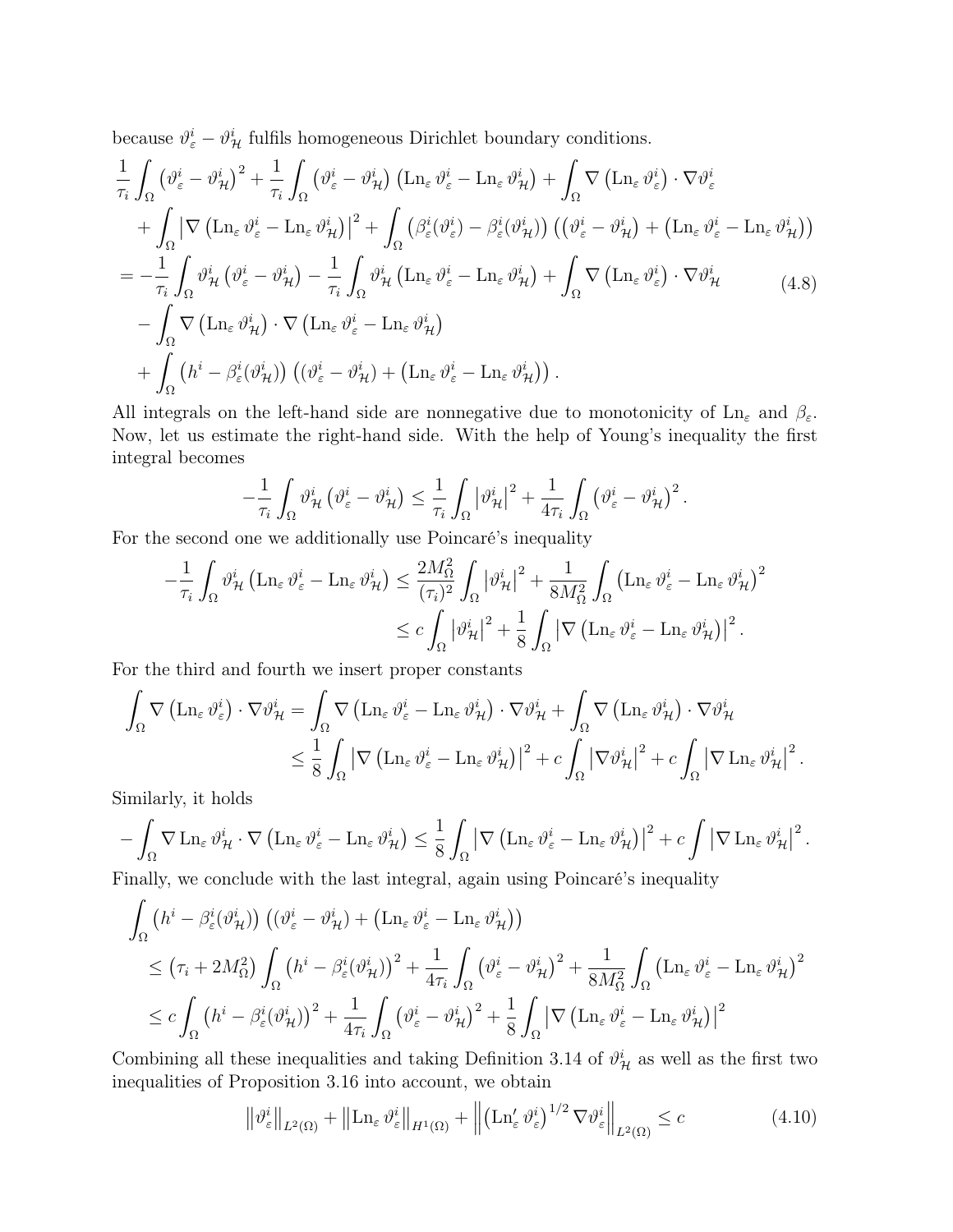**A consequence** We set  $\Omega_{i,\varepsilon}^- := \{x \in \Omega : \vartheta_{\varepsilon}^i(x) \leq 1\}$  and  $\Omega_{i,\varepsilon}^+ = \{x \in \Omega : \vartheta_{\varepsilon}^i(x) > 1\}.$ Then with inequalities (3.3c) yields

$$
\int_{\Omega} \mathrm{Ln}_{\varepsilon}'(\vartheta_{\varepsilon}^{i}) \left| \nabla \vartheta_{\varepsilon}^{i} \right|^{2} \geq \int_{\Omega_{i,\varepsilon}^{-}} \mathrm{Ln}_{\varepsilon}'(\vartheta_{\varepsilon}^{i}) \left| \nabla \vartheta_{\varepsilon}^{i} \right|^{2} \geq \int_{\Omega_{i,\varepsilon}^{-}} \left| \nabla \vartheta_{\varepsilon}^{i} \right|^{2}
$$
\n
$$
\int_{\Omega} \mathrm{Ln}_{\varepsilon}'(\vartheta_{\varepsilon}^{i}) \left| \nabla \vartheta_{\varepsilon}^{i} \right|^{2} \geq \int_{\Omega_{i,\varepsilon}^{+}} \mathrm{Ln}_{\varepsilon}'(\vartheta_{\varepsilon}^{i}) \left| \nabla \vartheta_{\varepsilon}^{i} \right|^{2} \geq \int_{\Omega_{i,\varepsilon}^{+}} \frac{\left| \nabla \vartheta_{\varepsilon}^{i} \right|^{2}}{\vartheta_{\varepsilon}^{i}}.
$$
\n(4.11a)

Remarking that  $\frac{|\nabla \vartheta_{\varepsilon}^i|^2}{\vartheta_i^i}$  $\frac{\partial \vartheta^i_\varepsilon\big|^2}{\partial \vartheta^i_\varepsilon} = \left|\nabla (\vartheta^i)_\varepsilon^{1/2}\right|$ <sup>2</sup> and using the norm estimates (4.10) implies

$$
\int_{\Omega_{i,\varepsilon}^{-}} \left| \nabla \vartheta_{\varepsilon}^{i} \right|^{2} \leq c \quad \text{and} \quad \int_{\Omega_{i,\varepsilon}^{+}} \left| \nabla (\vartheta_{\varepsilon}^{i})^{1/2} \right|^{2} \leq c. \tag{4.11b}
$$

Now, we can estimate  $\nabla \vartheta_{\varepsilon}^{i}$  in a suitable norm. Accounting for the first estimate in (4.11b), we observe

$$
\|\nabla \vartheta\|_{L^{4/3}(\Omega^-_{i,\varepsilon})} \le c \|\nabla \vartheta\|_{L^2(\Omega^-_{i,\varepsilon})} \le c. \tag{4.11c}
$$

On the other hand using  $\nabla \vartheta_{\varepsilon}^{i} = 2(\vartheta_{\varepsilon}^{i})^{1/2} \nabla (\vartheta_{\varepsilon}^{i})^{1/2}$  and Hölder's inequality with the exponents  $1/4 + 1/2 = 3/4$  we obtain

$$
\|\nabla\vartheta\|_{L^{4/3}(\Omega_{i,\varepsilon}^+)} \le 2 \left\| (\vartheta_{\varepsilon}^i)^{1/2} \right\|_{L^4(\Omega_{i,\varepsilon}^+)} \left\| \nabla(\vartheta_{\varepsilon}^i)^{1/2} \right\|_{L^2(\Omega_{i,\varepsilon}^+)} \le 2 \left\| \vartheta_{\varepsilon}^i \right\|_{L^2(\Omega)}^{1/2} \left\| \nabla(\vartheta_{\varepsilon}^i)^{1/2} \right\|_{L^2(\Omega_{i,\varepsilon}^+)} \le c \tag{4.11d}
$$

by the estimates  $(4.10)$  and  $(4.11b)$ .

Finally, we observe

$$
\|\nabla \vartheta_{\varepsilon}^{i}\|_{L^{4/3}(\Omega)}^{4/3} = \|\nabla \vartheta_{\varepsilon}^{i}\|_{L^{4/3}(\Omega_{i,\varepsilon}^{-})}^{4/3} + \|\nabla \vartheta_{\varepsilon}^{i}\|_{L^{4/3}(\Omega_{i,\varepsilon}^{+})}^{4/3} \quad \text{whence}
$$

$$
\|\nabla \vartheta_{\varepsilon}^{i}\|_{L^{4/3}(\Omega)}^{4/3} \le c \left( \|\nabla \vartheta_{\varepsilon}^{i}\|_{L^{4/3}(\Omega_{i,\varepsilon}^{-})}^{2} + \|\nabla \vartheta_{\varepsilon}^{i}\|_{L^{4/3}(\Omega_{i,\varepsilon}^{+})}^{2} \right)
$$

so that using (4.11c) and (4.11d), we conclude with

$$
\left\|\nabla\vartheta_{\varepsilon}^{i}\right\|_{L^{4/3}(\Omega)} \leq c.\tag{4.12}
$$

**Second a priori estimate** We test  $(4.5a)$  with  $\beta_{\varepsilon}^{i}(\vartheta_{\varepsilon}^{i}) - \beta_{\varepsilon}^{i}(\vartheta_{\mathcal{H}}^{i})$ . We point out the term involving the Laplacian

$$
\int_{\Omega} \Delta(\mathrm{Ln}_{\varepsilon} \,\vartheta_{\varepsilon}^{i}) (\beta_{\varepsilon}^{i}(\vartheta_{\varepsilon}^{i}) - \beta_{\varepsilon}^{i}(\vartheta_{\mathcal{H}}^{i})) = \int_{\Omega} \nabla(\mathrm{Ln}_{\varepsilon} \,\vartheta_{\varepsilon}^{i}) \cdot (\beta_{\varepsilon}^{i'}(\vartheta_{\varepsilon}^{i}) \nabla \vartheta_{\varepsilon}^{i} + \beta_{\varepsilon,x}^{i}(\vartheta_{\varepsilon}^{i}) - \nabla \beta_{\varepsilon}^{i}(\vartheta_{\mathcal{H}}^{i})).
$$

Integrating and using the above stated formula results in

$$
\frac{1}{\tau_i} \int_{\Omega} \left( \vartheta_{\varepsilon}^i - \vartheta_{\mathcal{H}}^i \right) \left( \beta_{\varepsilon}^i (\vartheta_{\varepsilon}^i) - \beta_{\varepsilon}^i (\vartheta_{\mathcal{H}}^i) \right) + \int_{\Omega} \nabla \left( \mathrm{Ln}_{\varepsilon} \vartheta_{\varepsilon}^i \right) \cdot \beta_{\varepsilon}^{i'} (\vartheta_{\varepsilon}^i) \nabla \vartheta_{\varepsilon}^i + \int_{\Omega} \left( \beta_{\varepsilon}^i (\vartheta_{\varepsilon}^i) - \beta_{\varepsilon}^i (\vartheta_{\mathcal{H}}^i) \right)^2 \n= -\frac{1}{\tau_i} \int_{\Omega} \vartheta_{\mathcal{H}}^i \left( \beta_{\varepsilon}^i (\vartheta_{\varepsilon}^i) - \beta_{\varepsilon}^i (\vartheta_{\mathcal{H}}^i) \right) - \int_{\Omega} \nabla \mathrm{Ln}_{\varepsilon} \vartheta_{\varepsilon}^i \cdot \beta_{\varepsilon, x}^i (\vartheta_{\varepsilon}^i) + \int_{\Omega} \nabla \left( \mathrm{Ln}_{\varepsilon} \vartheta_{\varepsilon}^i \right) \cdot \nabla \beta_{\varepsilon}^i (\vartheta_{\mathcal{H}}^i) \n+ \int_{\Omega} \left( h^i - \beta_{\varepsilon}^i (\vartheta_{\mathcal{H}}^i) \right) \left( \beta_{\varepsilon}^i (\vartheta_{\varepsilon}^i) - \beta_{\varepsilon}^i (\vartheta_{\mathcal{H}}^i) \right)
$$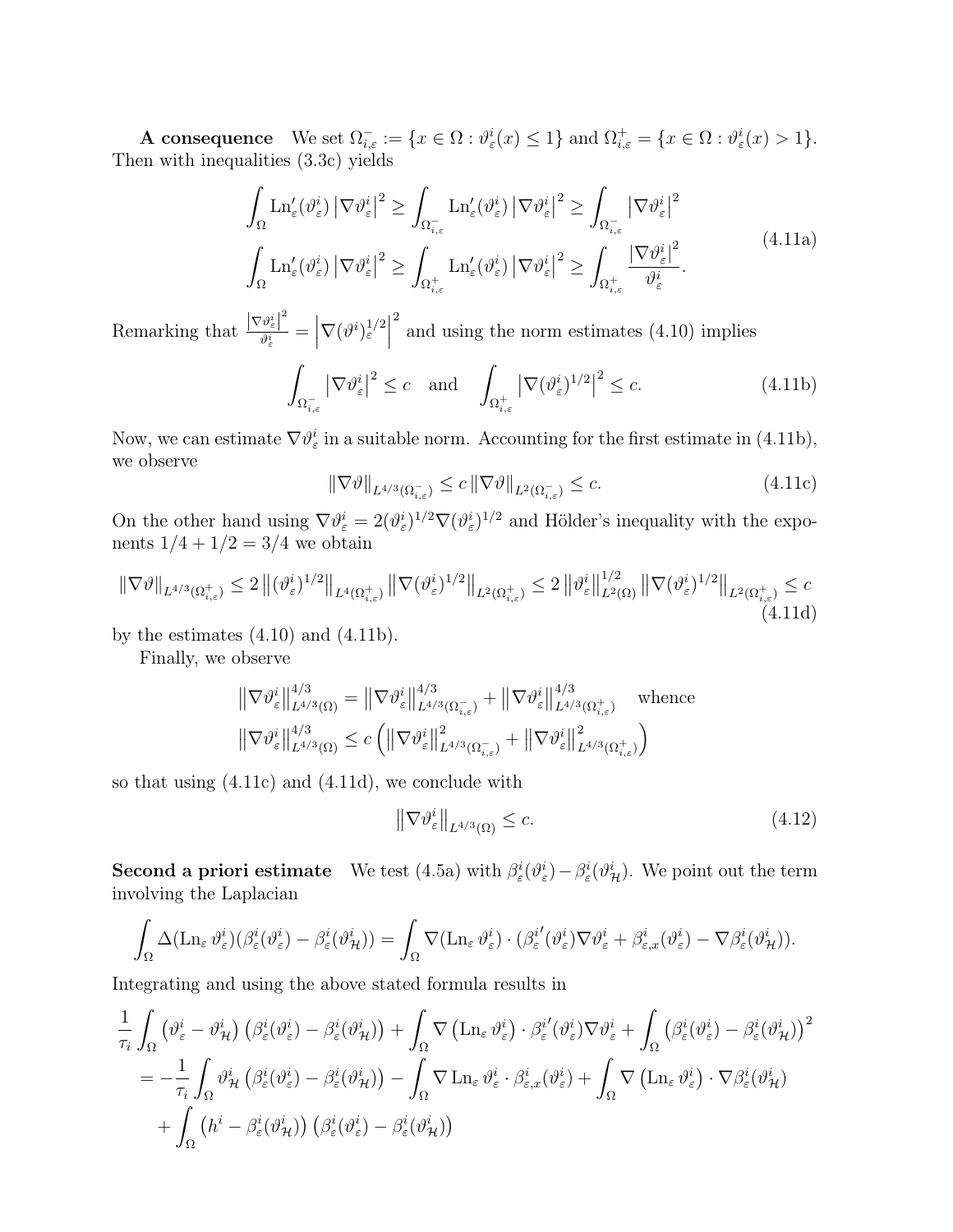All integrals on the left-hand side are again nonnegative. For the right-hand side we estimate term by term. For the first one it yields

$$
\frac{1}{\tau_i} \int_{\Omega} \vartheta_{\mathcal{H}}^i \left( \beta_{\varepsilon}^i (\vartheta_{\varepsilon}^i) - \beta_{\varepsilon}^i (\vartheta_{\mathcal{H}}^i) \right) \leq c \left\| \vartheta_{\mathcal{H}}^i \right\|_{L^2(\Omega)}^2 + \frac{1}{8} \int_{\Omega} \left( \beta_{\varepsilon}^i (\vartheta_{\varepsilon}^i) - \beta_{\varepsilon}^i (\vartheta_{\mathcal{H}}^i) \right)^2,
$$

where we stress out that c now depends also on  $\tau_i$ . In the next integral we use Proposition 3.12

$$
\int_{\Omega} \nabla \operatorname{Ln}_{\varepsilon} \vartheta_{\varepsilon}^{i} \cdot \beta_{\varepsilon,x}^{i} (\vartheta_{\varepsilon}^{i}) \leq \widetilde{c}_{\delta} \left\| \operatorname{Ln}_{\varepsilon} \vartheta_{\varepsilon}^{i} \right\|_{H^{1}(\Omega)}^{2} + \widetilde{\delta} \int_{\Omega} \left( 1 + \beta_{\varepsilon}^{i} (\vartheta_{\varepsilon}^{i}) \right)^{2} \leq c_{\delta} \left\| \operatorname{Ln}_{\varepsilon} \vartheta_{\varepsilon}^{i} \right\|_{H^{1}(\Omega)}^{2} + \delta \int_{\Omega} \left( \beta_{\varepsilon}^{i} (\vartheta_{\varepsilon}^{i}) - \beta_{\varepsilon}^{i} (\vartheta_{\mathcal{H}}^{i}) \right)^{2} + c.
$$

The following integral is estimated by using again Young's inequality

$$
\int_{\Omega} \nabla \left( \mathrm{Ln}_{\varepsilon} \,\vartheta_{\varepsilon}^{i} \right) \cdot \nabla \beta_{\varepsilon}^{i}(\vartheta_{\mathcal{H}}^{i}) \leq \frac{1}{2} \left\| \mathrm{Ln}_{\varepsilon} \,\vartheta_{\varepsilon}^{i} \right\|_{H^{1}(\Omega)}^{2} + \frac{1}{2} \left\| \beta_{\varepsilon}^{i}(\vartheta_{\mathcal{H}}^{i}) \right\|_{H^{1}(\Omega)}^{2}.
$$

Finally, we have achieved for the last integral

$$
\int_{\Omega} \left( h^{i} - \beta_{\varepsilon}^{i}(\vartheta_{\mathcal{H}}^{i}) \right) \left( \beta_{\varepsilon}^{i}(\vartheta_{\varepsilon}^{i}) - \beta_{\varepsilon}^{i}(\vartheta_{\mathcal{H}}^{i}) \right) \leq c \left\| h^{i} - \beta_{\varepsilon}^{i}(\vartheta_{\mathcal{H}}^{i}) \right\|_{L^{2}(\Omega)}^{2} + \frac{1}{8} \int_{\Omega} \left( \beta_{\varepsilon}^{i}(\vartheta_{\varepsilon}^{i}) - \beta_{\varepsilon}^{i}(\vartheta_{\mathcal{H}}^{i}) \right)^{2}.
$$

Combining all these inequalities and choosing  $\delta = 1/4$  leads to

$$
\left\| \beta^i_\varepsilon(\vartheta^i_\varepsilon)-\beta^i_\varepsilon(\vartheta^i_\mathcal{H}) \right\|^2_{L^2(\Omega)} \leq c \left\| \vartheta^i_\mathcal{H} \right\|_{L^2(\Omega)} + c \left\| \mathrm{Ln}_\varepsilon \, \vartheta^i_\varepsilon \right\|^2_{H^1(\Omega)} + c \left\| \beta^i_\varepsilon(\vartheta^i_\mathcal{H}) \right\|^2_{H^1(\Omega)} + c \left\| h^i \right\|^2_{L^2(\Omega)} + c.
$$

Taking Proposition 3.16 as well as the norm estimate (4.10) into account we conclude with  $\sim$ 

$$
\left\| \beta_{\varepsilon}^{i}(\vartheta_{\varepsilon}^{i}) \right\|_{L^{2}(\Omega)} \leq c.
$$
\n(4.14)

### 4.2.5 Passing to the limit in  $\varepsilon$

The norm estimates (4.10), (4.12) and (4.14) lead to the following convergences for  $\varepsilon \to 0$ 

$$
\vartheta_{\varepsilon}^{i} \rightharpoonup \vartheta^{i} \quad \text{weakly in } L^{2}(\Omega) \tag{4.15a}
$$

$$
\operatorname{Ln}_{\varepsilon} \vartheta_{\varepsilon}^{i} \rightharpoonup \ell^{i} \quad \text{weakly in } H^{1}(\Omega) \tag{4.15b}
$$

$$
\nabla \vartheta_{\varepsilon}^{i} \rightharpoonup \nabla \vartheta^{i} \quad \text{weakly in } L^{4/3}(\Omega) \tag{4.15c}
$$

$$
\beta_{\varepsilon}^{i}(\vartheta_{\varepsilon}^{i}) \rightharpoonup \xi^{i} \quad \text{weakly in } L^{2}(\Omega) \tag{4.15d}
$$

Considering (4.15a) and (4.15c) leads to  $\vartheta_{\varepsilon}^{i} \rightharpoonup \vartheta^{i}$  weakly in  $W^{1,4/3}(\Omega)$ . Further,  $W^{1,4/3}(\Omega)$ is compactly embedded in  $L^2(\Omega)$  and consequently

$$
\vartheta_{\varepsilon}^{i} \to \vartheta^{i} \quad \text{strongly in } L^{2}(\Omega). \tag{4.16}
$$

Therewith, we obtain by (4.15b)  $\text{Ln}_{\varepsilon} \vartheta_{\varepsilon}^i \to \ell^i$  strongly in  $L^2(\Omega)$ . Now, by  $\text{Ln}_{\varepsilon} \vartheta_{\varepsilon}^i =$  $\varepsilon \vartheta_{\varepsilon}^{i} + \ln_{\varepsilon} \vartheta_{\varepsilon}^{i}$  and  $\varepsilon \vartheta_{\varepsilon}^{i} \to 0$  strongly in  $L^{2}(\Omega)$  follows  $\ln_{\varepsilon} \vartheta_{\varepsilon}^{i} \to \ell^{i}$  strongly in  $L^{2}(\Omega)$ . But,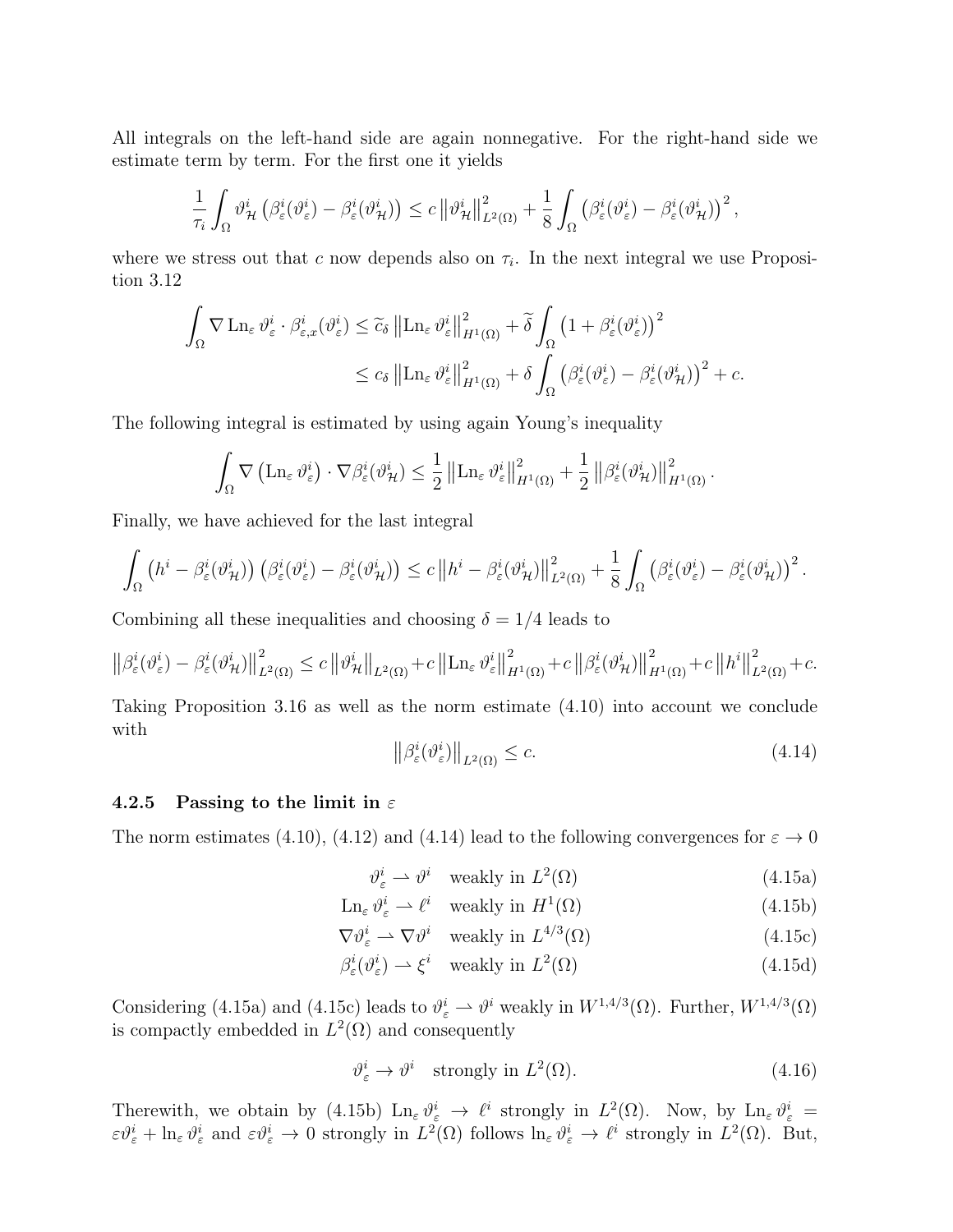then it holds also the convergence of  $\limsup_{k\to\infty} \vartheta_{\varepsilon_k}^i \ln_{\varepsilon_k} \vartheta_{\varepsilon_k}^i = \vartheta^i \ell^i$  a.e. in  $\Omega$ . Since  $\ln_{\varepsilon_k}$ is a Yosida approximation we can apply  $[4,$  Proposition 2.5, p. 27] and conclude

$$
\ell^i \in \ln \vartheta^i \quad \text{and therefore } \vartheta^i > 0 \text{ and } \ell^i = \ln \vartheta^i. \tag{4.17}
$$

Finally, from Lemma 3.13 it follows that  $\xi^i = \beta^i(\vartheta^i)$  and the remaining terms involving  $F'$ and G' can be identified with their limits due to the convergence of  $\vartheta_{\varepsilon}^{i}$  (4.16) and the assumptions (2.2b).

# 5 Convergence to continuous solution

Take a discrete solution  $(\vartheta^{\mathcal{P}}, \chi^{\mathcal{P}}, \xi^{\mathcal{P}})$  with  $\xi^i = \beta^i(\vartheta^i)$  for all  $i = 1, ..., N$  satisfying

$$
\frac{\vartheta^{i} - \vartheta^{i-1}}{\tau_i} - G'(\chi^{i}) \frac{\chi^{i} - \chi^{i-1}}{\tau_i} - \Delta \ln \vartheta^{i} + \beta^{i}(\vartheta^{i}) = \overline{\pi}^{i}(\vartheta^{i-1})
$$
(5.1a)

$$
\frac{\chi^i - \chi^{i-1}}{\tau_i} - \Delta \chi^i + F'(\chi^i) + G'(\chi^i)\vartheta^{i-1} = 0 \quad \text{for a.a. } x \in \Omega \tag{5.1b}
$$

### 5.1 Estimates uniform with respect to  $\tau$

### 5.1.1 First a priori estimate

We add the first equation (5.1a) tested by  $\vartheta^i - \vartheta^i_{\mathcal{H}} + \delta (\ln \vartheta^i - \ln \vartheta^i_{\mathcal{H}})$  and the second equation (5.1b) tested by  $\frac{1}{1}$  $\tau_i$  $(\chi^i - \chi^{i-1})$ 

$$
\int_{\Omega} \frac{1}{\tau_{i}} \left[ \frac{1}{2} \left( \vartheta^{i} - \vartheta^{i-1} \right)^{2} + \frac{1}{2} \left( \vartheta^{i} - \vartheta_{\mathcal{H}}^{i} \right)^{2} - \frac{1}{2} \left( \vartheta^{i-1} - \vartheta_{\mathcal{H}}^{i} \right)^{2} \right] \n+ \frac{\delta}{\tau_{i}} \int_{\Omega} \left( \vartheta^{i} - \vartheta^{i-1} \right) \ln \vartheta^{i} + \int_{\Omega} \nabla \ln \vartheta^{i} \cdot \nabla \vartheta^{i} + \delta \int_{\Omega} \left| \nabla \left( \ln \vartheta^{i} - \ln \vartheta_{\mathcal{H}}^{i} \right) \right|^{2} \n+ \int_{\Omega} \left( \beta^{i} (\vartheta^{i}) - \beta^{i} (\vartheta_{\mathcal{H}}^{i}) \right) \left( \left( \vartheta^{i} - \vartheta_{\mathcal{H}}^{i} \right) + \delta \left( \ln \vartheta^{i} - \ln \vartheta_{\mathcal{H}}^{i} \right) \right) \n+ \int_{\Omega} \frac{\left( \chi^{i} - \chi^{i-1} \right)^{2}}{\left( \tau_{i} \right)^{2}} + \frac{1}{\tau_{i}} \int_{\Omega} \left[ \frac{1}{2} \left| \nabla \chi^{i} \right|^{2} + \frac{1}{2} \left| \nabla \left( \chi^{i} - \chi^{i-1} \right) \right|^{2} - \frac{1}{2} \left| \nabla \chi^{i-1} \right|^{2} \right] \n= \frac{\delta}{\tau_{i}} \int_{\Omega} \left( \vartheta^{i} - \vartheta^{i-1} \right) \ln \vartheta_{\mathcal{H}}^{i} + \int_{\Omega} \nabla \ln \vartheta^{i} \cdot \nabla \vartheta_{\mathcal{H}}^{i} - \delta \int_{\Omega} \nabla \ln \vartheta_{\mathcal{H}}^{i} \cdot \nabla \left( \ln \vartheta^{i} - \ln \vartheta_{\mathcal{H}}^{i} \right) \n+ \int_{\Omega} G'(\chi^{i}) \frac{\chi^{i} - \chi^{i-1}}{\tau_{i}} \left( \vartheta^{i} - \vartheta^{i-1} - \vartheta_{\
$$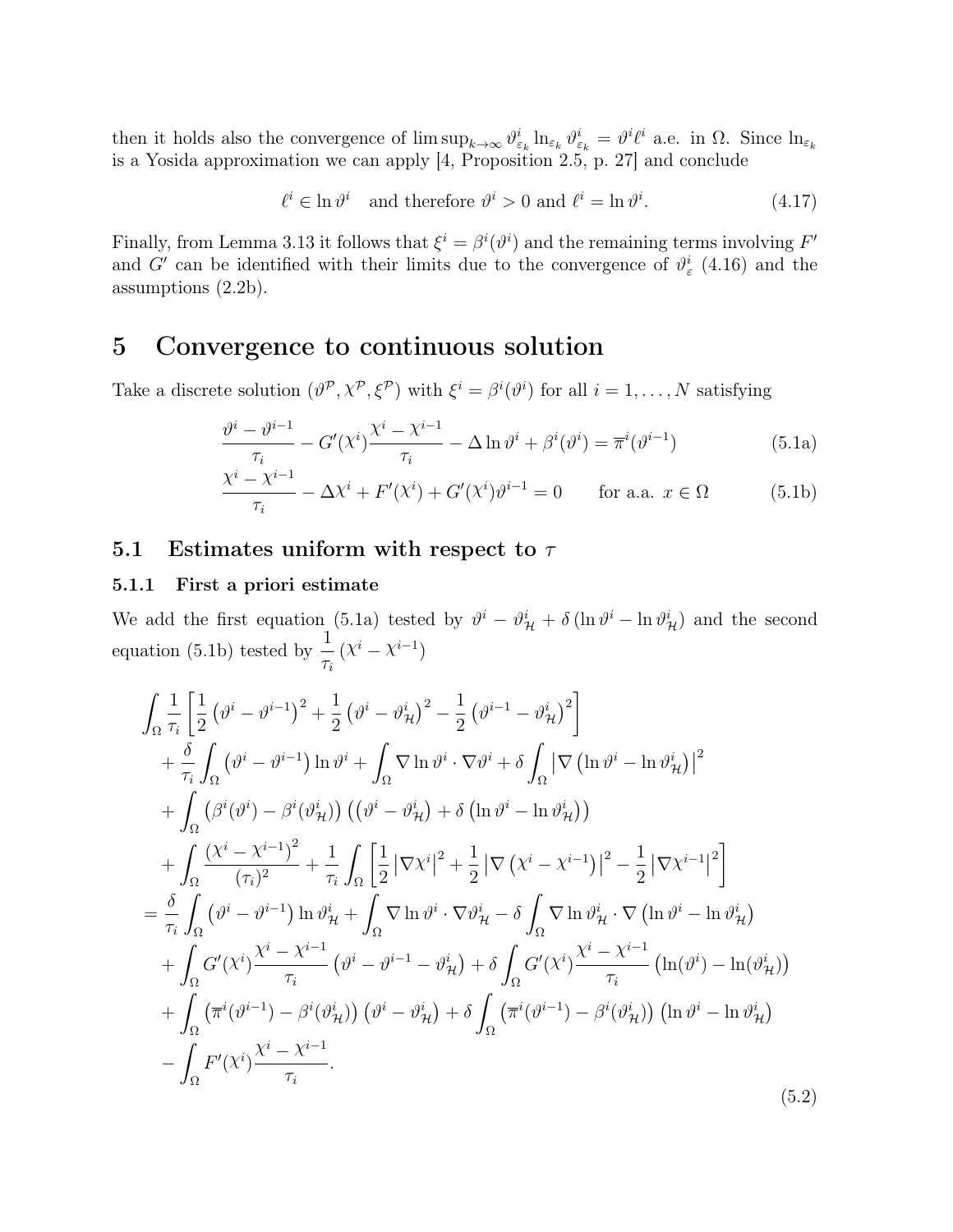We add the term with the minus sign in the first line to the inequality and estimate it

$$
\frac{1}{2\tau_i} \int_{\Omega} \left( \vartheta^{i-1} - \vartheta^i_{\mathcal{H}} \right)^2 \leq \frac{1}{\tau_i} \left\| \vartheta^{i-1} - \vartheta^{i-1}_{\mathcal{H}} \right\|_{L^2(\Omega)}^2 + \frac{1}{8\tau_i} \left\| \vartheta^i_{\mathcal{H}} - \vartheta^{i-1}_{\mathcal{H}} \right\|_{L^2(\Omega)}^2.
$$

For a lower bound of the integral in the second line we us the monotonicity of the primitive of ln given by  $\int_1^r \ln s \, ds = r \left( \ln r - 1 \right) + 1$ 

$$
\frac{\delta}{\tau_i} \int_{\Omega} \left( \vartheta^i - \vartheta^{i-1} \right) \ln \vartheta^i \ge \frac{\delta}{\tau_i} \int_{\Omega} \int_{\vartheta^{i-1}}^{\vartheta^i} \ln s \, ds = \int_{\Omega} \left( \vartheta^i \left( \ln \vartheta^i - 1 \right) - \vartheta^{i-1} \left( \ln \vartheta^{i-1} - 1 \right) \right).
$$

Now, we integrate the first integral on the right-hand side discretely by parts

$$
\frac{\delta}{\tau_i} \int_{\Omega} \left( \vartheta^i - \vartheta^{i-1} \right) \ln \vartheta^i_{\mathcal{H}} = \frac{\delta}{\tau_i} \int_{\Omega} \left[ (\vartheta^i - \vartheta^i_{\mathcal{H}}) \ln \vartheta^i_{\mathcal{H}} - (\vartheta^{i-1} - \vartheta^{i-1}_{\mathcal{H}}) (\ln \vartheta^i_{\mathcal{H}} - \ln \vartheta^{i-1}_{\mathcal{H}}) \right] - (\vartheta^{i-1} - \vartheta^{i-1}_{\mathcal{H}}) \ln \vartheta^i_{\mathcal{H}} + (\vartheta^i_{\mathcal{H}} - \vartheta^{i-1}_{\mathcal{H}}) \ln \vartheta^i_{\mathcal{H}} \right].
$$

By using Young's inequality the next integral becomes

$$
\int_{\Omega} \nabla \ln \vartheta^{i} \cdot \nabla \vartheta^{i}_{\mathcal{H}} = \int_{\Omega} \nabla \left( \ln \vartheta^{i} - \ln \vartheta^{i}_{\mathcal{H}} \right) \cdot \nabla \vartheta^{i}_{\mathcal{H}} + \int_{\Omega} \nabla \ln \vartheta^{i}_{\mathcal{H}} \cdot \nabla \vartheta^{i}_{\mathcal{H}} \n\leq \frac{\delta}{8} \int_{\Omega} \left| \nabla \left( \ln \vartheta^{i} - \ln \vartheta^{i}_{\mathcal{H}} \right) \right|^{2} + \frac{4}{\delta} \left\| \nabla \vartheta^{i}_{\mathcal{H}} \right\|_{L^{2}(\Omega)}^{2} + \frac{\delta}{8} \left\| \nabla \ln \vartheta^{i}_{\mathcal{H}} \right\|_{L^{2}(\Omega)}^{2}.
$$

Similarly, it follows that

$$
-\delta \int_{\Omega} \nabla \ln \vartheta_{\mathcal{H}}^i \nabla \left( \ln \vartheta^i - \ln \vartheta_{\mathcal{H}}^i \right) \leq \frac{\delta}{8} \int_{\Omega} \left| \nabla \left( \ln \vartheta^i - \ln \vartheta_{\mathcal{H}}^i \right) \right|^2 + \frac{2}{\delta} \left\| \nabla \ln \vartheta_{\mathcal{H}}^i \right\|_{L^2(\Omega)}^2.
$$

For the next both integrals we use the boundedness of  $G'$  by  $L_G$  (2.8) and get

$$
\int_{\Omega} G'(x^i) \frac{x^i - x^{i-1}}{\tau_i} \left( \vartheta^i - \vartheta^{i-1} - \vartheta^i_{\mathcal{H}} \right)
$$
\n
$$
\leq \frac{1}{4} \int_{\Omega} \left( \frac{x^i - x^{i-1}}{\tau_i} \right)^2 + L_G^2 \int_{\Omega} \left( \vartheta^i - \vartheta^{i-1} \right)^2 + L_G^2 \left\| \vartheta^i_{\mathcal{H}} \right\|_{L^2(\Omega)}^2.
$$

The second integral can be estimated with the help of the Poincaré inequality as follows

$$
\delta \int_{\Omega} G'(x^i) \frac{\chi^i - \chi^{i-1}}{\tau_i} \left( \ln(\vartheta^i) - \ln(\vartheta^i_{\mathcal{H}}) \right)
$$
  
\$\leq \frac{\delta}{8} \int\_{\Omega} |\nabla \left( \ln(\vartheta^i) - \ln(\vartheta^i\_{\mathcal{H}}) \right)|^2 + 2\delta M\_{\Omega}^2 L\_G^2 \int\_{\Omega} \left( \frac{\chi^i - \chi^{i-1}}{\tau\_i} \right)^2.

The assumptions on  $\pi$  pointed out in (2.2j) allow the estimate

$$
\int_{\Omega} \left( \overline{\pi}^i (\vartheta^{i-1}) - \beta^i (\vartheta^i_{\mathcal{H}}) \right) \left( \vartheta^i - \vartheta^i_{\mathcal{H}} \right) \le \int_{\Omega} \left( \left| \beta^i (\vartheta^i_{\mathcal{H}}) \right| + L_{\pi} \left| \vartheta^{i-1} \right| + \overline{\pi}_0^i \right) \left| \vartheta^i - \vartheta^i_{\mathcal{H}} \right|
$$
  

$$
\le \int_{\Omega} \left( \vartheta^i - \vartheta^i_{\mathcal{H}} \right)^2 + 2L_{\pi}^2 \int_{\Omega} \left( \vartheta^{i-1} - \vartheta^i_{\mathcal{H}} \right)^2 + 2R,
$$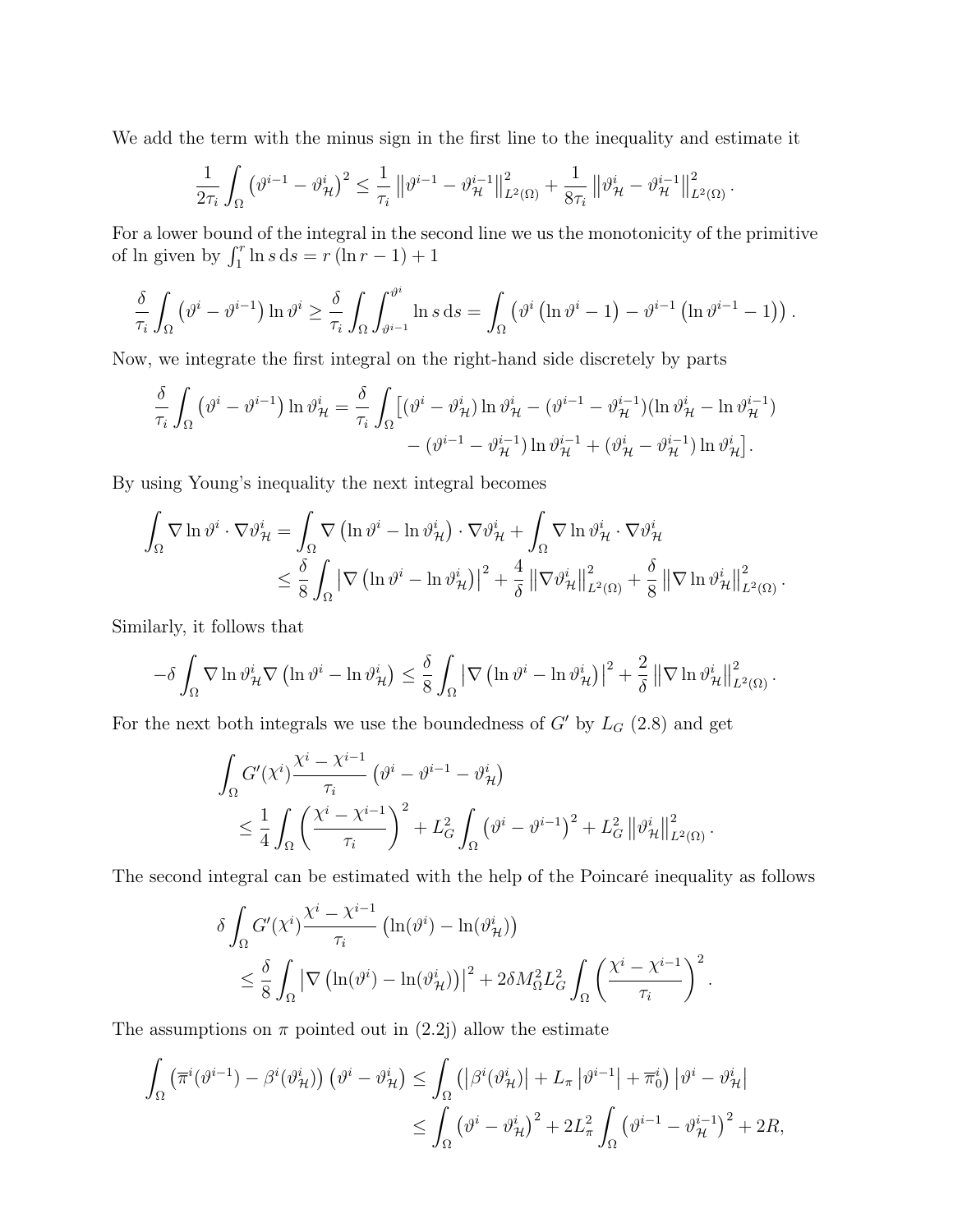where  $R := ||\beta^{i}(\vartheta^{i}_{\mathcal{H}})||_{L^{2}(\Omega)}^{2} + L_{\pi}^{2} ||\vartheta^{i-1}_{\mathcal{H}}$  $\frac{i-1}{\mathcal{H}}$  $\frac{2}{L^2(\Omega)} + ||\overline{\pi}_0^i||$  $\sum_{L^2(\Omega)}^2$  is a remainder term. In a similar way it yields

$$
\delta \int_{\Omega} \left( \overline{\pi}^i (\vartheta^{i-1}) - \beta^i (\vartheta^i_{\mathcal{H}}) \right) \left( \ln \vartheta^i - \ln \vartheta^i_{\mathcal{H}} \right) \n\leq \frac{\delta}{8} \int_{\Omega} \left| \nabla \left( \ln \vartheta^i - \ln \vartheta^i_{\mathcal{H}} \right) \right|^2 + 4 \delta M_{\Omega}^2 L_{\pi}^2 \int_{\Omega} \left( \vartheta^{i-1} - \vartheta^i_{\mathcal{H}} \right)^2 + 4 \delta M_{\Omega}^2 R
$$

whereby  $R$  is defined like above. Finally, the last integral becomes with the boundedness of  $F'$ 

$$
\int_{\Omega} F'(x^i) \frac{\chi^i - \chi^{i-1}}{\tau_i} \le \frac{1}{2} \int_{\Omega} \left( \frac{\chi^i - \chi^{i-1}}{\tau_i} \right)^2 + \frac{L_F^2}{2}.
$$

We put all the norms pointed out in Proposition 3.16 with respect to  $\vartheta^i_{\mathcal{H}}$  and also the constants with respect to G, F as well as the bounded norm  $\|\overline{\pi}_0^i\|_{L^2(\Omega)}$  in one constant  $C > 0$ . Now, we combine all these inequalities and multiply the resulting inequality by  $\tau_i$ . Further, we sum up from 1 to m with  $1 \leq m \leq N$  and choose  $\tau$  and  $\delta$  small enough

$$
\begin{split}\n&\frac{1}{4} \sum_{i=1}^{m} \left\| \vartheta^{i} - \vartheta^{i-1} \right\|_{L^{2}(\Omega)}^{2} + \frac{1}{4} \left\| \vartheta^{m} - \vartheta_{\mathcal{H}}^{m} \right\|_{L^{2}(\Omega)}^{2} + \int_{\Omega} \left( \vartheta^{m} (\ln \vartheta^{m} - 1) + 1 \right) \\
&+ \left\| \vartheta_{\tau}^{-1/2} \nabla \vartheta_{\tau} \right\|_{L^{2}(0,t_{m};L^{2}(\Omega))}^{2} + \frac{1}{8} \left\| \nabla (\ln \vartheta_{\tau} - \ln \vartheta_{\mathcal{H},\tau}) \right\|_{L^{2}(0,t_{m};L^{2}(\Omega))}^{2} \\
&+ \frac{1}{4} \left\| \partial_{t} \widehat{\chi}_{\tau} \right\|_{L^{2}(0,t_{m};L^{2}(\Omega))}^{2} + \frac{1}{2} \left\| \nabla \chi^{m} \right\|_{L^{2}(\Omega)}^{2} + \frac{1}{2} \sum_{i=1}^{m} \left\| \nabla \left( \chi^{i} - \chi^{i-1} \right) \right\|_{L^{2}(\Omega)}^{2} \\
&\leq 2 \sum_{i=0}^{m-1} \left\| \vartheta^{i} - \vartheta_{\mathcal{H}}^{i} \right\|_{L^{2}(\Omega)}^{2} + \int_{\Omega} \left( \vartheta^{0} (\ln \vartheta^{0} - 1) + 1 \right) + \frac{1}{2} \left\| \nabla \chi^{0} \right\|_{L^{2}(\Omega)}^{2} + Ct_{m} \\
&\quad + \frac{1}{8} \sum_{i=1}^{m} \left\| \vartheta_{\mathcal{H}}^{i} - \vartheta_{\mathcal{H}}^{i-1} \right\|_{L^{2}(\Omega)}^{2} + \frac{1}{2} \int_{\Omega} \left( \vartheta^{m} - \vartheta_{\mathcal{H}}^{m} \right) \ln \vartheta_{\mathcal{H}}^{m} - \frac{1}{2} \int_{\Omega} \left( \vartheta^{0} - \vartheta_{\mathcal{H}}^{0} \right) \ln \vartheta_{\mathcal{H}}^{0} \\
&- \frac{1}{2} \sum_{i=0}^{m-1} \int_{\Omega} \left( \vartheta^{i
$$

We observe the following estimates

$$
\int_{\Omega} (\vartheta^m - \vartheta^m_{\mathcal{H}}) \ln \vartheta^m_{\mathcal{H}} \leq \frac{1}{4} ||\vartheta^m - \vartheta^m_{\mathcal{H}}||^2_{L^2(\Omega)} + ||\ln \vartheta^m_{\mathcal{H}}||^2_{L^2(\Omega)}
$$

$$
\int_{\Omega} (\vartheta^i - \vartheta^i_{\mathcal{H}}) \left( \ln \vartheta^i_{\mathcal{H}}^{i+1} - \ln \vartheta^i_{\mathcal{H}} \right) \leq \frac{1}{2} ||\vartheta^i - \vartheta^i_{\mathcal{H}}||^2_{L^2(\Omega)} + \frac{1}{2\vartheta^2_{\ast}} \int_{\Omega} (\vartheta^i_{\mathcal{H}} - \vartheta^i_{\mathcal{H}})^2
$$

where we used the boundedness of  $\vartheta_{\mathcal{H},\tau}$  and thus the Lipschitz continuity of ln on  $[\vartheta_*, \vartheta^*]$ . The very last integral is estimated with Young's inequality

$$
\int_{\Omega} \left( \vartheta_{\mathcal{H}}^{i} - \vartheta_{\mathcal{H}}^{i-1} \right) \ln \vartheta_{\mathcal{H}}^{i} \leq \frac{1}{2\tau_{i}} \int_{\Omega} \left( \vartheta_{\mathcal{H}}^{i} - \vartheta_{\mathcal{H}}^{i-1} \right)^{2} + \frac{\tau_{i}}{2} \int_{\Omega} \left( \ln \vartheta_{\mathcal{H}}^{i} \right)^{2}.
$$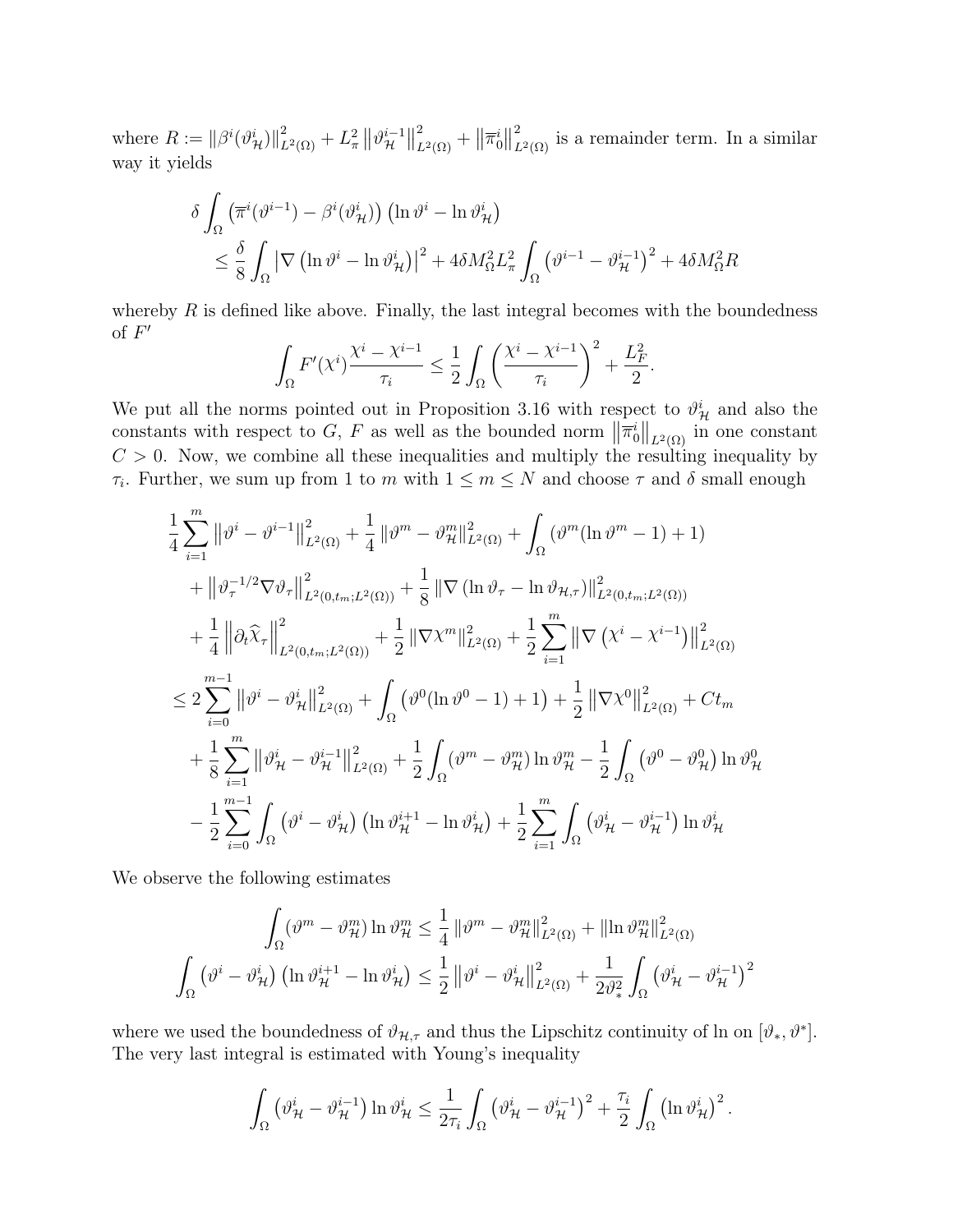We collect all further norms also depending on the initial values and put them into the constant C. We have supposed a uniform partition P and thus yields  $\sigma \tau \leq \tau_i \leq \tau$  with  $\sigma \in (0,1]$  for all  $1 \leq i \leq N$ . Hence, we obtain the estimate

$$
\frac{\sigma\tau}{8} \sum_{i=1}^{m} \tau_{i} \left\| \frac{\partial^{i} - \partial^{i-1}}{\tau_{i}} \right\|_{L^{2}(\Omega)}^{2} + \frac{1}{4} \left\| \partial^{m} - \partial_{\mathcal{H}}^{m} \right\|_{L^{2}(\Omega)}^{2} + \int_{\Omega} \left( \partial^{m} (\ln \partial^{m} - 1) + 1 \right) \n+ \left\| (\partial_{\tau})^{-\frac{1}{2}} \nabla \partial_{\tau} \right\|_{L^{2}(0,t_{m};L^{2}(\Omega))}^{2} + \frac{1}{8} \left\| \nabla (\ln \partial_{\tau} - \ln \partial_{\mathcal{H},\tau}) \right\|_{L^{2}(0,t_{m};L^{2}(\Omega))}^{2} \n+ \frac{1}{4} \left\| \partial_{t} \widehat{\chi}_{\tau} \right\|_{L^{2}(0,t_{m};L^{2}(\Omega))}^{2} + \frac{1}{2} \left\| \nabla \chi^{m} \right\|_{L^{2}(\Omega)}^{2} + \frac{\sigma\tau}{2} \sum_{i=1}^{m} \tau_{i} \left\| \nabla \frac{\chi^{i} - \chi^{i-1}}{\tau_{i}} \right\|_{L^{2}(\Omega)}^{2} \n\leq 3 \sum_{i=0}^{m-1} \left\| \partial^{i} - \partial_{\mathcal{H}}^{i} \right\|_{L^{2}(\Omega)}^{2} + \sum_{i=1}^{m} \tau_{i} \left\| \frac{\partial^{i} \chi_{i} - \partial^{i-1}}{\tau_{i}} \right\|_{L^{2}(\Omega)}^{2} + \sum_{i=1}^{m} \tau_{i} \left\| \ln \partial_{\mathcal{H}} \right\|_{L^{2}(\Omega)}^{2} + C(t_{m} + 1),
$$

The last step is applying the discrete version of Gronwall's Lemma for controlling the term  $\|\vartheta^m - \vartheta^m_{\mathcal{H}}\|_{L^2(\Omega)}$ . Finally, using the Poincaré inequality, we have concluded the following norm estimates

$$
\tau \left\| \partial \widehat{\vartheta}_{\tau} \right\|_{L^{2}(0,T;L^{2}(\Omega))}^{2} + \left\| \vartheta_{\tau} \right\|_{L^{\infty}(0,T;L^{2}(\Omega))}^{2} + \sup_{t \in [0,T]} \int_{\Omega} \left( \vartheta_{\tau} (\ln \vartheta_{\tau} - 1) + 1 \right) \n+ \left\| \vartheta_{\tau}^{-1/2} \nabla \vartheta_{\tau} \right\|_{L^{2}(0,T;L^{2}(\Omega))}^{2} + \left\| \ln \vartheta_{\tau} \right\|_{L^{2}(0,T;H^{1}(\Omega))}^{2} \n+ \left\| \partial_{t} \widehat{\chi}_{\tau} \right\|_{L^{2}(0,T;L^{2}(\Omega))}^{2} + \left\| \chi_{\tau} \right\|_{L^{\infty}(0,T;H^{1}(\Omega))}^{2} + \tau \left\| \partial_{t} \widehat{\chi}_{\tau} \right\|_{L^{2}(0,T;H^{1}(\Omega))}^{2} \n\leq \left\| \partial \widehat{\vartheta}_{\mathcal{H},\tau} \right\|_{L^{2}(0,T;L^{2}(\Omega))}^{2} + \left\| \ln \vartheta_{\mathcal{H},\tau} \right\|_{L^{2}(0,T;L^{2}(\Omega))}^{2} + C \leq C,
$$
\n(5.3)

due to the boundedness of  $\vartheta_{\mathcal{H},\tau}$  in suitable norms given in Proposition 3.16.

Consequences By comparing in (4.1a) we achieve

$$
\widehat{\vartheta}_{\tau} \in H^{1}(0, T; H^{-1}(\Omega)) \quad \text{with} \quad \left\|\partial \widehat{\vartheta}_{\tau}\right\|_{L^{2}(0, T; H^{-1}(\Omega))} \leq C. \tag{5.4}
$$

Also in comparison to (4.1b) we can even conclude

 $\chi_{\tau} \in L^2(0, T; H^2(\Omega))$  with  $\|\chi_{\tau}\|_{L^2(0,T;H^2(\Omega))} \leq C.$  (5.5)

Additionally, we can prove in the same way already shown for (4.12)

$$
\nabla \vartheta_{\tau} \in L^{2}(0, T; L^{4/3}(\Omega)) \quad \text{with} \quad \|\nabla \vartheta_{\tau}\|_{L^{2}(0, T; L^{4/3}(\Omega))} \leq C. \tag{5.6}
$$

#### 5.1.2 Second a priori estimate

We are testing the equation (4.1a) by  $\beta^i(\vartheta^i) - \beta^i(\vartheta^i_{\mathcal{H}})$ . The term  $\beta^i(\vartheta^i_{\mathcal{H}})$  allows us to integrate by parts without a remainder. The integral with the Laplacian can be estimated in an analogous way as in the second a priori estimate for the limit in  $\varepsilon$ 

$$
\int_{\Omega} \Delta(\ln \vartheta^{i})(\beta^{i}(\vartheta^{i}) - \beta^{i}(\vartheta^{i}_{\mathcal{H}})) = \int_{\Omega} \nabla(\ln \vartheta^{i}) \cdot \left[ \beta^{i'}(\vartheta^{i}) \nabla \vartheta^{i} + \beta^{i}_{x}(\vartheta^{i}) - \nabla \beta^{i}(\vartheta^{i}_{\mathcal{H}}) \right].
$$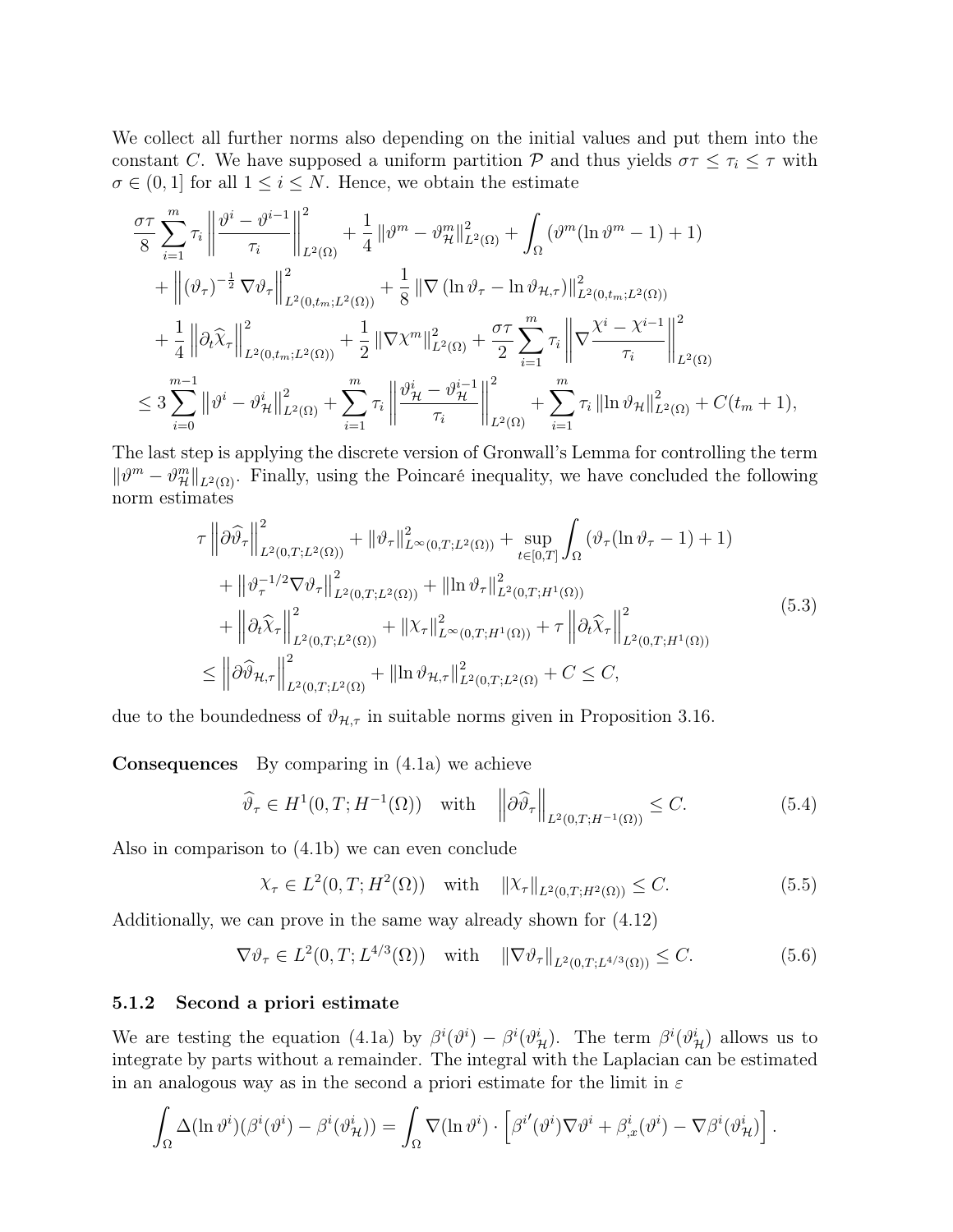We obtain by integrating and using the above stated expression

$$
\frac{1}{\tau_i} \int_{\Omega} \left( \vartheta^i - \vartheta^{i-1} \right) \beta^i (\vartheta^i) + \int_{\Omega} \nabla \left( \ln \vartheta^i \right) \cdot \beta^{i'} (\vartheta^i) \nabla \vartheta^i + \int_{\Omega} \left( \beta^i (\vartheta^i) - \beta^i (\vartheta^i_{\mathcal{H}}) \right)^2 \n= \frac{1}{\tau_i} \int_{\Omega} \left( \vartheta^i - \vartheta^{i-1} \right) \beta^i (\vartheta^i_{\mathcal{H}}) - \int_{\Omega} \nabla \ln \vartheta^i \cdot \beta^i_{,\mathcal{X}} (\vartheta^i) + \int_{\Omega} \nabla \left( \ln \vartheta^i \right) \cdot \nabla \beta^i (\vartheta^i_{\mathcal{H}}) \n+ \int_{\Omega} \left( G'(\chi^i) \frac{\chi^i - \chi^{i-1}}{\tau_i} - \beta^i (\vartheta^i_{\mathcal{H}}) + \overline{\pi}^i (\vartheta^{i-1}) \right) \left( \beta^i (\vartheta^i) - \beta^i (\vartheta^i_{\mathcal{H}}) \right).
$$
\n(5.7)

We define  $B^i(r) := \int_1^r \beta^i(s) \, ds$ , the primitive of  $\beta$ . Then, observing by  $(2.2g)$  that  $\beta(x, t, \cdot)$ is nondecreasing, it turns out that  $B^i$  is nonnegative, due to  $(2.2i)$  and convex with respect to r. For the first integral we argue with the monotonicity of  $\beta^i$ 

$$
\frac{1}{\tau_i} \int_{\Omega} \left( \vartheta^i - \vartheta^{i-1} \right) \beta^i(\vartheta^i) \ge \frac{1}{\tau_i} \int_{\Omega} \int_{\vartheta^{i-1}}^{\vartheta^i} \beta^i(s) \, ds = \frac{1}{\tau_i} \int_{\Omega} \left( B^i(\vartheta^i) - B^{i-1}(\vartheta^{i-1}) \right).
$$

Now, we handle the right-hand side. We integrate discretely by parts the first integral

$$
\int_{\Omega} \left( \vartheta^{i} - \vartheta^{i-1} \right) \beta^{i}(\vartheta_{\mathcal{H}}^{i}) = \int_{\Omega} \left[ \vartheta^{i} \beta^{i}(\vartheta_{\mathcal{H}}^{i}) - \vartheta^{i-1} \left( \beta^{i}(\vartheta_{\mathcal{H}}^{i}) - \beta^{i-1}(\vartheta_{\mathcal{H}}^{i-1}) \right) - \vartheta^{i-1} \beta^{i-1}(\vartheta_{\mathcal{H}}^{i-1}) \right].
$$

Next, we observe

$$
- \int_{\Omega} \nabla \ln \vartheta^{i} \cdot \beta_{,x}^{i}(\vartheta^{i}) \le 4 \left\| \nabla \ln \vartheta^{i} \right\|_{L^{2}(\Omega)}^{2} + \frac{1}{16} \int_{\Omega} (\beta^{i}(\vartheta^{i}) + 1)^{2} \le 4 \left\| \ln \vartheta^{i} \right\|_{H^{1}(\Omega)}^{2} + \frac{1}{8} \int_{\Omega} (\beta^{i}(\vartheta^{i}) - \beta^{i}(\vartheta^{i}_{\mathcal{H}}))^{2} + \frac{1}{8} \left\| \beta^{i}(\vartheta^{i}_{\mathcal{H}}) + 1 \right\|_{L^{2}(\Omega)}^{2}.
$$

The following integral becomes by Young's inequality

$$
\int_{\Omega} \nabla \left( \ln \vartheta^{i} \right) \cdot \nabla \beta^{i} (\vartheta^{i}_{\mathcal{H}}) \leq \frac{1}{2} \left\| \ln \vartheta^{i} \right\|_{H^{1}(\Omega)}^{2} + \frac{1}{2} \left\| \beta^{i} (\vartheta^{i}_{\mathcal{H}}) \right\|_{H^{1}(\Omega)}^{2}.
$$

Finally, it yields for the last integral

$$
\int_{\Omega} \left( G'(\chi^{i}) \frac{\chi^{i} - \chi^{i-1}}{\tau_{i}} - \beta^{i}(\vartheta^{i}_{\mathcal{H}}) + \overline{\pi}^{i}(\vartheta^{i-1}) \right) (\beta^{i}(\vartheta^{i}) - \beta^{i}(\vartheta^{i}_{\mathcal{H}}))
$$
\n
$$
\leq 4L_{G}^{2} \left\| \frac{\chi^{i} - \chi^{i-1}}{\tau_{i}} \right\|_{L^{2}(\Omega)}^{2} + 4 \left\| \beta^{i}(\vartheta^{i}_{\mathcal{H}}) \right\|_{L^{2}(\Omega)}^{2} + 4 \left\| \overline{\pi}^{i}(\vartheta^{i-1}) \right\|_{L^{2}(\Omega)}^{2} + \frac{1}{8} \int_{\Omega} (\beta^{i}(\vartheta^{i}) - \beta^{i}(\vartheta^{i}_{\mathcal{H}}))^{2},
$$

where we actually remark  $\left\|\overline{\pi}^{i}(\vartheta^{i-1})\right\|$  $\frac{2}{L^2(\Omega)} \leq L_\pi^2 \|\vartheta^{i-1}\|_{L^2(\Omega)}^2 + \|\overline{\pi}_0^i\|$  $L^2(\Omega)$ . All these inequalities combined together result in

$$
\frac{1}{\tau_{i}} \int_{\Omega} \left( B^{i}(\vartheta^{i}) - B^{i-1}(\vartheta^{i-1}) \right) + \frac{1}{2} \left\| \beta^{i}(\vartheta^{i}) - \beta^{i}(\vartheta_{\mathcal{H}}^{i}) \right\|_{L^{2}(\Omega)}^{2}
$$
\n
$$
\leq \frac{1}{\tau_{i}} \int_{\Omega} \left[ \vartheta^{i} \beta^{i}(\vartheta_{\mathcal{H}}^{i}) - \vartheta^{i-1} \left( \beta^{i}(\vartheta_{\mathcal{H}}^{i}) - \beta^{i-1}(\vartheta_{\mathcal{H}}^{i-1}) \right) - \vartheta^{i-1} \beta^{i-1}(\vartheta_{\mathcal{H}}^{i-1}) \right]
$$
\n
$$
+ 5 \left\| \left\| \mathbf{n} \vartheta^{i} \right\|_{H^{1}(\Omega)}^{2} + \left\| \beta^{i}(\vartheta_{\mathcal{H}}^{i}) \right\|_{L^{2}(\Omega)}^{2} + L_{\pi}^{2} \left\| \vartheta^{i-1} \right\|_{L^{2}(\Omega)}^{2} + 4L_{G}^{2} \left\| \frac{\chi^{i} - \chi^{i-1}}{\tau_{i}} \right\|_{L^{2}(\Omega)}^{2} + C,
$$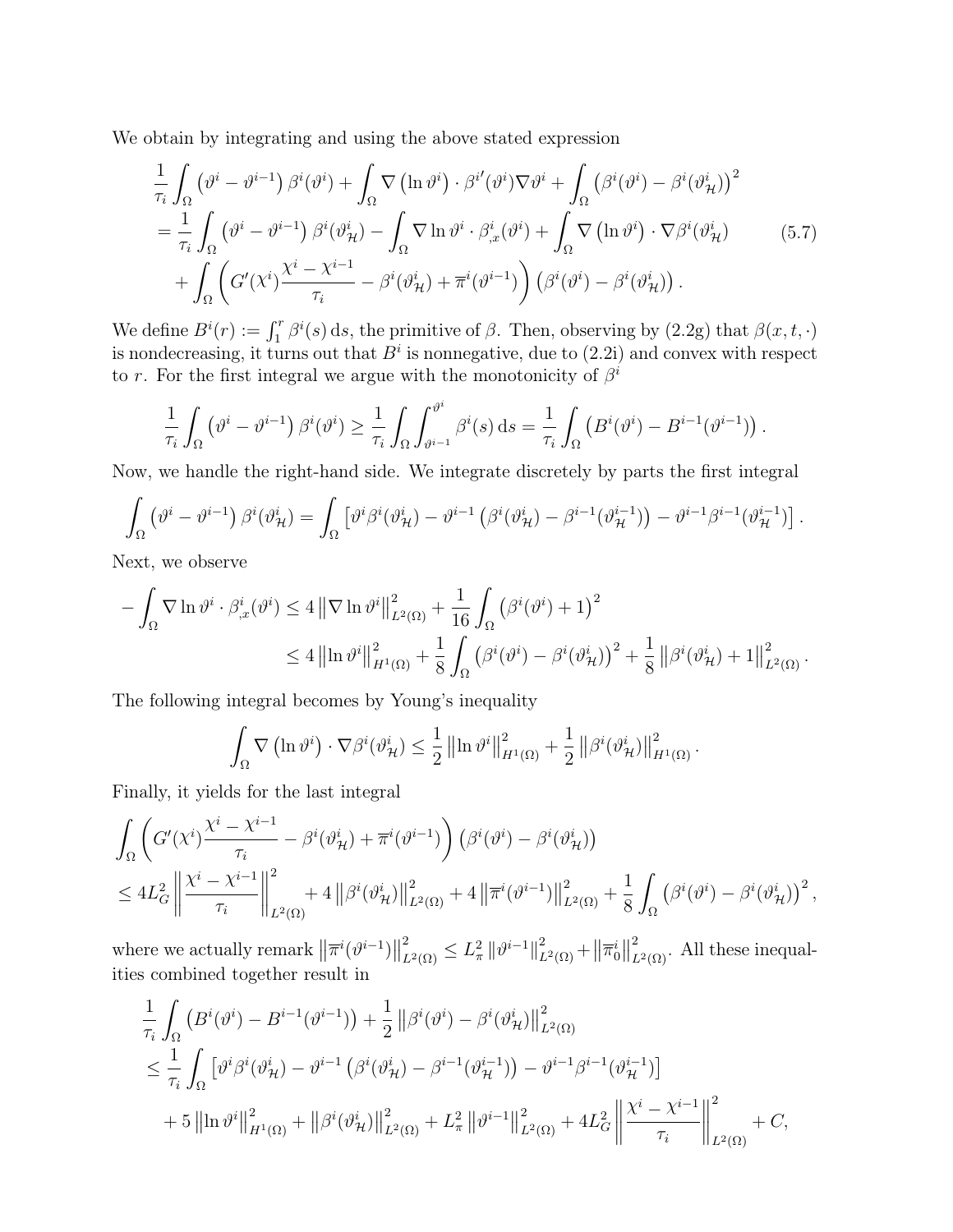where C depends on  $\Omega$  and  $\pi_0$ . Now, multiplying by  $\tau_i$  and summing up from 1 to N let the following estimate hold

$$
\int_{\Omega} B^{N}(\vartheta^{N}) + \frac{1}{2} ||\beta_{\tau}(\vartheta_{\tau}) - \beta_{\tau}(\vartheta_{\mathcal{H},\tau})||_{L^{2}(0,T;L^{2}(\Omega))}^{2}
$$
\n
$$
\leq \int_{\Omega} \vartheta^{N} \beta^{N}(\vartheta_{\mathcal{H}}^{N}) - \sum_{i=1}^{N-1} \tau_{i} \int_{\Omega} \vartheta^{i} \frac{\beta^{i+1}(\vartheta_{\mathcal{H}}^{i+1}) - \beta^{i}(\vartheta_{\mathcal{H}}^{i})}{\tau_{i}} + \int_{\Omega} \vartheta^{0} \beta^{0}(\vartheta_{\mathcal{H}}^{0})
$$
\n
$$
+ \int_{\Omega} B^{0}(\vartheta^{0}) + 5 ||\ln \vartheta_{\tau}||_{L^{2}(0,T;H^{1}(\Omega))}^{2} + ||\beta_{\tau}(\vartheta_{\mathcal{H},\tau})||_{L^{2}(0,T;L^{2}(\Omega))}^{2}
$$
\n
$$
+ L_{\pi}^{2} ||\vartheta_{\tau}||_{L^{2}(0,T;L^{2}(\Omega)}^{2} + 4L_{G}^{2} ||\partial \widehat{X}_{\tau}||_{L^{2}(0,T;L^{2}(\Omega))}^{2} + C,
$$

where  $C$  also depends on the initial values and the endtime  $T$ . We observe the following estimates

$$
\int_{\Omega} \vartheta^{N} \beta^{N} (\vartheta_{\mathcal{H}}^{N}) \leq \|\vartheta_{\tau}\|_{L^{\infty}(0,T;L^{2}(\Omega))}^{2} + \|\beta_{\tau}(\vartheta_{\mathcal{H},\tau})\|_{L^{\infty}(0,T;L^{2}(\Omega))}^{2}
$$

$$
\sum_{i=1}^{N-1} \tau_{i} \int_{\Omega} \vartheta^{i} \frac{\beta^{i+1} (\vartheta_{\mathcal{H}}^{i+1}) - \beta^{i} (\vartheta_{\mathcal{H}}^{i})}{\tau_{i}} \leq \|\vartheta_{\tau}\|_{L^{2}(0,T;L^{2}(\Omega))}^{2} + \left\|\partial_{t}\widehat{\beta}_{\tau}(\vartheta_{\mathcal{H},\tau})\right\|_{L^{2}(0,T;L^{2}(\Omega))}^{2}
$$

$$
\int_{\Omega} \vartheta^{0} \beta^{0} (\vartheta_{\mathcal{H}}^{0}) \leq \|\vartheta_{0}\|_{L^{2}(\Omega)}^{2} + \|\beta_{\tau}(\vartheta_{\mathcal{H},\tau})\|_{L^{\infty}(0,T;L^{2}(\Omega))}
$$

$$
\int_{\Omega} B^{0} (\vartheta^{0}) \leq \int_{\Omega} \beta_{0} (\vartheta^{0}) \leq \beta_{0} (\vartheta^{*}) \|\Omega\|.
$$

Finally, we can conclude thanks to (5.3) and again Proposition 3.16

$$
\|\beta_\tau(\vartheta_\tau)\|_{L^2(0,T;L^2(\Omega))} \le C. \tag{5.8}
$$

### 5.2 Passing to the limit in  $\tau$

The norm estimates (5.3) and (5.8) imply the existence of the following limits (possibly taking subsequences)

$$
\vartheta_{\tau} \stackrel{*}{\rightharpoonup} \vartheta \qquad \qquad \text{weakly star in } L^{\infty}(0, T; L^{2}(\Omega)) \tag{5.9a}
$$

$$
\nabla \vartheta_{\tau} \rightharpoonup \nabla \vartheta \qquad \text{ weakly in } L^{2}(0, T; L^{4/3}(\Omega)) \tag{5.9b}
$$

$$
\widehat{\vartheta}_{\tau} \stackrel{*}{\rightharpoonup} \widehat{\vartheta} \qquad \text{ weakly star in } L^{\infty}(0, T; L^{2}(\Omega)) \cap H^{1}(0, T; H^{-1}(\Omega)) \tag{5.9c}
$$

$$
\ln \vartheta_{\tau} \rightharpoonup \ell \qquad \text{ weakly in } L^{2}(0, T; H^{1}(\Omega)) \tag{5.9d}
$$

$$
\chi_{\tau} \stackrel{*}{\rightharpoonup} \chi \qquad \text{ weakly star in } L^{\infty}(0, T; H^{1}(\Omega)) \cap L^{2}(0, T; H^{2}(\Omega)) \tag{5.9e}
$$

 $\widehat{\chi}_{\tau} \stackrel{*}{\rightharpoonup} \widehat{\chi}$  $\stackrel{*}{\longrightarrow} \widehat{X}$  weakly star in  $L^{\infty}(0, T; H^1(\Omega)) \cap H^1(0, T; L^2)$  $(5.9f)$ 

$$
\beta_{\tau}(\vartheta_{\tau}) \rightharpoonup \xi \qquad \text{ weakly in } L^{2}(0, T; L^{2}(\Omega)) \tag{5.9g}
$$

as  $\tau \to 0$ . The notation  $\tau \to 0$  means that there exists a family of partitions  $\{\mathcal{P}_n\}_{n\in\mathbb{N}}$ with  $\tau_n \to 0$  as  $n \to \infty$ .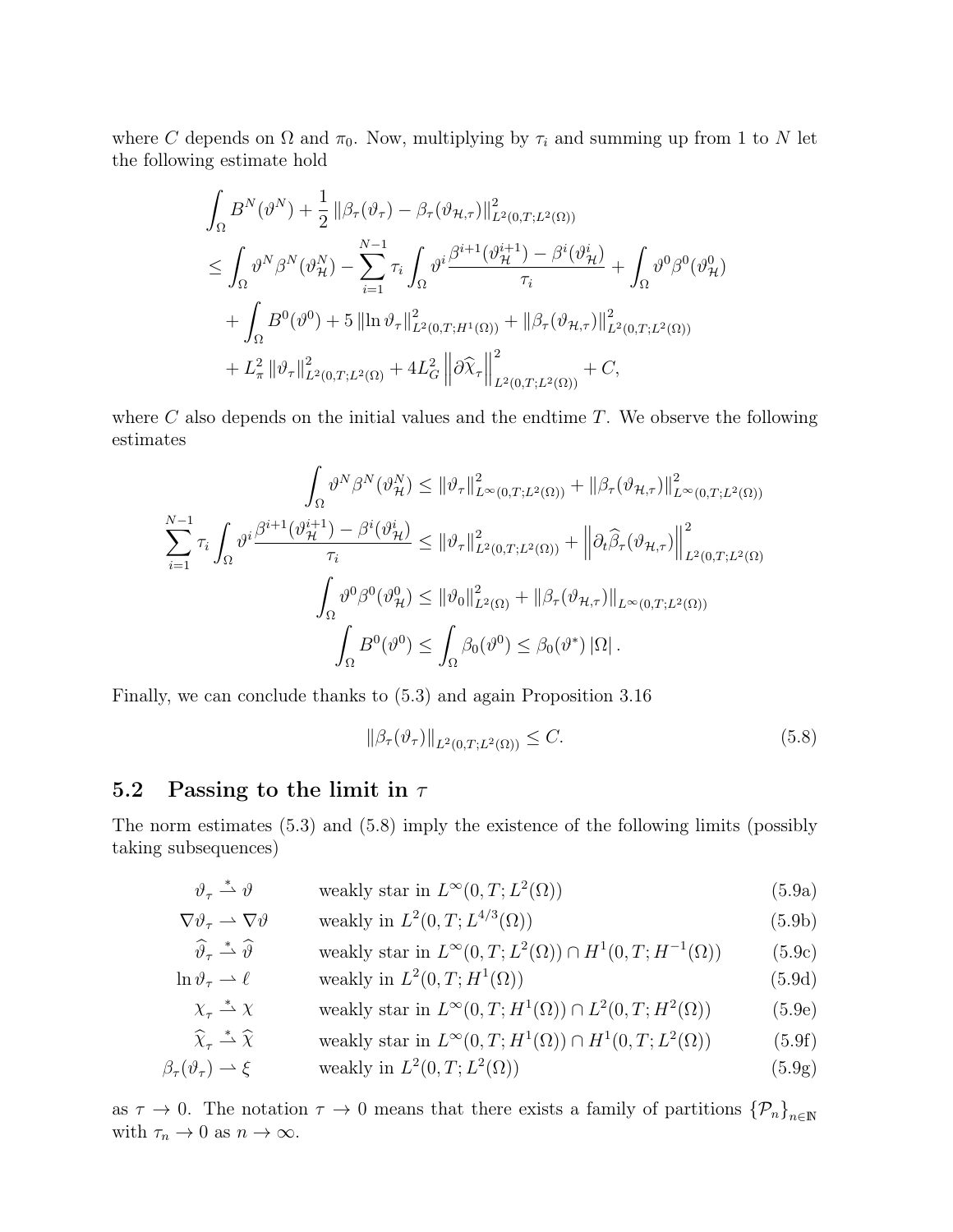Firstly, we estimate the difference  $\widehat\vartheta_\tau - \vartheta_\tau$ 

$$
\left\|\widehat{\vartheta}_{\tau}-\vartheta_{\tau}\right\|_{L^{2}(0,T;L^{2}(\Omega))}^{2}\leq\sum_{i=1}^{N}\int_{t_{i-1}}^{t^{i}}\left(t-t_{i}\right)^{2}\left\|\frac{\vartheta^{i}-\vartheta^{i-1}}{\tau_{i}}\right\|_{L^{2}(\Omega)}^{2}\leq\tau^{2}\left\|\widehat{\vartheta}\widehat{\vartheta}_{\tau}\right\|_{L^{2}(0,T;L^{2}(\Omega))}^{2}.
$$

We do the same for the difference  $\widehat{\chi}_{\tau} - \chi_{\tau}$ 

$$
\left\|\widehat{\chi}_{\tau}-\chi_{\tau}\right\|_{L^{2}(0,T;H^{1}(\Omega))}^{2}\leq \sum_{i=1}^{N}\int_{t_{i-1}}^{t^{i}}\left(t-t_{i}\right)^{2}\left\|\frac{\chi^{i}-\chi^{i-1}}{\tau_{i}}\right\|_{H^{1}(\Omega)}^{2}\leq \tau^{2}\left\|\partial\widehat{\chi}_{\tau}\right\|_{L^{2}(0,T;H^{1}(\Omega))}^{2}.
$$

Thanks to (5.3) we have

$$
\left\|\widehat{\vartheta}_{\tau} - \vartheta_{\tau}\right\|_{L^{2}(0,T;L^{2}(\Omega))} \leq C\sqrt{\tau} \quad \text{and} \quad \left\|\widehat{\chi}_{\tau} - \chi_{\tau}\right\|_{L^{2}(0,T;H^{1}(\Omega))} \leq C\sqrt{\tau}
$$
(5.10a)

As a consequence we can derive from (5.9c) and (5.9f)

$$
\vartheta = \widehat{\vartheta} \quad \text{in } L^{\infty}(0, T; L^{2}(\Omega)) \quad \text{and} \quad \chi = \widehat{\chi} \quad \text{in } L^{\infty}(0, T; H^{1}(\Omega)). \tag{5.11}
$$

Using the same arguments as in the limit in  $\varepsilon$ , particularly by the fact  $(4/3)^* = 12/5 > 2$ and also by the Gagliardo-Nirenberg-Sobolev inequality, we observe that  $W^{1,4/3}(\Omega)$  is compactly embedded in  $L^2(\Omega)$  and thus (cf., e.g., [17, p. 58])

$$
\widehat{\vartheta}_{\tau}, \vartheta_{\tau} \to \vartheta \quad \text{strongly in } L^{2}(0, T; L^{2}(\Omega)) \equiv L^{2}(Q). \tag{5.12}
$$

From (5.9d) we also have

$$
\ln \vartheta_{\tau} \to \ell \quad \text{weakly in } L^2(Q). \tag{5.13}
$$

In consequence, the last two convergences lead to

$$
\limsup_{\tau \to 0} \int_Q \vartheta_\tau \ln \vartheta_\tau = \int_Q \vartheta \ell.
$$

Then, in view of [4, Exemple 2.3.3, p. 25] all assumptions of [4, Proposition 2.5, p. 27] are fulfiled and we get

 $\ell \in \ln \vartheta$  in  $L^2(Q)$ , and therefore  $\vartheta > 0$  and  $\ell = \ln \vartheta$  a.e. in Q. (5.14)

In addition, we can conclude  $\xi = \beta(\vartheta)$  by Lemma 3.9.

By recalling Definition 3.5 the difference between the translated and non-translated step approximation can be estimated in the following way

$$
\|\vartheta_{\tau}-\mathcal{T}_{-1}(\vartheta_{\tau})\|_{L^{2}(Q)}^{2} \leq \tau^{2} \sum_{i=1}^{N} \int_{t_{i-1}}^{t_{i}} \left\|\frac{\vartheta^{i}-\vartheta^{i-1}}{\tau^{i}}\right\|_{L^{2}(\Omega)}^{2} \leq \tau^{2} \left\|\partial_{t}\widehat{\vartheta}_{\tau}\right\|_{L^{2}(Q)}^{2} \leq C\tau,
$$

Next, using the norm estimate (5.3) and (5.12) we can conclude

$$
\mathcal{T}_{-1}(\vartheta_{\tau}) \to \vartheta \quad \text{strongly in } L^2(0,T; L^2(\Omega)).
$$

Now, the assumptions of Lemma 3.8 are fulfilled by  $\overline{\pi}_{\tau}(\mathcal{T}_{-1}(\vartheta_{\tau}))$  and we obtain

$$
\overline{\pi}_{\tau}(\mathcal{T}_{-1}(\vartheta_{\tau})) \to \pi(\vartheta) \quad \text{strongly in } L^{2}(0,T; L^{2}(\Omega)). \tag{5.15}
$$

Finally, the remaining nonlinear terms (i.e. those related to  $G, F'$  and  $G'$ ) can be identified by using the convergences given in (5.11) accounting for our assumptions (2.2b).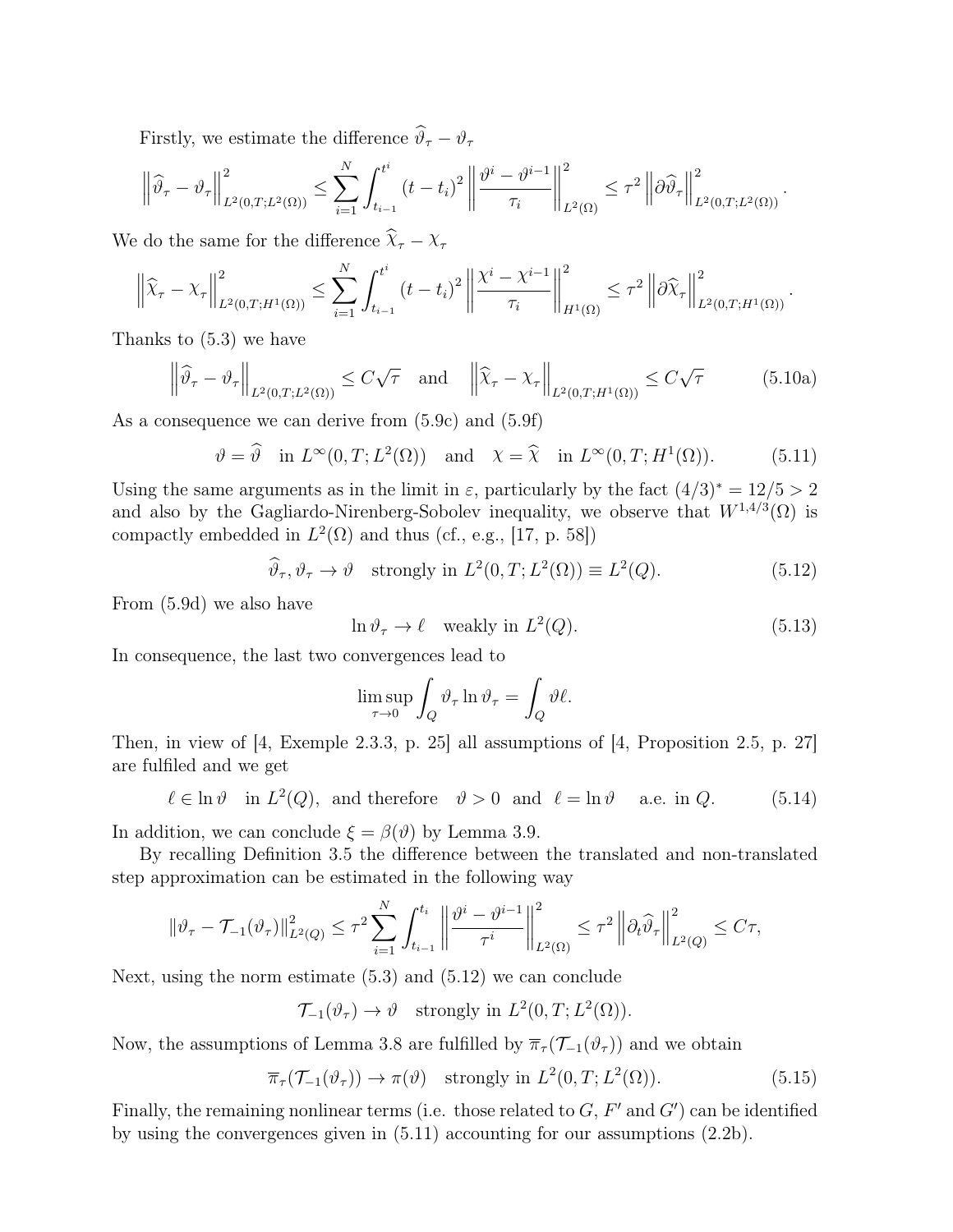Acknowledgment The author would like to thank Pierluigi Colli for for many fruitful discussions, especially during the few months spent in Pavia in 2008 in the framework of the Erasmus Program. The kind hospitality of the Mathematics Department at the Univiversity of Pavia is gratefully acknowledged.

# References

- [1] V. Barbu, Nonlinear semigroups and differential equations in Banach spaces. Revised and enlarged translation of the Romanian ed., Noordhoff International Publishing, 1976.
- [2] E. Bonetti, P. Colli, M. Fabrizio, and G. Gilardi, Existence and boundedness of solutions for a singular phase field system, J. Differential Equations 246 (2009), 3260– 3295.
- [3] E. Bonetti and M. Frémond, A phase transition model with the entropy balance, Math. Methods Appl. Sci. 26 (2003), 539–556.
- [4] H. Brézis, Opérateurs maximaux monotones et semi-groupes de contractions dans les espaces de Hilbert, North-Holland Mathematics Studies, 1973.
- [5] P. Colli, F. Luterotti, G. Schimperna, and U. Stefanelli, Global existence for a class of generalized systems for irreversible phase changes, NoDEA Nonlinear Differential Equations Appl. 9 (2002), 255–276.
- [6] P. Colli and G. Savaré, Time discretization of stefan problems with singular heat flux, Free boundary problems, theory and applications (Marek Niezgódka and Pawel Strzelecki, eds.), Addison Wesley Longman Limited, 1995.
- [7] A. Damlamian and N. Kenmochi, Evolution equations generated by subdifferentials in the dual space of  $H^1(\Omega)$ , Discrete Contin. Dynam. Systems 5 (1999), 269–278.
- [8] N. Dunford and J.T. Schwartz, Linear operators. Part II: Spectral theory, self adjoint operators in Hilbert space. With the assistance of William G. Bade and Robert G. Bartle., Wiley Classics Library, 1988.
- [9] L.C. Evans and F.R. Gariepy, Measure theory and fine properties of functions, CRC Press, 1992.
- [10] M. Fabrizio, Ginzburg-Landau equations and first and second order phase transitions, Internat. J. Engrg. Sci 44 (2006), 529–539.
- [11] M. Fabrizio and A. Morro, Electromagnetism of continuous media, Oxford University Press, 2003.
- [12] M. Frémond, Non-smooth thermomechanics, Springer-Verlag, Berlin, 2002.
- [13] V.L. Ginzburg and L.D. Landau, On the theory of superconductivity, Zh. Eksp. Teor. Fiz. 20 (1950), 1064–1082.